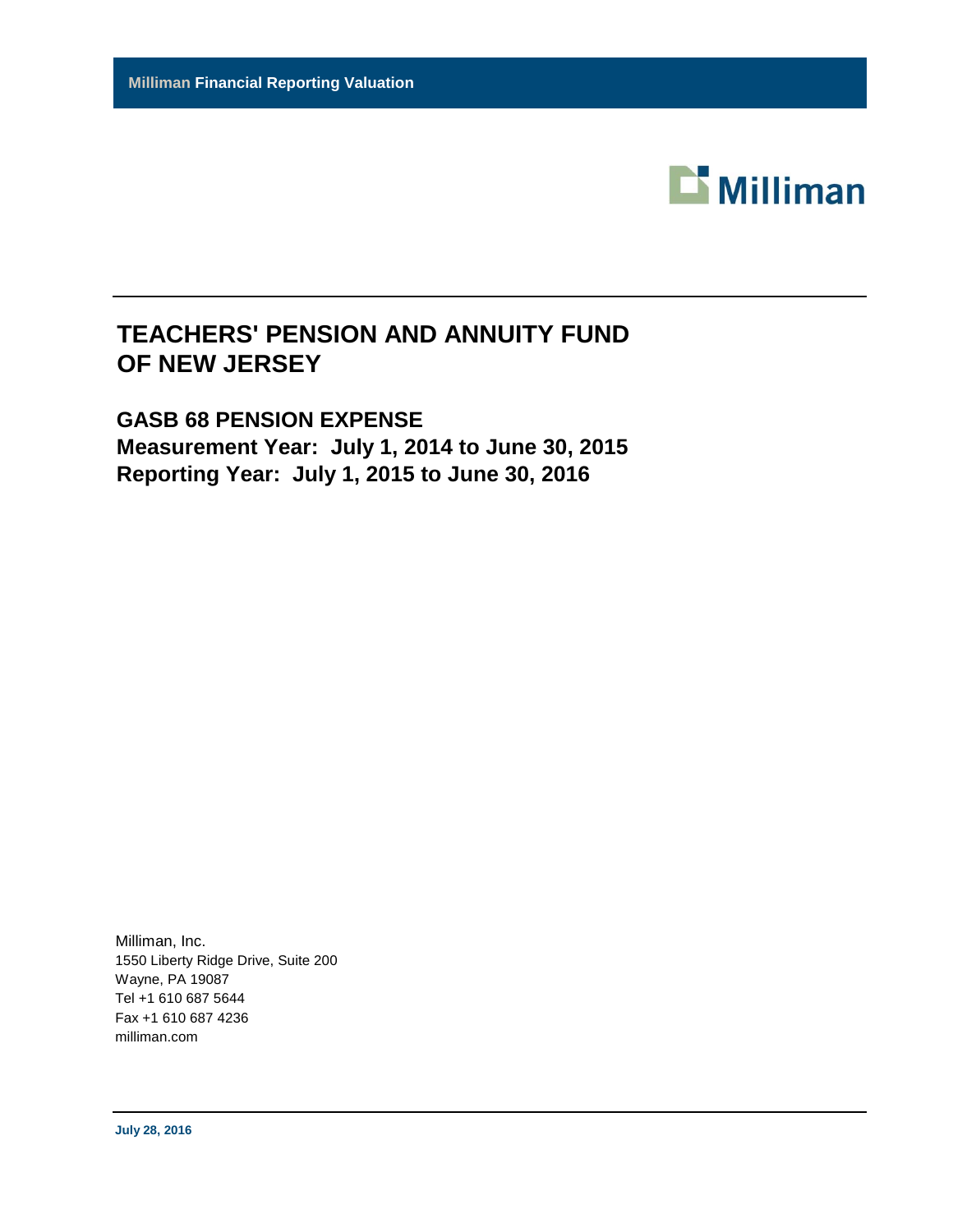# **Table of Contents**

| <b>Certification</b>                                           | 1 |
|----------------------------------------------------------------|---|
| <b>Executive Summary</b>                                       | 3 |
| <b>Proportionate Share</b>                                     | 4 |
| <b>Pension Expense</b>                                         | 5 |
| <b>Schedule of Deferred Inflow and Outflow of Resources</b>    | 6 |
| <b>GASB 68 Summary for Measurement Year</b>                    | 7 |
| <b>Appendices</b>                                              |   |
| <b>Employer Allocation Percentages for Proportionate Share</b> | А |

**GASB 68 Expense for Measurement Year Ending June 30, 2015 for Reporting Year Ending June 30, 2016 Teachers' Pension and Annuity Fund of New Jersey**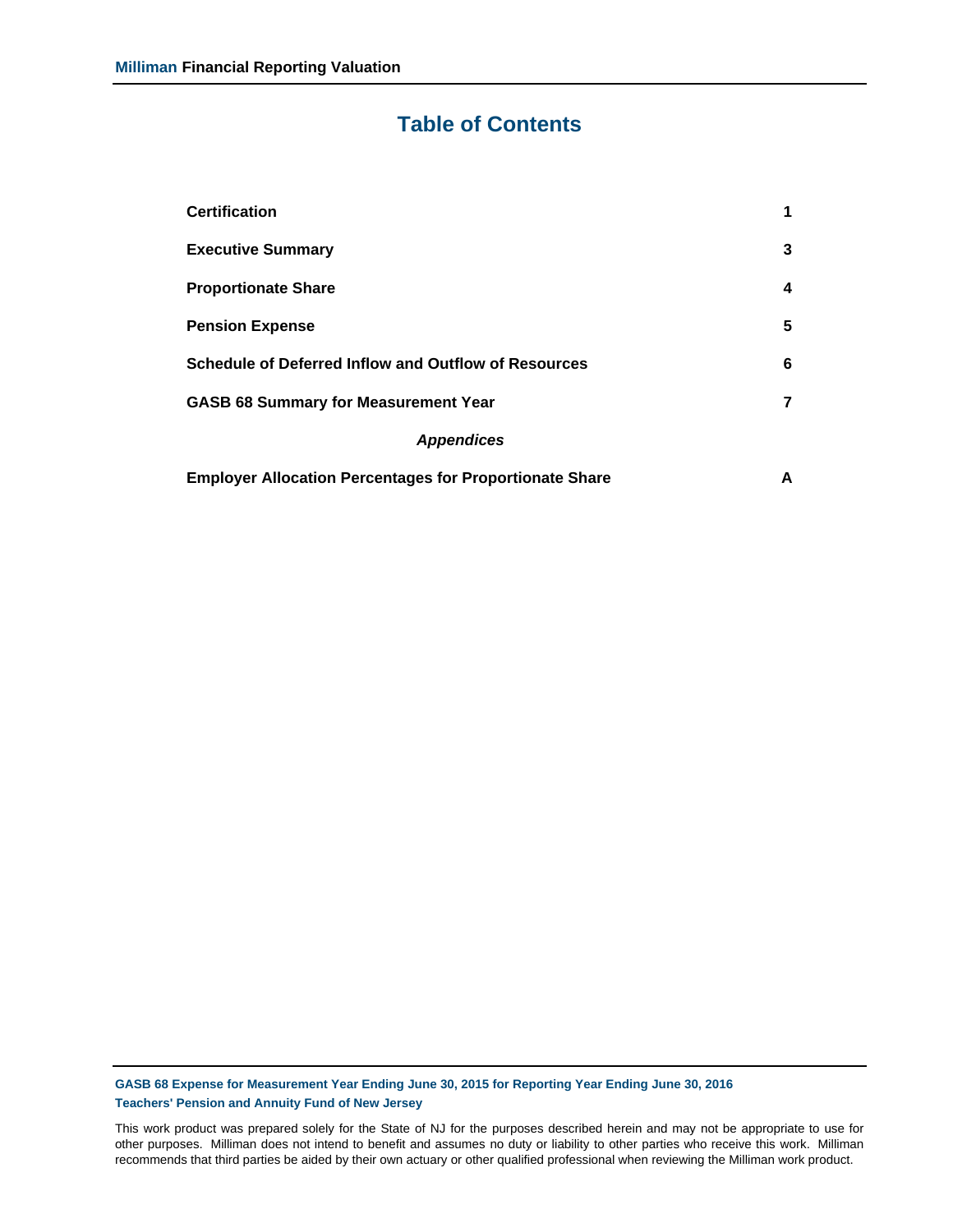# **Certification**

Actuarial computations presented in this report under Statement No. 68 of the Governmental Accounting Standards Board are for purposes of assisting the State of NJ in fulfilling its financial accounting requirements. No attempt is being made to offer any accounting opinion or advice. This report is for measurement year July 1, 2014 to June 30, 2015 for reporting periods ending July 1, 2015 through June 30, 2016. The measurement date for determining plan assets and obligations is June 30, 2015. The calculations enclosed in this report have been made on a basis consistent with our understanding of the plan provisions. Determinations for purposes other than meeting financial reporting requirements may be significantly different than the results contained in this report. Accordingly, additional determinations may be needed for other purposes, such as judging benefit security or meeting employer funding requirements.

In preparing this report, we relied, without audit, on information as of July 1, 2014 as well as asset information as of June 30, 2015 furnished by the State of NJ. This information includes, but is not limited to, statutory provisions, member census data, and financial information. The breakdown as of July 1, 2014 includes 139,350 active participants, 13,738 terminated vested and other inactive participants (13,462 noncontributory members are treated as inactive for this purpose), and 94,822 retirees and beneficiaries. Please refer to Milliman's funding valuation report dated April 1, 2015 for more information on the plan's participants as of July 1, 2014 as well as a summary of the plan provisions and actuarial methods and assumptions. Also, the calculations contained in this report are consistent with those contained in Milliman's GASB 67 report dated March 4, 2016. Please refer to that report for more information.

We performed a limited review of the census and financial information used directly in our analysis and have found them to be reasonably consistent and comparable with information used for other purposes. The valuation results depend on the integrity of this information. If any of this information is inaccurate or incomplete our results may be different and our calculations may need to be revised.

We hereby certify that, to the best of our knowledge, this report, including all costs and liabilities based on actuarial assumptions and methods adopted by the Board or mandated by statute, is complete and accurate and determined in conformance with generally recognized and accepted actuarial principles and practices, which are consistent with the Actuarial Standards of Practice promulgated by the Actuarial Standards Board and the applicable Guides to Professional Conduct, amplifying Opinions and supporting Recommendations of the American Academy of Actuaries.

This valuation report is only an estimate of the Plan's financial condition as of a single date. It can neither predict the Plan's future condition nor guarantee future financial soundness. Actuarial valuations do not affect the ultimate cost of Plan benefits, only the timing of Plan contributions. While the valuation is based on an array of individually reasonable assumptions, other assumption sets may also be reasonable and valuation results based on those assumptions would be different. No one set of assumptions is uniquely correct. Determining results using alternative assumptions is outside the scope of our engagement.

Future actuarial measurements may differ significantly from the current measurements presented in this report due to factors such as, but not limited to, the following: plan experience differing from that anticipated by the economic or demographic assumptions; changes in economic or demographic assumptions; increases or decreases expected as part of the natural operation of the methodology used for these measurements (such as the end of an amortization period or additional cost or contribution requirements based on the plan's funded status); and changes in plan provisions or applicable law. Due to the limited scope of the actuarial assignment, we did not perform an analysis of the potential range of such future measurements.

**GASB 68 Expense for Measurement Year Ending June 30, 2015 for Reporting Year Ending June 30, 2016 Page 1 Teachers' Pension and Annuity Fund of New Jersey**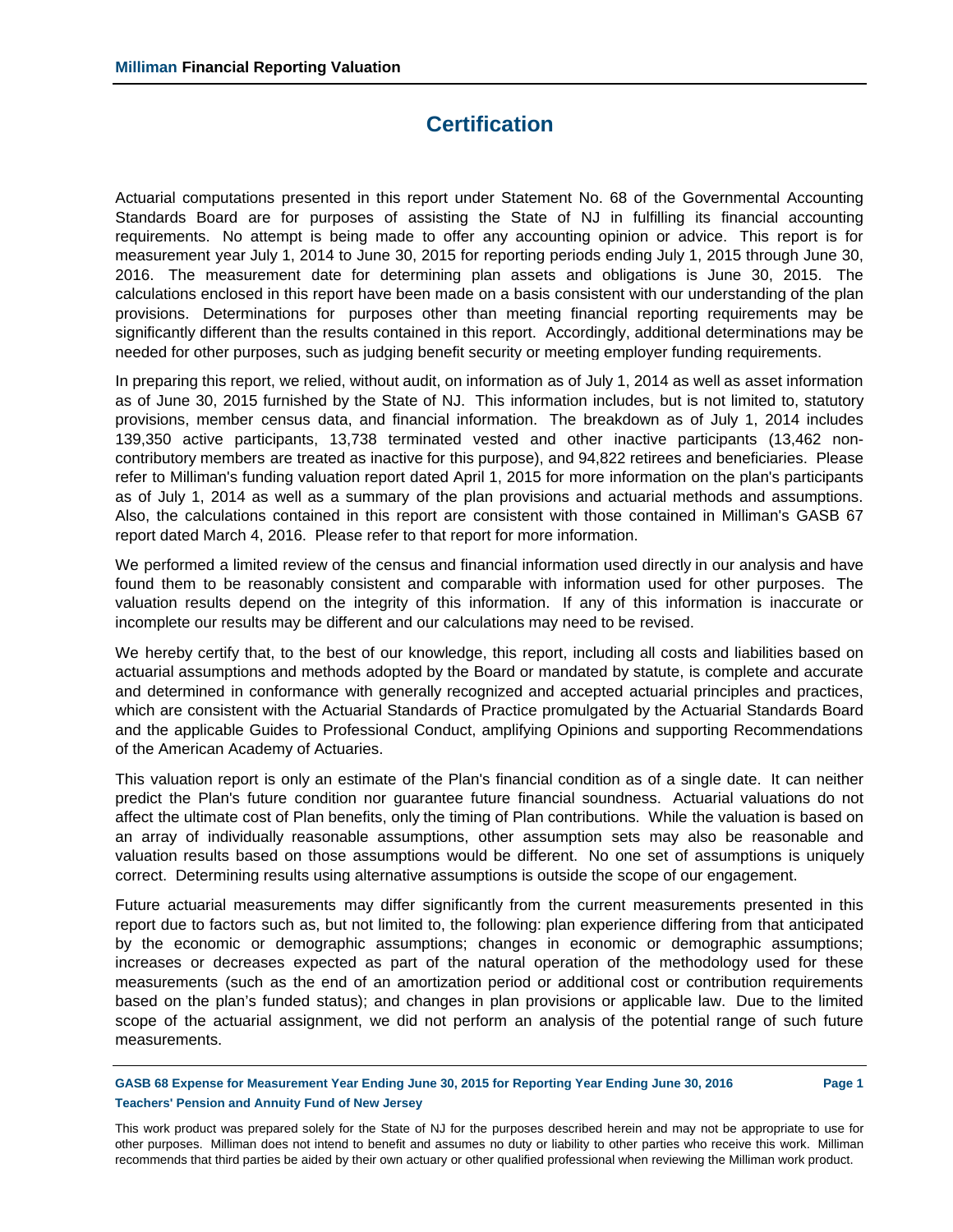### **Certification**

Milliman's work is prepared solely for the use use and benefit of the State of New Jersey Division of Pensions and Benefits. To the extent that Milliman's work is not subject to disclosure under applicable public records laws, Milliman's work may not be provided to third parties without Milliman's prior written consent. Milliman does not intend to benefit or create a legal duty to any third party recipient of its work product. Milliman's consent to release its work product to any third party may be conditioned on the third party signing a Release, subject to the following exceptions: (a) the Plan Sponsor may provide a copy of Milliman's work, in its entirety, to the Plan Sponsor's professional service advisors who are subject to a duty of confidentiality and who agree to not use Milliman's work for any purpose other than to benefit the Fund; and (b) the Plan Sponsor may provide a copy of Milliman's work, in its entirety,to other governmental entities, as required by law.

No third party recipient of Milliman's work product should rely upon Milliman's work product. Such recipients should engage qualified professionals for advice appropriate to their specific needs.

The consultants who worked on this assignment are pension actuaries. Milliman's advice is not intended to be a substitute for qualified legal or accounting counsel.

The signing actuaries are independent of the plan sponsor. We are not aware of any relationship that would impair the objectivity of our work.

On the basis of the foregoing, we hereby certify that, to the best of our knowledge and belief, this report is complete and has been prepared in accordance with generally recognized accepted actuarial principles and practices. We are members of the American Academy of Actuaries and meet the Qualification Standards to render the actuarial opinion contained herein.

Satt Porter

Consulting Actuary **Consulting Actuary** Consulting Actuary

 ${\mathcal R}$ whal I is fast

Scott F. Porter, FSA **Richard L. Gordon, FSA** 

**GASB 68 Expense for Measurement Year Ending June 30, 2015 for Reporting Year Ending June 30, 2016 Page 2 Teachers' Pension and Annuity Fund of New Jersey**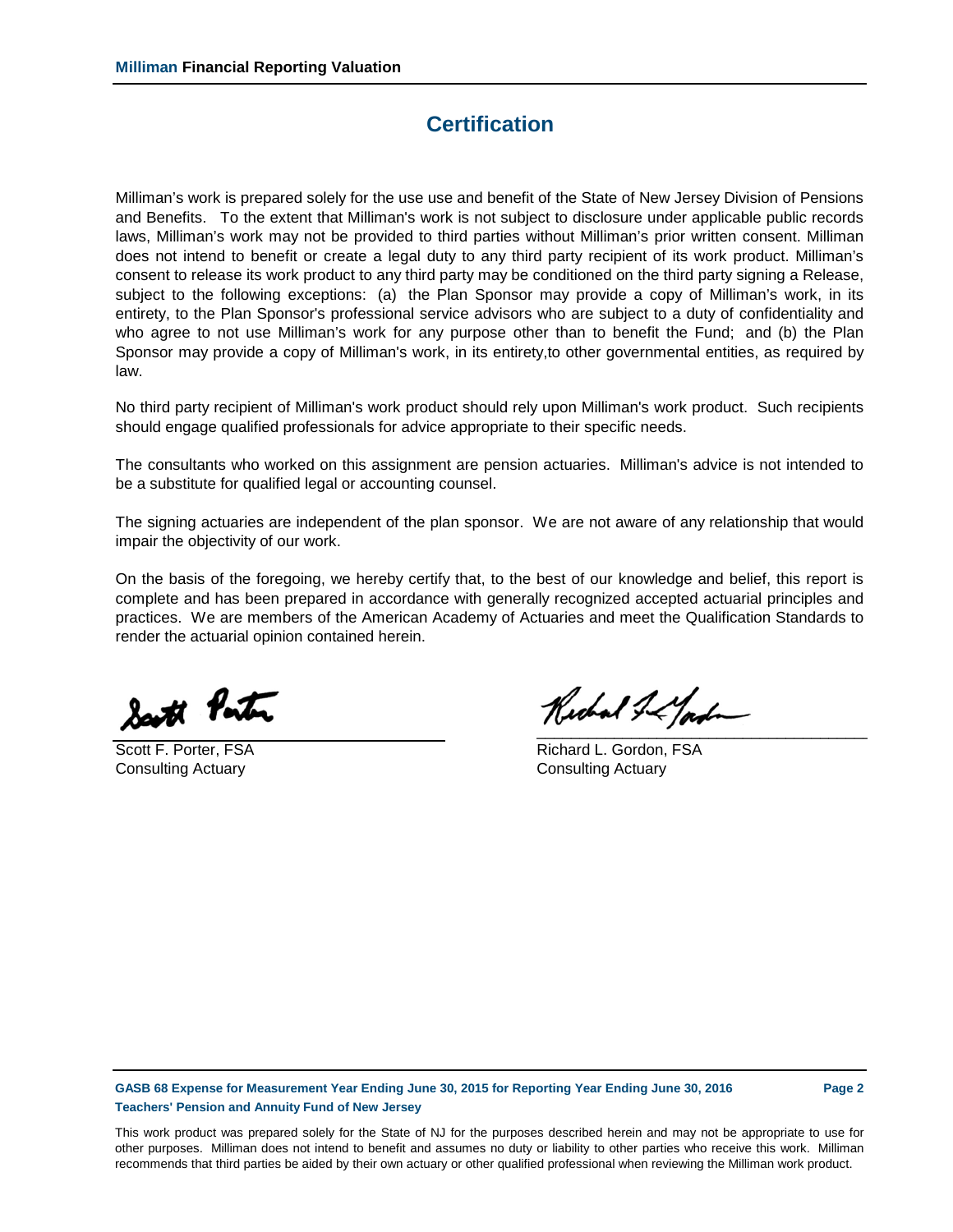### **Executive Summary**

This report presents the results of the actuarial valuation in accordance with GASB 68 as of June 30, 2015 for the Teachers' Pension and Annuity Fund to be used for reporting periods ending July 1, 2015 through June 30, 2016. There are several differences in actuarial assumptions and methods specified by GASB 67 and 68 versus those used to determine the statutory contribution in accordance with New Jersey statute. These differences include treatment of receivable contributions, amortization methods, actuarial cost methods, inclusion of insurance benefits and the discount rate. The discount rate decreased from 4.68% as of June 30, 2014 to 4.13% as of June 30, 2015. Please refer to the June 30, 2015 GASB 67 report for more information.

The Net Pension Liability increased by \$9,764.8 million from \$53,813.1 million as of June 30, 2014 to \$63,577.9 million as of June 30, 2015. The pension expense for TPAF increased by \$975.4 million from \$2,906.8 million for the measurement year ending June 30, 2014 to \$3,882.2 million for the measurement year ending June 30, 2015.

Deferred inflows decreased from \$1,763.2 million to \$1,325.0 million due recognition of an actuarial gain and asset gain on the market value of assets from the prior year. The actuarial gain is amortized over the expected working lifetime of active and inactive participants. The gain on the assets is recognized over a 5 year period. A portion of each of these items is recognized in the current measurement year in accordance with GASB 68.

Deferred outflows increased from \$2,306.6 million to \$8,291.9 million due to 1) a change in the GASB 68 discount rate from 4.68% as of June 30, 2014 to 4.13% as of June 30, 2015 of \$5,913.6 million, 2) a loss on the market value of assets of \$963.2 million, and 3) actuarial losses of \$365.2 million, all of which are offset by the amortized amounts for new and prior deferred outflows recognized in the pension expense for the year. Similar to actuarial gains and losses, the change in actuarial assumptions is amortized over the expected working lifetime of active and inactive participants whereas the loss on the assets is recognized over a 5-year period. Any contributions made to TPAF for pension and noncontributory group insurance subsequent to the measurement date are not included in deferred outflows shown in this report, but should be reflected in the following measurement year per GASB 68.

Actuarial gains and losses as well as actuarial assumptions are amortized over the expected working lifetime of active and inactive participants in the plan as of the beginning of the measurement year. The period is 8.3 years and equals the total expected working lifetime of active members of 2,053,587 divided by the number of plan participants of 247,910.

### **GASB 68 Expense for Measurement Year Ending June 30, 2015 for Reporting Year Ending June 30, 2016 Page 3 Teachers' Pension and Annuity Fund of New Jersey**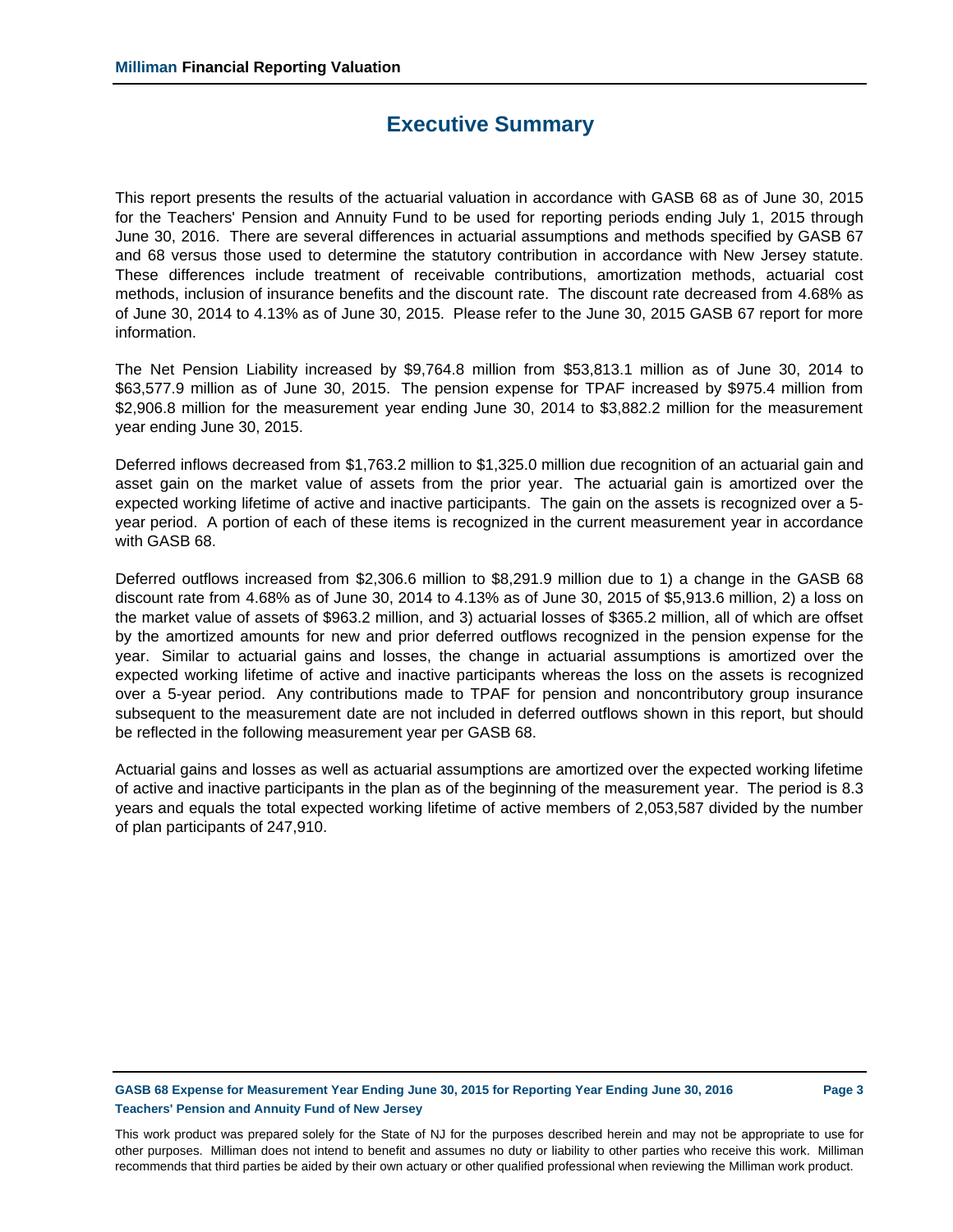### **Development of Proportionate Share**

Exhibit A contains the proportionate share for each location of TPAF as provided by the Division for the recent actuarial valuations. TPAF is a cost sharing employer pension fund with a special funding situation where a noncontributing entity (the State) is responsible to fund 100% of the contributions, excluding any local ERI contributions. The proportionate share is used to allocate costs between the State and nonemployer locations. The proportionate share allocated to State locations decreased from 0.68% as of June 30, 2014 to 0.59% as of June 30, 2015.

GASB 68 requires the proportionate share to be consistent with the manner in which contributions are determined and should reflect the projected long-term contribution effort of all employers and nonemployer contributing entities. To that end, the State determined the proportionate share based on contributions actually made to TPAF for purposes of meeting the statutory contribution determined in the actuarial valuations, allocated to employers based on covered payroll, and further adjusted by expected State ERI contributions. *The contributions made to TPAF to meet the statutory contributions allocated to each noncontributing employer will be different than the actual contributions allocated for the fiscal year in the audited financial statements due to the State ERI adjustment and additional items reflected as employer contributions in the statements, but are not towards meeting the statutory contribution requirement.* Since the State did not allocate (or allocated a small percentage) any contributions to the ERI for these fiscal years, the expected full ERI contributions were utilized in determining the proportion. This provides a higher allocation of the liability and expense to account for the ERI for these specific locations. The allocation of contributions by covered payroll is consistent with the methods used to allocated costs to each noncontributing entity. These amounts were further adjusted to reflect late reporting employers.

The proportionate share is used by the Division and its auditors to allocate costs and liabilities in accordance with GASB 68 to each location. Please refer to the audited financial statements for the amounts allocated to each location, including the State. Since the State is the sole contributor, the entire Net Pension Liability plus pension expense and other related items are allocated solely to the State. The development of these amounts is split between the portion associated with State locations and the portion assumed on behalf of nonemployer locations.

The portion asumed on behalf of nonemployer locations is then allocated to each local employer. The proportionate share shown on Exhibit A shows the proportion for each location of all nonemployer locations. Each local employer is required to book as an expense and corresponding revenue their proportionate share of the pension expense allocated to a noncontributing entity (the State) under a special funding situation. Furthermore, each local employer includes their proportionate share of the Net Pension Liability in their footnotes.

### **GASB 68 Expense for Measurement Year Ending June 30, 2015 for Reporting Year Ending June 30, 2016 Page 4 Teachers' Pension and Annuity Fund of New Jersey**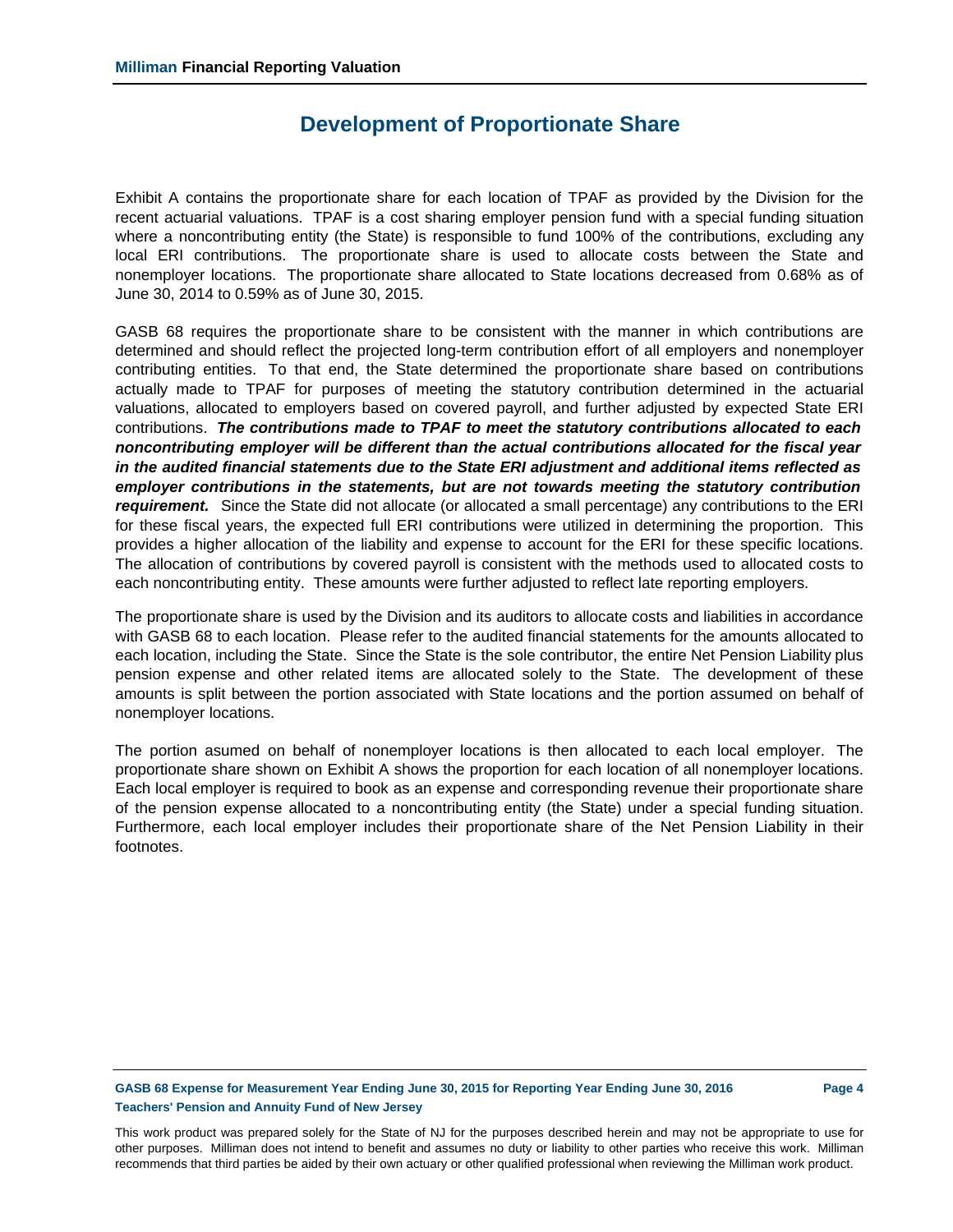### **Pension Expense**

### **Measured as of June 30, 2015 For Fiscal Year Ending June 30, 2016**

| <b>Pension Expense</b>                                | <b>July 1, 2013 to</b><br><b>June 30, 2014</b> | <b>July 1, 2014 to</b><br><b>June 30, 2015</b> |
|-------------------------------------------------------|------------------------------------------------|------------------------------------------------|
|                                                       |                                                |                                                |
| Service cost                                          | \$1,870,901,832                                | \$2,022,411,197                                |
| Interest on total pension liability                   | 3,794,362,523                                  | 3,797,032,970                                  |
| Effect of plan changes                                | 0                                              | $\Omega$                                       |
| Administrative expenses                               | 12,170,971                                     | 13,890,081                                     |
| Member contributions                                  | (716, 183, 306)                                | (740, 296, 265)                                |
| Expected investment return net of investment expenses | (1,923,727,736)                                | (2,029,273,228)                                |
| Recognition of Deferred Inflows/Outflows of Resources |                                                |                                                |
| Recognition of economic/demographic gains or losses   | (2,929,202)                                    | 41,074,205                                     |
| Recognition of assumption changes or inputs           | 307,549,848                                    | 1,020,026,475                                  |
| Recognition of investment gains or losses             | (435,309,144)                                  | (242,667,084)                                  |
| <b>Pension Expense</b>                                | 2,906,835,786                                  | 3,882,198,351                                  |
|                                                       |                                                |                                                |

As of June 30, 2015, the deferred inflows and outflows of resources are as follows:

|                                                      | <b>Deferred Inflows</b> | <b>Deferred Outflows</b> |
|------------------------------------------------------|-------------------------|--------------------------|
| <b>Deferred Inflows / Outflows of Resources</b>      | of Resouces             | of Resouces              |
| Differences between expected and actual experience   | (\$19,039,817)          | \$321,224,871            |
| Changes of assumptions                               | O                       | 7,200,153,386            |
| Net difference between projected and actual earnings | (535, 359, 188)         | 0                        |
| Total *                                              | (554, 399, 005)         | 7,521,378,257            |

Other amounts currently reported as deferred outflows of resources and deferred inflows of resources related to pensions will be recognized in pension expense as follows:

| Year ended June 30: |               |
|---------------------|---------------|
| 2016                | \$818,433,596 |
| 2017                | 818,433,596   |
| 2018                | 818.433.598   |
| 2019                | 1,253,742,742 |
| 2020                | 1,061,100,680 |
| Thereafter **       | 2,196,835,040 |

\* In addition, any employer contributions subsequent to the measurement date should be reported under deferred outflows of resources and recognized as a reduction of the net pension liability in the year ended 06/30/2016. No amounts are included above.

\*\* Note that additional future deferred inflows and outflows of resources may impact these numbers.

**GASB 68 Expense for Measurement Year Ending June 30, 2015 for Reporting Year Ending June 30, 2016 Teachers' Pension and Annuity Fund of New Jersey Page 5**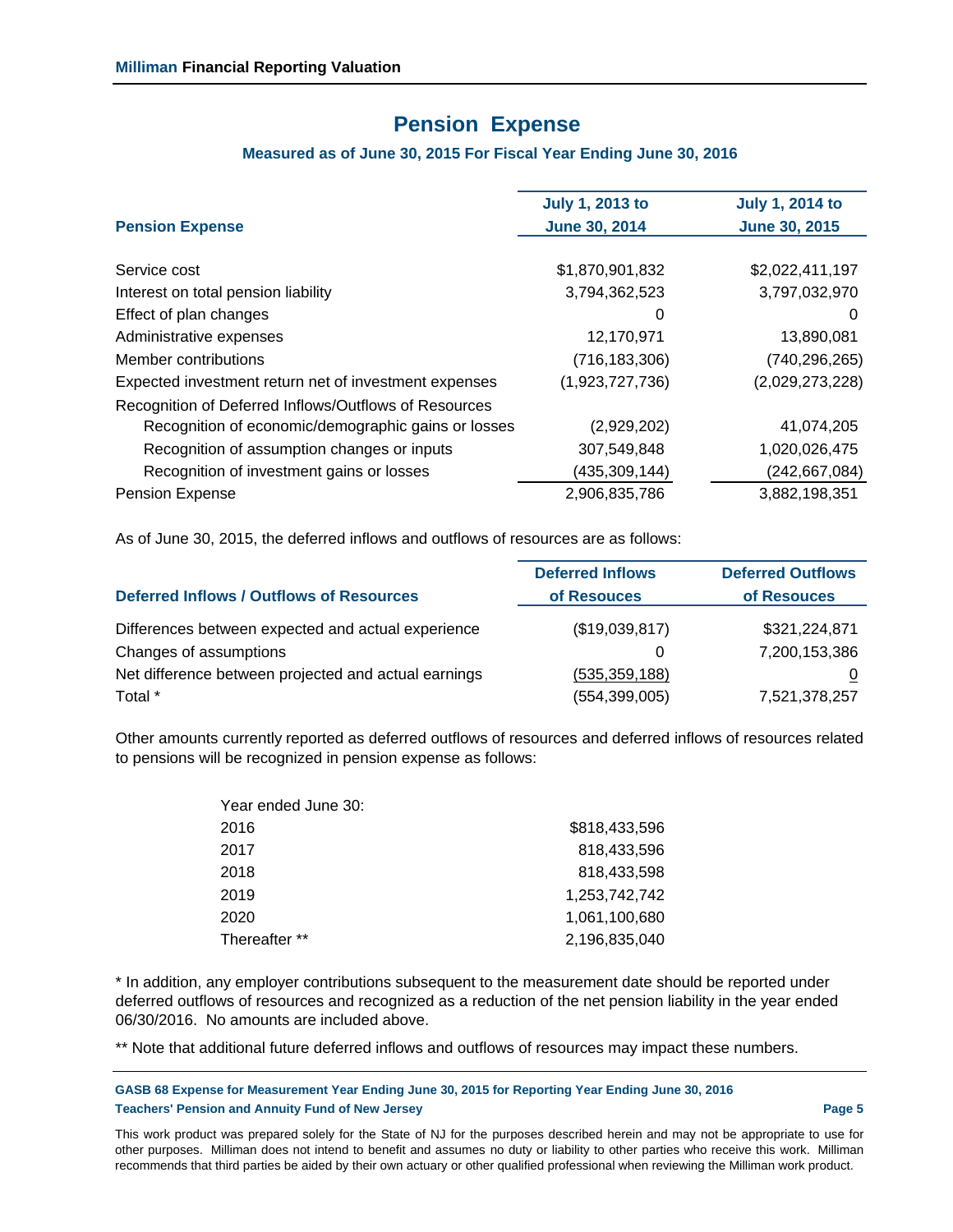|                   |                    |                           |                         | <b>Amount</b>     | <b>Balance of</b> | <b>Balance of</b> |
|-------------------|--------------------|---------------------------|-------------------------|-------------------|-------------------|-------------------|
|                   |                    |                           | <b>Original</b>         | <b>Recognized</b> | <b>Deferred</b>   | <b>Deferred</b>   |
|                   | <b>Original</b>    |                           | <b>Date Recognition</b> | in 06/30/2015     | <b>Inflows</b>    | <b>Outflows</b>   |
|                   |                    | <b>Amount Established</b> | Period*                 | <b>Expense</b>    | 06/30/2015        | 06/30/2015        |
| <b>Investment</b> | 963,210,302        | 6/30/2015                 | 5.0                     | 192,642,060       | $\pmb{0}$         | 770,568,242       |
| (gains) or        | (2, 176, 545, 718) | 6/30/2014                 | 5.0                     | (435, 309, 144)   | (1,305,927,430)   | 0                 |
| <b>losses</b>     | 0                  | 6/30/2013                 | 5.0                     | 0                 | 0                 | $\boldsymbol{0}$  |
|                   | $\boldsymbol{0}$   | 6/30/2012                 | 5.0                     | 0                 | 0                 | $\mathbf 0$       |
|                   | $\mathbf 0$        | 6/30/2011                 | 5.0                     | $\mathbf 0$       | 0                 | 0                 |
|                   |                    |                           |                         | (242, 667, 084)   | (535, 359, 188)   | $\overline{0}$    |
| Economic/         | 365,228,278        | 6/30/2015                 | 8.3                     | 44,003,407        | $\pmb{0}$         | 321,224,871       |
| demographic       | (24,898,221)       | 6/30/2014                 | 8.5                     | (2,929,202)       | (19,039,817)      | 0                 |
| (gains) or        | 0                  | 6/30/2013                 | 0.0                     | 0                 | 0                 | $\boldsymbol{0}$  |
| <b>losses</b>     | $\boldsymbol{0}$   | 6/30/2012                 | 0.0                     | 0                 | 0                 | $\boldsymbol{0}$  |
|                   | $\boldsymbol{0}$   | 6/30/2011                 | 0.0                     | $\mathbf 0$       | 0                 | $\mathbf 0$       |
|                   | $\boldsymbol{0}$   | 6/30/2010                 | 0.0                     | 0                 | 0                 | $\mathbf 0$       |
|                   | $\mathbf 0$        | 6/30/2009                 | 0.0                     | 0                 | 0                 | $\mathbf 0$       |
|                   | $\boldsymbol{0}$   | 6/30/2008                 | 0.0                     | 0                 | 0                 | $\mathbf 0$       |
|                   | $\boldsymbol{0}$   | 6/30/2007                 | 0.0                     | 0                 | 0                 | $\mathbf 0$       |
|                   | $\boldsymbol{0}$   | 6/30/2006                 | 0.0                     | 0                 | 0                 | $\pmb{0}$         |
|                   | $\boldsymbol{0}$   | 6/30/2005                 | 0.0                     | $\mathbf 0$       | $\boldsymbol{0}$  | 0                 |
|                   | $\boldsymbol{0}$   | 6/30/2004                 | 0.0                     | 0                 | 0                 | 0                 |
|                   | $\mathbf 0$        | 6/30/2003                 | 0.0                     | $\Omega$          | 0                 | 0                 |
|                   |                    |                           |                         | 41,074,205        | (19,039,817)      | 321,224,871       |
| <b>Assumption</b> | 5,913,556,000      | 6/30/2015                 | 8.3                     | 712,476,627       | $\pmb{0}$         | 5,201,079,373     |
| changes or        | 2,614,173,709      | 6/30/2014                 | 8.5                     | 307,549,848       | $\pmb{0}$         | 1,999,074,013     |
| <b>inputs</b>     | 0                  | 6/30/2013                 | 0.0                     | $\boldsymbol{0}$  | $\pmb{0}$         | 0                 |
|                   | $\pmb{0}$          | 6/30/2012                 | 0.0                     | $\boldsymbol{0}$  | $\mathbf 0$       | 0                 |
|                   | $\boldsymbol{0}$   | 6/30/2011                 | 0.0                     | $\mathbf 0$       | $\boldsymbol{0}$  | $\mathbf 0$       |
|                   | $\boldsymbol{0}$   | 6/30/2010                 | 0.0                     | 0                 | $\boldsymbol{0}$  | 0                 |
|                   | $\mathbf 0$        | 6/30/2009                 | 0.0                     | 0                 | $\boldsymbol{0}$  | $\mathbf 0$       |
|                   | $\boldsymbol{0}$   | 6/30/2008                 | 0.0                     | 0                 | $\boldsymbol{0}$  | $\mathbf 0$       |
|                   | $\boldsymbol{0}$   | 6/30/2007                 | 0.0                     | 0                 | $\pmb{0}$         | $\mathbf 0$       |
|                   | $\boldsymbol{0}$   | 6/30/2004                 | 0.0                     | $\mathbf 0$       | 0                 | 0                 |
|                   | $\boldsymbol{0}$   | 6/30/2003                 | 0.0                     | $\mathbf 0$       | $\mathbf 0$       | 0                 |
|                   | $\boldsymbol{0}$   | 6/30/2002                 | 0.0                     | 0                 | 0                 | 0                 |
|                   |                    |                           |                         | 1,020,026,475     | $\overline{0}$    | 7,200,153,386     |

## **Schedule of Deferred Inflows and Outflows of Resources**

\* Investment (gains)/losses are recognized in pension expense over a period of five years; economic/demographic (gains)/losses and assumption changes or inputs are recognized over the average remaining service life for all active and inactive members.

**GASB 68 Expense for Measurement Year Ending June 30, 2015 for Reporting Year Ending June 30, 2016 Teachers' Pension and Annuity Fund of New Jersey Page 6**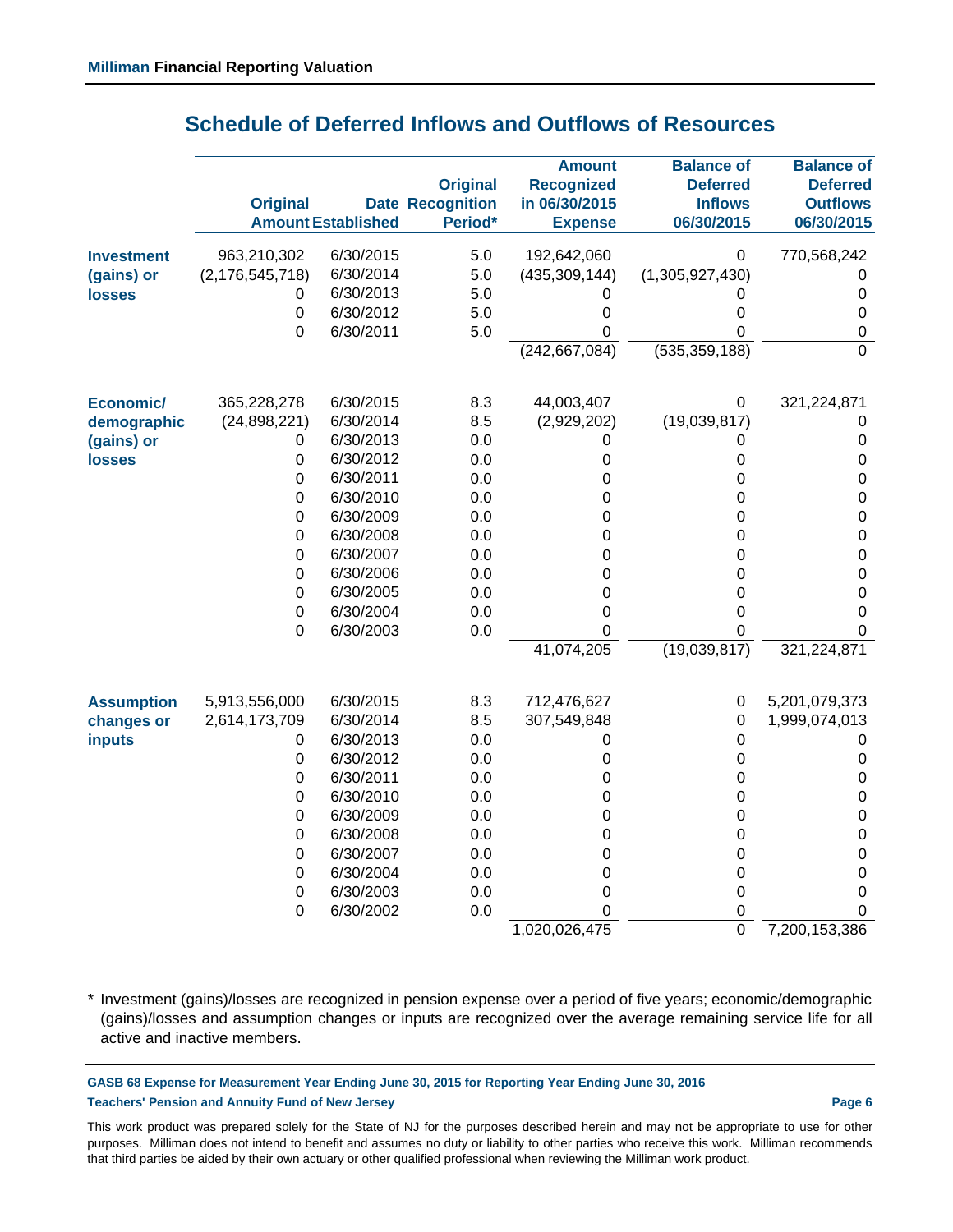### **Milliman Financial Reporting Valuation**

| <b>GASB 68 Summary for Measurement Year</b>      |                                |                          |                              |                   |                 |                  |                                             |                   |  |  |  |  |
|--------------------------------------------------|--------------------------------|--------------------------|------------------------------|-------------------|-----------------|------------------|---------------------------------------------|-------------------|--|--|--|--|
|                                                  | <b>Total</b><br><b>Pension</b> | Plan<br><b>Fiduciary</b> | <b>Net</b><br><b>Pension</b> | <b>Deferred</b>   | <b>Deferred</b> | <b>Net</b>       | <b>Net Pension</b><br><b>Liability plus</b> | <b>Annual</b>     |  |  |  |  |
|                                                  | Liability                      | <b>Net Position</b>      | Liability                    | <b>Inflows</b>    | <b>Outflows</b> | <b>Deferrals</b> | <b>Net Deferrals</b>                        | <b>Expense</b>    |  |  |  |  |
| Balances as of June 30, 2014                     | (\$81,095,320,000)             | \$27,282,252,461         | (\$53,813,067,539)           | (\$1,763,205,593) | \$2,306,623,861 | \$543,418,269    | (\$53,269,649,271)                          |                   |  |  |  |  |
| Service cost                                     | (2,022,411,197)                |                          | (2,022,411,197)              |                   |                 |                  |                                             | 2,022,411,197     |  |  |  |  |
| Interest on total pension liability              | (3,797,032,970)                |                          | (3,797,032,970)              |                   |                 |                  |                                             | 3,797,032,970     |  |  |  |  |
| Effect of plan changes                           | $\Omega$                       |                          | $\Omega$                     |                   |                 |                  |                                             | $\Omega$          |  |  |  |  |
| Effect of liability gains or losses              | (365, 228, 278)                |                          | (365, 228, 278)              |                   | 365,228,278     | 365,228,278      |                                             |                   |  |  |  |  |
| Effect of assumption changes or inputs           | (5,913,556,000)                |                          | (5,913,556,000)              |                   | 5,913,556,000   | 5,913,556,000    |                                             |                   |  |  |  |  |
| Benefit payments                                 | 4,015,003,586                  | (4,015,003,586)          | $\Omega$                     |                   |                 |                  |                                             |                   |  |  |  |  |
| Transfers from other Systems                     | (4, 117, 141)                  | 4,117,141                | $\Omega$                     |                   |                 |                  |                                             |                   |  |  |  |  |
| Administrative expenses                          |                                | (13,890,081)             | (13,890,081)                 |                   |                 |                  |                                             | 13,890,081        |  |  |  |  |
| Member contributions                             |                                | 740,296,265              | 740,296,265                  |                   |                 |                  |                                             | (740, 296, 265)   |  |  |  |  |
| Expected investment income (net of inv expenses) |                                | 2,029,273,228            | 2,029,273,228                |                   |                 |                  |                                             | (2,029,273,228)   |  |  |  |  |
| Investment gains or losses                       |                                | (963, 210, 302)          | (963, 210, 302)              | 963,210,302       |                 | 963,210,302      |                                             |                   |  |  |  |  |
| <b>Employer contributions</b>                    |                                | 540,603,535              | 540,603,535                  |                   |                 |                  | 540,603,535                                 |                   |  |  |  |  |
| Other                                            |                                | 358,899                  | 358,899                      |                   |                 |                  | 358,899                                     |                   |  |  |  |  |
| Recognition of liability gains or losses         |                                |                          |                              | 2,929,202         | (44,003,407)    | (41,074,205)     |                                             | 41,074,205        |  |  |  |  |
| Recognition of assumption changes or inputs      |                                |                          |                              |                   | (1,020,026,475) | (1,020,026,475)  |                                             | 1,020,026,475     |  |  |  |  |
| Recognition of investment gains or losses        |                                |                          |                              | 242,667,084       |                 | 242,667,084      |                                             | (242, 667, 084)   |  |  |  |  |
| Annual expense                                   |                                |                          |                              |                   |                 |                  | (3,882,198,351)                             | <br>3,882,198,351 |  |  |  |  |
| Balances as of June 30, 2015                     | <br>(89, 182, 662, 000)        | 25,604,797,560           | <br>(63,577,864,440)         | (554, 399, 005)   | 7,521,378,257   | 6,966,979,253    | <br>(56,610,885,188)                        |                   |  |  |  |  |

**GASB 68 Expense for Measurement Year Ending June 30, 2015 for Reporting Year Ending June 30, 2016 Teachers' Pension and Annuity Fund of New Jersey Page 7**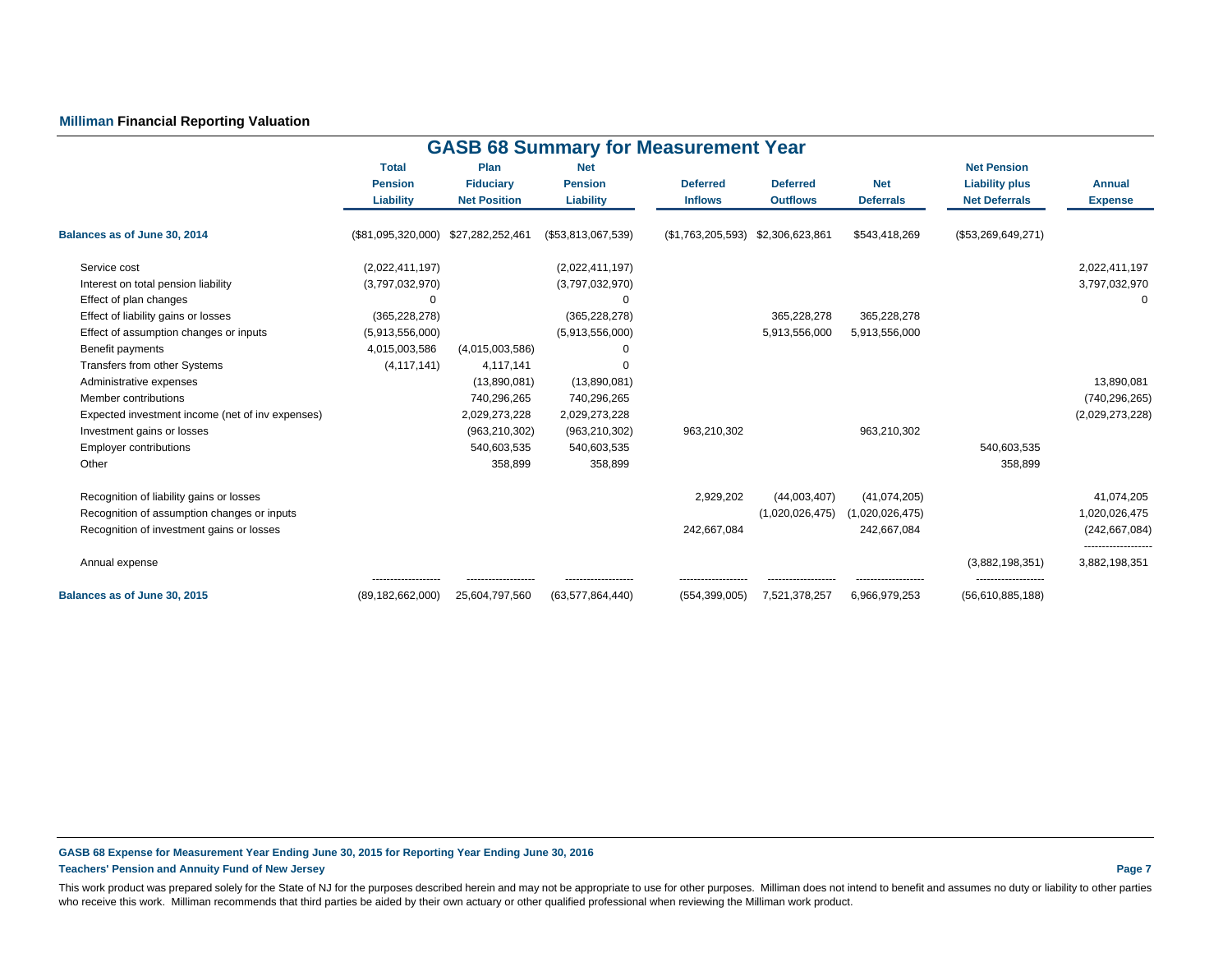|                         |              |                                                       |                                    | Fiscal Year Ending June 30, 2015<br>Fiscal Year Ending June 30, 2014 |                  |                          |                    |                      |                    |                  |                          |                              |                      |
|-------------------------|--------------|-------------------------------------------------------|------------------------------------|----------------------------------------------------------------------|------------------|--------------------------|--------------------|----------------------|--------------------|------------------|--------------------------|------------------------------|----------------------|
|                         |              |                                                       |                                    | Allocated                                                            |                  |                          | Total              |                      | Allocated          |                  |                          | Total                        |                      |
|                         |              |                                                       |                                    | Statutory                                                            |                  | Full                     | Contribution       | Employer             | Statutory          |                  | Full                     | Contribution                 | Employer             |
| Group Location          |              | Location                                              |                                    | Pension                                                              | <b>NCGI</b>      | ERI 3 & 5                | For Allocation     | Proportionate        | Pension            | <b>NCGI</b>      | ERI 3 & 5                | For Allocation Proportionate |                      |
| Code                    | Code         | <b>Name</b>                                           | County                             | Contribution                                                         | Premium          | Premium                  | Purposes           | Share                | Contribution       | Premium          | Premium                  | Purposes                     | Share                |
| 2                       | 90207        | 902072 OFFICE OF ADM LAW                              |                                    |                                                                      |                  | 65,366                   | 65,366             | 0.01202%             |                    |                  | 60,580                   | 60,580                       | 0.01423%             |
| 2                       | 90400        | 904002 DEPARTMENT OF EDUCATION                        |                                    | 473,811                                                              | 34,088           | 1,934,888                | 2,442,787          | 0.44918%             | 409,824            | 36,174           | 1,793,224                | 2,239,222                    | 0.52609%             |
| 2                       | 90416        | 904162 NJ DEPARTMENT OF EDUCATION                     |                                    | 273,831                                                              | 19,701           | 388,149                  | 681,681            | 0.12535%             | 214,314            | 18,917           | 359,731                  | 592,962                      | 0.13931%             |
| 6                       | 90280        | 902806 DEPARTMENT OF LABOR                            |                                    | 5,425                                                                | 390              | $\sim$                   | 5,815              | 0.00107%             | 4,286              | 378              |                          | 4,664                        | 0.00110%             |
|                         |              | <b>Employer - State of New Jersey Subtotals</b>       |                                    | 753,067                                                              | 54,179           | 2,388,403                | 3,195,649          | 0.58762%             | 628,424            | 55,469           | 2,213,535                | 2,897,428                    | 0.68073%             |
| $\overline{\mathbf{4}}$ |              | 90412 904124 KEAN UNIVERSITY                          |                                    | 17.091                                                               | 1,230            | 168.592                  | 186.913            | 0.03457%             | 13.510             | 1.193            | 156.248                  | 170.951                      | 0.04044%             |
| 4                       | 90414        | 904144 MONTCLAIR STATE UNIVERSITY                     |                                    | 12,731                                                               | 916              | 133,375                  | 147,022            | 0.02719%             | 10,064             | 888              | 123,610                  | 134,562                      | 0.03183%             |
| 4                       | 90411        | 904114 NEW JERSEY CITY UNIVERSITY                     |                                    | 11,037                                                               | 794              | 322,321                  | 334,152            | 0.06181%             | 8,725              | 770              | 298,722                  | 308,217                      | 0.07291%             |
| 3                       | 981          | 9813 NJ INSTITUTE OF TECHNOLOGY                       |                                    |                                                                      |                  | 64,818                   | 64,818             | 0.01199%             | 5,961              | 526              | 60,072                   | 66.559                       | 0.01574%             |
| $\overline{\mathbf{4}}$ | 90410        | 904104 ROWAN UNIVERSITY                               |                                    | 256                                                                  | 18               | 54,673                   | 54,947             | 0.01016%             | $\sim$             |                  | 50,670                   | 50,670                       | 0.01199%             |
| Δ                       | 90415        | 904154 THE COLLEGE OF NEW JERSEY                      |                                    | 5,917                                                                | 426              | 34,281                   | 40,624             | 0.00751%             | 4,721              | 417              | 31,771                   | 36,909                       | 0.00873%             |
|                         | 90413        | 904134 WILLIAM PATERSON UNIV OF NJ                    |                                    | 18,334                                                               | 1,319            | 62,252                   | 81,905             | 0.01515%             | 20,034             | 1,769            | 57,694                   | 79,497                       | 0.01881%             |
| -6                      | 1095         | 10956 LONGPORT BOROUGH BD OF ED                       | <b>ATLANTIC</b>                    |                                                                      |                  |                          |                    | 0.00000%             | 595                | 53               |                          | 648                          | 0.00015%             |
| 6                       | 1020         | 10206 ABSECON BD OF ED                                | <b>ATLANTIC</b>                    | 265,493                                                              | 19,101           |                          | 284,594            | 0.05264%             | 214,476            | 18,931           | $\overline{\phantom{a}}$ | 233,407                      | 0.05521%             |
| 6                       | 1000         | 10006 ATLANTIC CITY BD OF ED                          | <b>ATLANTIC</b>                    | 3,315,143                                                            | 238,509          |                          | 3,553,652          | 0.65731%             | 2,491,382          | 219,906          |                          | 2,711,288                    | 0.64136%             |
| $\epsilon$              | 1098         | 10986 ATLANTIC CO SPECIAL SERVICES                    | <b>ATLANTIC</b>                    | 395,738                                                              | 28,472           |                          | 424,210            | 0.07846%             | 321,922            | 28,415           |                          | 350,337                      | 0.08287%             |
| 6                       | 969          | 9696 ATLANTIC CO VOCATIONAL SCHOOLS                   | <b>ATLANTIC</b>                    | 277,670                                                              | 19,977           |                          | 297,647            | 0.05505%             | 202,380            | 17,863           | ÷                        | 220,243                      | 0.05210%             |
| 6                       | 1094         | 10946 BRIGANTINE CITY BD OF ED                        | <b>ATLANTIC</b>                    | 330,366                                                              | 23,768           |                          | 354,134            | 0.06550%             | 258,029            | 22,775           |                          | 280,804                      | 0.06643%             |
| 6                       | 1081         | 10816 BUENA REGIONAL SCHOOL DIST                      | <b>ATLANTIC</b>                    | 784,069                                                              | 56,410           |                          | 840,479            | 0.15546%             | 657,431            | 58,029           | $\overline{\phantom{a}}$ | 715,460                      | 0.16924%             |
| 6                       | 1030         | 10306 EGG HARBOR CITY BD OF ED                        | <b>ATLANTIC</b>                    | 208,959                                                              | 15,034           |                          | 223,993            | 0.04143%             | 161,183            | 14,227           | $\overline{\phantom{a}}$ | 175,410                      | 0.04149%             |
| 6                       | 1083         | 10836 EGG HARBOR TWP BD OF ED                         | <b>ATLANTIC</b>                    | 2,486,190                                                            | 178,870          |                          | 2,665,060          | 0.49295%             | 1,884,860          | 166,370          |                          | 2,051,230                    | 0.48523%             |
| 6                       | 1084         | 10846 ESTELL MANOR BD OF ED                           | <b>ATLANTIC</b>                    | 65,392                                                               | 4,705            |                          | 70,097             | 0.01297%             | 46,879             | 4,138            |                          | 51.017                       | 0.01207%             |
| 6                       | 1085         | 10856 FOLSOM BOROUGH BD OF ED                         | <b>ATLANTIC</b>                    | 114,550                                                              | 8,241            |                          | 122,791            | 0.02271%             | 93,445             | 8,248            | ÷                        | 101,693                      | 0.02406%             |
| 8                       | 1080         | 10808 GALLOWAY COMMUNITY CHARTER SCH                  | <b>ATLANTIC</b>                    | 72,556                                                               | 5,220            |                          | 77,776             | 0.01439%             | 52,812             | 4,661            |                          | 57,473                       | 0.01360%             |
| 6                       | 1086         | 10866 GALLOWAY TOWNSHIP BD OF ED                      | <b>ATLANTIC</b>                    | 1,203,729                                                            | 86,603           |                          | 1,290,332          | 0.23867%             | 925,131            | 81,658           | ÷,                       | 1,006,789                    | 0.23816%             |
| 6                       | 1097         | 10976 GREATER EGG HARBOR REGIONAL                     | <b>ATLANTIC</b>                    | 1,173,508                                                            | 84,429           |                          | 1,257,937          | 0.23268%             | 917,381            | 80,974           | $\overline{\phantom{a}}$ | 998,355                      | 0.23616%             |
| 6                       | 1087         | 10876 HAMILTON TWP BD ED (ATLANTIC)                   | <b>ATLANTIC</b>                    | 892,588                                                              | 64,218           |                          | 956,806            | 0.17698%             | 701,219            | 61,894           |                          | 763,113                      | 0.18052%             |
| $\epsilon$              | 1040         | 10406 HAMMONTON TOWN BD OF ED                         | <b>ATLANTIC</b>                    | 981.115                                                              | 70.587           |                          | 1.051.702          | 0.19453%             | 765.197            | 67,541           |                          | 832.738                      | 0.19699%             |
| 6                       | 1050<br>1096 | 10506 LINWOOD BD OF ED<br>10966 MAINLAND REGIONAL H S | <b>ATLANTIC</b>                    | 324,645                                                              | 23,357           |                          | 348,002            | 0.06437%             | 265,052            | 23,395           |                          | 288,447                      | 0.06823%             |
| 6<br>6                  | 1060         | 10606 MARGATE CITY BD OF ED                           | <b>ATLANTIC</b><br><b>ATLANTIC</b> | 602,507<br>238,464                                                   | 43,348<br>17,156 |                          | 645,855<br>255,620 | 0.11946%<br>0.04728% | 444,608<br>181,553 | 39,244<br>16,025 | $\overline{\phantom{a}}$ | 483,852<br>197,578           | 0.11446%<br>0.04674% |
| 6                       | 1088         | 10886 MULLICA TWP BD OF ED                            | <b>ATLANTIC</b>                    | 250,670                                                              | 18,035           |                          | 268,705            | 0.04970%             | 194,958            | 17,208           | ÷                        | 212,166                      | 0.05019%             |
| $\epsilon$              | 1089         | 10896 NORTHFIELD BD OF ED                             | <b>ATLANTIC</b>                    | 316,387                                                              | 22.763           |                          | 339,150            | 0.06273%             | 247,727            | 21.866           |                          | 269,593                      | 0.06377%             |
| 8                       | 1022         | 10228 OCEANSIDE CHARTER SCHOOL                        | <b>ATLANTIC</b>                    | 101,197                                                              | 7,281            |                          | 108.478            | 0.02006%             | 90,386             | 7,978            |                          | 98.364                       | 0.02327%             |
| 6                       | 1010         | 10106 PLEASANTVILLE BD OF ED                          | <b>ATLANTIC</b>                    | 1,513,136                                                            | 108,863          |                          | 1,621,999          | 0.30002%             | 1,231,111          | 108,666          |                          | 1,339,777                    | 0.31693%             |
| 6                       | 1091         | 10916 PORT REPUBLIC CITY BD OF ED                     | <b>ATLANTIC</b>                    | 48,777                                                               | 3,509            |                          | 52,286             | 0.00967%             | 40,153             | 3,544            |                          | 43,697                       | 0.01034%             |
| 6                       | 1092         | 10926 SOMERS POINT CITY BD OF ED                      | <b>ATLANTIC</b>                    | 361,225                                                              | 25,988           |                          | 387,213            | 0.07162%             | 287,161            | 25,347           |                          | 312,508                      | 0.07392%             |
| 6                       | 1070         | 10706 VENTNOR CITY BD OF ED                           | <b>ATLANTIC</b>                    | 340,788                                                              | 24,518           |                          | 365,306            | 0.06757%             | 250,464            | 22,108           |                          | 272,572                      | 0.06448%             |
| $\epsilon$              | 1093         | 10936 WEYMOUTH TOWNSHIP BD OF ED                      | <b>ATLANTIC</b>                    | 76,842                                                               | 5,528            |                          | 82,370             | 0.01524%             | 56,254             | 4,965            |                          | 61,219                       | 0.01448%             |
| $\epsilon$              | 2097         | 20976 SOUTH BERGEN JOINTURE COMM                      | BERGEN                             | 413.940                                                              | 29.781           |                          | 443.721            | 0.08207%             | 327,633            | 28,919           |                          | 356.552                      | 0.08434%             |
| 6                       | 2021         | 20216 ALLENDALE BORO BD OF ED                         | <b>BERGEN</b>                      | 315,888                                                              | 22,727           |                          | 338,615            | 0.06263%             | 234,403            | 20,690           |                          | 255,093                      | 0.06034%             |
| 6                       | 2022         | 20226 ALPINE BD OF ED                                 | <b>BERGEN</b>                      | 101,721                                                              | 7,318            |                          | 109,039            | 0.02017%             | 68,971             | 6,088            |                          | 75,059                       | 0.01776%             |
| 8                       | 2098         | 20988 BERGEN ARTS & SCIENCE CHRTR SCH                 | <b>BERGEN</b>                      | 140,985                                                              | 10,143           |                          | 151,128            | 0.02795%             | 91,880             | 8,110            | $\overline{\phantom{a}}$ | 99,990                       | 0.02365%             |
| 6                       | 2001         | 20016 BERGEN CO BD OF SPECIAL SERVS                   | <b>BERGEN</b>                      | 1,489,873                                                            | 107,190          | $\overline{\phantom{a}}$ | 1,597,063          | 0.29540%             | 1,168,587          | 103,147          | $\overline{a}$           | 1,271,734                    | 0.30083%             |
| $\epsilon$              | 980          | 9806 BERGEN CO VOCATIONAL SCHOOL                      | <b>BERGEN</b>                      | 1,191,906                                                            | 85,752           | $\sim$                   | 1,277,658          | 0.23632%             | 958,803            | 84,630           |                          | 1,043,433                    | 0.24683%             |
| 5                       | 2030         | 20305 BERGEN COMMUNITY COLLEGE                        | BERGEN                             | 13,918                                                               | 1,001            |                          | 14,919             | 0.00276%             | 10,787             | 952              |                          | 11,739                       | 0.00278%             |
| 6                       | 2023         | 20236 BERGENFIELD BD OF ED                            | <b>BERGEN</b>                      | 1,183,930                                                            | 85,178           |                          | 1,269,108          | 0.23474%             | 970,679            | 85,679           | ÷                        | 1,056,358                    | 0.24989%             |
| 6                       | 2024         | 20246 BOGOTA BORO BD OF ED                            | <b>BERGEN</b>                      | 364,255                                                              | 26,207           | $\overline{a}$           | 390,462            | 0.07222%             | 297,173            | 26,230           |                          | 323,403                      | 0.07650%             |
| 6                       | 2025         | 20256 CARLSTADT BOROUGH BD OF ED                      | <b>BERGEN</b>                      | 220,648                                                              | 15,875           |                          | 236,523            | 0.04375%             | 178,582            | 15,763           |                          | 194,345                      | 0.04597%             |
| $\epsilon$              | 2040         | 20406 CARLSTADT E.RUTHERFORD BD OF ED                 | <b>BERGEN</b>                      | 211,764                                                              | 15,236           |                          | 227,000            | 0.04199%             | 174,357            | 15,390           |                          | 189,747                      | 0.04489%             |
| $\epsilon$              | 2026         | 20266 CLIFFSIDE PARK BD OF ED                         | <b>BERGEN</b>                      | 900,021                                                              | 64,752           |                          | 964,773            | 0.17845%             | 701,788            | 61,944           |                          | 763,732                      | 0.18066%             |
| $\epsilon$              | 2027         | 20276 CLOSTER BOARD OF EDUCATION                      | BERGEN                             | 459,732                                                              | 33,076           |                          | 492,808            | 0.09115%             | 362,935            | 32,035           |                          | 394,970                      | 0.09343%             |
| $\epsilon$              | 2028         | 20286 CRESSKILL BD OF ED                              | <b>BERGEN</b>                      | 651,544                                                              | 46,876           |                          | 698,420            | 0.12918%             | 479,916            | 42,361           |                          | 522,277                      | 0.123559             |
| 6                       | 2029         | 20296 DEMAREST BORO BD OF ED                          | <b>BERGEN</b>                      | 271,818                                                              | 19,556           |                          | 291,374            | 0.05389%             | 191,982            | 16,946           |                          | 208,928                      | 0.04942%             |
| $\epsilon$              | 2031         | 20316 DUMONT BOROUGH BD OF ED                         | <b>BERGEN</b>                      | 946,744                                                              | 68,114           |                          | 1,014,858          | 0.18772%             | 760,172            | 67,098           |                          | 827,270                      | 0.19569%             |
| $\epsilon$              | 2033         | 20336 EAST RUTHERFORD BORO BD OF ED                   | <b>BERGEN</b>                      | 340,449                                                              | 24,494           |                          | 364,943            | 0.06750%             | 260,091            | 22,957           |                          | 283,048                      | 0.06696%             |
| 6                       | 2034         | 20346 EDGEWATER BORO BD OF ED                         | <b>BERGEN</b>                      | 191,088                                                              | 13,748           |                          | 204,836            | 0.03789%             | 135,444            | 11,955           |                          | 147,399                      | 0.03487%             |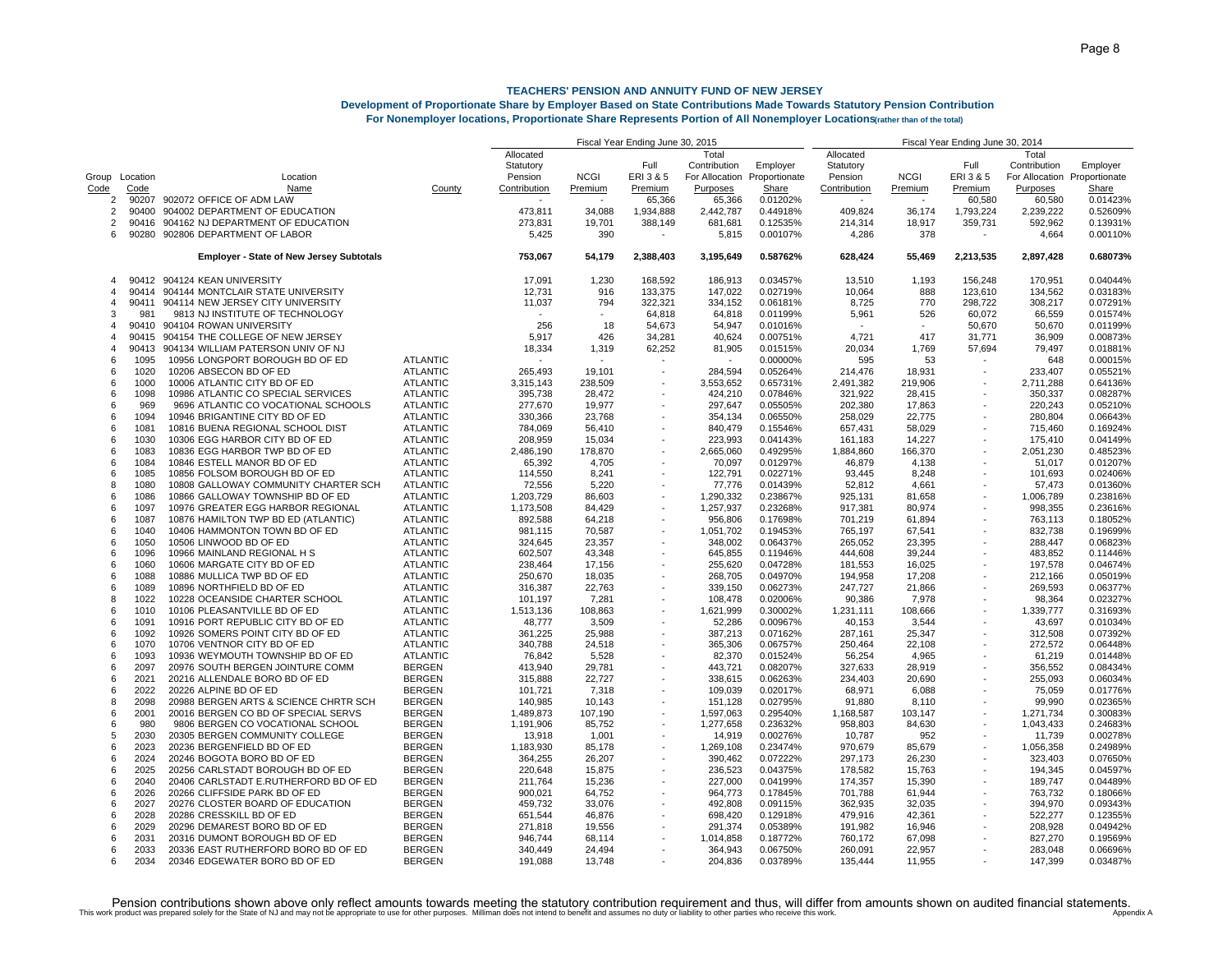|       |             |                                       |               | Fiscal Year Ending June 30, 2015 |             |                          |                |               | Fiscal Year Ending June 30, 2014 |             |                          |                              |              |
|-------|-------------|---------------------------------------|---------------|----------------------------------|-------------|--------------------------|----------------|---------------|----------------------------------|-------------|--------------------------|------------------------------|--------------|
|       |             |                                       |               | Allocated                        |             |                          | Total          |               | Allocated                        |             |                          | Total                        |              |
|       |             |                                       |               | Statutory                        |             | Full                     | Contribution   | Employer      | Statutory                        |             | Full                     | Contribution                 | Employer     |
| Group | Location    | Location                              |               | Pension                          | <b>NCGI</b> | ERI 3 & 5                | For Allocation | Proportionate | Pension                          | <b>NCGI</b> | ERI 3 & 5                | For Allocation Proportionate |              |
| Code  | <u>Code</u> | Name                                  | <u>County</u> | Contribution                     | Premium     | Premium                  | Purposes       | Share         | Contribution                     | Premium     | Premium                  | Purposes                     | <b>Share</b> |
| 6     | 2032        | 20326 ELMWOOD PARK BOROUGH BD OF ED   | <b>BERGEN</b> | 574,721                          | 41,349      |                          | 616,070        | 0.11395%      | 464,372                          | 40,989      |                          | 505,361                      | 0.11954%     |
| 6     | 2035        | 20356 EMERSON BOROUGH BD OF ED        | <b>BERGEN</b> | 411,076                          | 29,575      |                          | 440,651        | 0.08151%      | 319,378                          | 28,190      |                          | 347,568                      | 0.08222%     |
| 6     | 2036        | 20366 ENGLEWOOD CITY BD OF ED         | <b>BERGEN</b> | 1,189,145                        | 85,554      |                          | 1,274,699      | 0.23578%      | 945,680                          | 83,472      |                          | 1,029,152                    | 0.24345%     |
| 6     | 2037        | 20376 ENGLEWOOD CLIFFS BD OF ED       | <b>BERGEN</b> | 192,114                          | 13,822      |                          | 205,936        | 0.03809%      | 140,110                          | 12,367      |                          | 152,477                      | 0.03607%     |
| 8     | 6011        | 60118 ENGLEWOOD ON THE PALISADES CHAR | <b>BERGEN</b> | 74,345                           | 5,349       |                          | 79,694         | 0.01474%      | 51,164                           | 4,516       |                          | 55,680                       | 0.01317%     |
| 6     | 2038        | 20386 FAIR LAWN BD OF ED              | <b>BERGEN</b> | 1,884,035                        | 135,548     |                          | 2,019,583      | 0.37356%      | 1,436,984                        | 126,838     |                          | 1,563,822                    | 0.36993%     |
| 6     | 2039        | 20396 FAIRVIEW BORO BD OF ED          | <b>BERGEN</b> | 325,683                          | 23,431      |                          | 349,114        | 0.06457%      | 239,172                          | 21,111      |                          | 260,283                      | 0.06157%     |
| 6     | 2041        | 20416 FORT LEE BD OF ED               | <b>BERGEN</b> | 1,331,038                        | 95,762      |                          | 1,426,800      | 0.26391%      | 985,108                          | 86,952      |                          | 1,072,060                    | 0.25360%     |
| 6     | 2042        | 20426 FRANKLIN LAKES BD OF ED         | <b>BERGEN</b> | 654,754                          | 47,107      | $\overline{\phantom{a}}$ | 701,861        | 0.12982%      | 479,669                          | 42,339      | $\overline{\phantom{a}}$ | 522,008                      | 0.12348%     |
| 6     | 2000        | 20006 GARFIELD CITY BD OF ED          | <b>BERGEN</b> | 1,883,439                        | 135,505     |                          | 2,018,944      | 0.37344%      | 1,379,198                        | 121,737     | $\overline{\phantom{a}}$ | 1,500,935                    | 0.35505%     |
| 6     | 2043        | 20436 GLEN ROCK BOROUGH BD OF ED      | <b>BERGEN</b> | 935,330                          | 67,293      | $\overline{\phantom{a}}$ | 1,002,623      | 0.18545%      | 710,946                          | 62,753      |                          | 773,699                      | 0.18302%     |
| 6     | 2010        | 20106 HACKENSACK CITY BD OF ED        | <b>BERGEN</b> | 2,165,710                        | 155,813     |                          | 2,321,523      | 0.42941%      | 1,724,414                        | 152,208     |                          | 1,876,622                    | 0.44392%     |
| 6     | 2044        | 20446 HARRINGTON PARK BD OF ED        | <b>BERGEN</b> | 236,156                          | 16,990      |                          | 253,146        | 0.04682%      | 180,370                          | 15,921      |                          | 196,291                      | 0.04643%     |
| 6     | 2045        | 20456 HASBROUCK HEIGHTS BD OF ED      | <b>BERGEN</b> | 618,388                          | 44,490      |                          | 662,878        | 0.12261%      | 449,804                          | 39,703      |                          | 489,507                      | 0.11579%     |
| 6     | 2046        | 20466 HAWORTH BOROUGH BD OF ED        | <b>BERGEN</b> | 183,201                          | 13,180      |                          | 196,381        | 0.03632%      | 145,378                          | 12,832      |                          | 158,210                      | 0.03743%     |
| 6     | 2047        | 20476 HILLSDALE BOROUGH BD OF ED      | <b>BERGEN</b> | 481,866                          | 34,668      |                          | 516,534        | 0.09554%      | 358,677                          | 31,659      |                          | 390,336                      | 0.09234%     |
| 6     | 2048        | 20486 HO-HO-KUS BD OF ED              | <b>BERGEN</b> | 225,712                          | 16,239      |                          | 241,951        | 0.04475%      | 181,215                          | 15,995      |                          | 197,210                      | 0.04665%     |
| 6     | 2051        | 20516 LEONIA BOROUGH BD OF ED         | <b>BERGEN</b> | 694,039                          | 49,933      |                          | 743,972        | 0.13761%      | 537,375                          | 47,432      |                          | 584,807                      | 0.13834%     |
| 6     | 2052        | 20526 LITTLE FERRY BD OF ED           | <b>BERGEN</b> | 284,190                          | 20,446      |                          | 304,636        | 0.05635%      | 238,999                          | 21,096      |                          | 260,095                      | 0.06153%     |
| 6     | 2053        | 20536 LODI BD OF ED                   | <b>BERGEN</b> | 1,016,590                        | 73,139      |                          | 1,089,729      | 0.20156%      | 816,108                          | 72,035      |                          | 888,143                      | 0.21009%     |
| 6     | 2055        | 20556 LYNDHURST TWP BD OF ED          | <b>BERGEN</b> | 783,508                          | 56,370      | $\blacksquare$           | 839,878        | 0.15535%      | 644,586                          | 56,895      |                          | 701,481                      | 0.16594%     |
| 6     | 2049        | 20496 MAHWAH BD OF ED                 | <b>BERGEN</b> | 1,224,524                        | 88,099      |                          | 1,312,623      | 0.24279%      | 917,384                          | 80,974      |                          | 998,358                      | 0.23617%     |
| 6     | 2056        | 20566 MAYWOOD BD OF ED                | <b>BERGEN</b> | 283,709                          | 20,412      |                          | 304,121        | 0.05625%      | 217,436                          | 19,192      |                          | 236,628                      | 0.05598%     |
| 6     | 2057        | 20576 MIDLAND PARK BORO BD OF ED      | <b>BERGEN</b> | 422,002                          | 30,361      |                          | 452,363        | 0.08367%      | 315,390                          | 27,838      |                          | 343,228                      | 0.08119%     |
| 6     | 2061        | 20616 MONTVALE BOROUGH BD OF ED       | <b>BERGEN</b> | 361,791                          | 26,029      |                          | 387,820        | 0.07173%      | 286,633                          | 25,300      |                          | 311,933                      | 0.07379%     |
| 6     | 2059        | 20596 MOONACHIE BOROUGH BD OF ED      | <b>BERGEN</b> | 131,244                          | 9,442       |                          | 140,686        | 0.02602%      | 95,767                           | 8,453       |                          | 104,220                      | 0.02465%     |
| 6     | 2062        | 20626 NEW MILFORD BD OF ED            | <b>BERGEN</b> | 643,390                          | 46,289      |                          | 689,679        | 0.12757%      | 474,235                          | 41,859      |                          | 516,094                      | 0.12208%     |
| 6     | 2063        | 20636 NORTH ARLINGTON BD OF ED        | <b>BERGEN</b> | 508,950                          | 36,617      |                          | 545,567        | 0.10091%      | 397,249                          | 35,064      |                          | 432,313                      | 0.10227%     |
| 6     | 2096        | 20966 NORTHERN HIGHLANDS REG H S      | <b>BERGEN</b> | 554,381                          | 39,885      |                          | 594,266        | 0.10992%      | 422,564                          | 37,298      |                          | 459,862                      | 0.10878%     |
| 6     | 2060        | 20606 NORTHERN VALLEY REG H S DIST    | <b>BERGEN</b> | 1,416,153                        | 101,886     |                          | 1,518,039      | 0.28079%      | 1,127,063                        | 99.482      |                          | 1,226,545                    | 0.29014%     |
| 6     | 2065        | 20656 NORTHVALE BD OF ED              | <b>BERGEN</b> | 195,465                          | 14,063      |                          | 209,528        | 0.03876%      | 149,986                          | 13,239      |                          | 163,225                      | 0.03861%     |
| 6     | 2064        | 20646 NORWOOD BD OF ED                | <b>BERGEN</b> | 194,772                          | 14,013      |                          | 208,785        | 0.03862%      | 158,433                          | 13,984      |                          | 172,417                      | 0.04079%     |
| 6     | 2066        | 20666 OAKLAND BD OF ED                | <b>BERGEN</b> | 578,789                          | 41,641      |                          | 620,430        | 0.11476%      | 454,606                          | 40,127      |                          | 494,733                      | 0.11703%     |
| 6     | 2067        | 20676 OLD TAPPAN BD OF ED             | <b>BERGEN</b> | 297,652                          | 21,415      |                          | 319,067        | 0.05902%      | 226,745                          | 20,014      |                          | 246,759                      | 0.05837%     |
| 6     | 2068        | 20686 ORADELL BD OF ED                | <b>BERGEN</b> | 245,734                          | 17,679      |                          | 263,413        | 0.04872%      | 176,576                          | 15,586      |                          | 192,162                      | 0.04546%     |
| 6     | 2071        | 20716 PALISADES PARK BD OF ED         | <b>BERGEN</b> | 543,224                          | 39,082      |                          | 582,306        | 0.10771%      | 400,372                          | 35,340      |                          | 435.712                      | 0.10307%     |
| 6     | 2072        | 20726 PARAMUS BD OF ED                | <b>BERGEN</b> | 1,465,302                        | 105,422     |                          | 1,570,724      | 0.29053%      | 1,155,301                        | 101,975     |                          | 1,257,276                    | 0.29741%     |
| 6     | 2073        | 20736 PARK RIDGE BORO BD OF ED        | <b>BERGEN</b> | 592,877                          | 42,655      |                          | 635,532        | 0.11755%      | 419,354                          | 37,015      |                          | 456,369                      | 0.10796%     |
| 6     | 2070        | 20706 PASCACK VALLEY REG H S DIST     | <b>BERGEN</b> | 932,979                          | 67,124      |                          | 1,000,103      | 0.18499%      | 725,992                          | 64,081      |                          | 790,073                      | 0.18689%     |
| 6     | 2080        | 20806 RAMAPO INDIAN HILLS REG H S D   | <b>BERGEN</b> | 912,032                          | 65,617      |                          | 977,649        | 0.18083%      | 725,426                          | 64,031      |                          | 789,457                      | 0.18675%     |
| 6     | 2074        | 20746 RAMSEY BOROUGH BD OF ED         | <b>BERGEN</b> | 1,224,974                        | 88,131      |                          | 1,313,105      | 0.24288%      | 928,293                          | 81,937      |                          | 1,010,230                    | 0.23897%     |
| 6     | 2075        | 20756 RIDGEFIELD BORO BD OF ED        | <b>BERGEN</b> | 788.476                          | 56,727      |                          | 845,203        | 0.15633%      | 602,073                          | 53,143      |                          | 655,216                      | 0.15499%     |
| 6     | 2069        | 20696 RIDGEFIELD PARK BD OF ED        | <b>BERGEN</b> | 827,320                          | 59,522      |                          | 886,842        | 0.16404%      | 631,133                          | 55,708      |                          | 686,841                      | 0.16247%     |
| 6     | 2076        | 20766 RIDGEWOOD TWP BD OF ED          | <b>BERGEN</b> | 2,235,341                        | 160,823     |                          | 2,396,164      | 0.44321%      | 1,679,009                        | 148,200     |                          | 1,827,209                    | 0.43223%     |
| 6     | 2093        | 20936 RIVER DELL REG SCHOOL DISTRICT  | <b>BERGEN</b> | 698,568                          | 50,259      |                          | 748,827        | 0.13851%      | 532,482                          | 47,000      |                          | 579,482                      | 0.13708%     |
| 6     | 2077        | 20776 RIVER EDGE BORO BD OF ED        | <b>BERGEN</b> | 402,173                          | 28,935      |                          | 431,108        | 0.07974%      | 278,320                          | 24,566      |                          | 302,886                      | 0.07165%     |
| 6     | 2078        | 20786 RIVER VALE TWP BD OF ED         | <b>BERGEN</b> | 442,927                          | 31,867      |                          | 474,794        | 0.08782%      | 372,314                          | 32,863      |                          | 405,177                      | 0.09585%     |
| 6     | 2058        | 20586 ROCHELLE PARK TWP BD OF ED      | <b>BERGEN</b> | 172,208                          | 12,390      |                          | 184,598        | 0.03414%      | 129,654                          | 11.444      |                          | 141.098                      | 0.03338%     |
| 6     | 2095        | 20956 ROCKLEIGH BOROUGH BOARD OF ED   | <b>BERGEN</b> | 902                              | 65          |                          | 967            | 0.00018%      | 699                              | 62          |                          | 761                          | 0.00018%     |
| 6     | 2079        | 20796 RUTHERFORD BORO BD OF ED        | <b>BERGEN</b> | 938,290                          | 67,506      | $\blacksquare$           | 1,005,796      | 0.18604%      | 708,345                          | 62,523      |                          | 770,868                      | 0.18235%     |
| 6     | 2082        | 20826 SADDLE BROOK BD OF ED           | <b>BERGEN</b> | 629,459                          | 45,287      |                          | 674,746        | 0.12481%      | 489,898                          | 43,242      |                          | 533,140                      | 0.12612%     |
| 6     | 2081        | 20816 SADDLE RIVER BD OF ED           | <b>BERGEN</b> | 106,010                          | 7,627       |                          | 113,637        | 0.02102%      | 100,498                          | 8,871       |                          | 109,369                      | 0.02587%     |
| 6     | 2054        | 20546 SOUTH HACKENSACK BD OF ED       | <b>BERGEN</b> | 100,537                          | 7,233       |                          | 107,770        | 0.01993%      | 72,946                           | 6,439       |                          | 79,385                       | 0.01878%     |
| 6     | 2083        | 20836 TEANECK BD OF ED                | <b>BERGEN</b> | 1,750,516                        | 125,942     |                          | 1,876,458      | 0.34708%      | 1,402,236                        | 123,771     |                          | 1,526,007                    | 0.36098%     |
| 8     | 2094        | 20948 TEANECK COMMUNITY CHARTER SCH   | <b>BERGEN</b> | 92,661                           | 6,667       |                          | 99,328         | 0.01837%      | 78,149                           | 6,898       |                          | 85,047                       | 0.020129     |
| 6     | 2084        | 20846 TENAFLY BD OF ED                | <b>BERGEN</b> | 1,410,061                        | 101,447     |                          | 1,511,508      | 0.27958%      | 1,072,482                        | 94,664      |                          | 1,167,146                    | 0.27609%     |
| 6     | 2085        | 20856 UPPER SADDLE RIVER BD OF ED     | <b>BERGEN</b> | 449,999                          | 32,375      |                          | 482,374        | 0.08922%      | 351,492                          | 31,025      |                          | 382,517                      | 0.09049%     |
| 6     | 2086        | 20866 WALDWICK BORO BD OF ED          | <b>BERGEN</b> | 621,692                          | 44,728      |                          | 666,420        | 0.12327%      | 469,831                          | 41,470      |                          | 511,301                      | 0.12095%     |
| 6     | 2087        | 20876 WALLINGTON BOROUGH BD OF ED     | <b>BERGEN</b> | 374,718                          | 26,959      |                          | 401,677        | 0.07430%      | 290,815                          | 25,669      |                          | 316,484                      | 0.07487%     |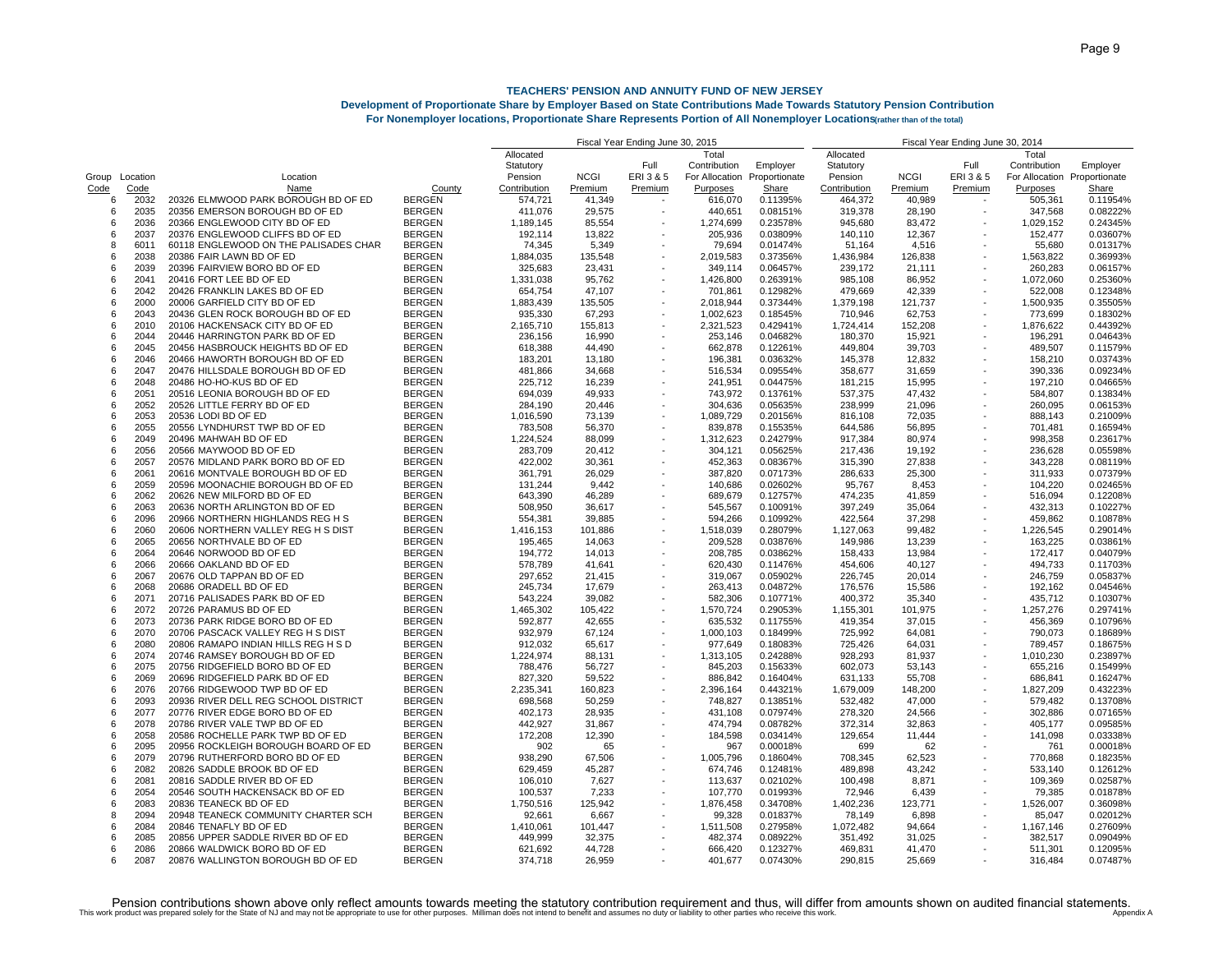|                |      |                                                               |                                | Fiscal Year Ending June 30, 2015 |             |         |                              | Fiscal Year Ending June 30, 2014 |              |                  |                          |                              |              |
|----------------|------|---------------------------------------------------------------|--------------------------------|----------------------------------|-------------|---------|------------------------------|----------------------------------|--------------|------------------|--------------------------|------------------------------|--------------|
|                |      |                                                               |                                | Allocated                        |             |         | Total                        |                                  | Allocated    |                  |                          | Total                        |              |
|                |      |                                                               |                                | Statutory                        |             | Full    | Contribution                 | Employer                         | Statutory    |                  | Full                     | Contribution                 | Employer     |
| Group Location |      | Location                                                      |                                | Pension                          | <b>NCGI</b> | ERI3&5  | For Allocation Proportionate |                                  | Pension      | <b>NCGI</b>      | ERI 3 & 5                | For Allocation Proportionate |              |
| Code           | Code | Name                                                          | County                         | Contribution                     | Premium     | Premium | Purposes                     | <b>Share</b>                     | Contribution | Premium          | Premium                  | Purposes                     | <u>Share</u> |
| 6              | 2088 | 20886 WESTWOOD REG SCH DISTRICT                               | <b>BERGEN</b>                  | 995,633                          | 71,631      |         | 1,067,264                    | 0.19741%                         | 780,146      | 68,861           |                          | 849,007                      | 0.20084%     |
| 6              | 2089 | 20896 WOODCLIFF LAKE BD OF ED                                 | <b>BERGEN</b>                  | 293,655                          | 21,127      |         | 314,782                      | 0.05822%                         | 231,442      | 20,429           | $\overline{\phantom{a}}$ | 251,871                      | 0.05958%     |
| $\epsilon$     | 2091 | 20916 WOOD-RIDGE BD OF ED                                     | <b>BERGEN</b>                  | 325,948                          | 23,451      |         | 349,399                      | 0.06463%                         | 253,483      | 22,374           |                          | 275,857                      | 0.06525%     |
| -6             | 2092 | 20926 WYCKOFF TOWNSHIP BD OF ED                               | BERGEN                         | 877,759                          | 63,151      |         | 940,910                      | 0.17404%                         | 682,289      | 60,223           |                          | 742,512                      | 0.17564%     |
| 6              | 3011 | 30116 BASS RIVER TWP BD OF ED                                 | <b>BURLINGTON</b>              | 50,579                           | 3,639       |         | 54,218                       | 0.01003%                         | 38,343       | 3,384            |                          | 41,727                       | 0.00987%     |
| 6              | 3012 | 30126 BEVERLY CITY BD OF ED                                   | <b>BURLINGTON</b>              | 99,868                           | 7,185       |         | 107,053                      | 0.01980%                         | 71,335       | 6,297            |                          | 77,632                       | 0.01836%     |
| $\epsilon$     | 3001 | 30016 BORDENTOWN REG SCH DISTRICT                             | <b>BURLINGTON</b>              | 742,252                          | 53,402      |         | 795,654                      | 0.14717%                         | 577,620      | 50,985           |                          | 628,605                      | 0.14870%     |
| $\epsilon$     | 3000 | 30006 BURLINGTON CITY BD OF ED                                | <b>BURLINGTON</b>              | 781,719                          | 56,241      |         | 837,960                      | 0.15500%                         | 609,103      | 53,763           |                          | 662,866                      | 0.15680%     |
| 6              | 3003 | 30036 BURLINGTON CO BD SPCL SERVICES                          | <b>BURLINGTON</b>              | 947,396                          | 68,161      |         | 1,015,557                    | 0.18784%                         | 770,449      | 68,005           |                          | 838,454                      | 0.19834%     |
| 6              | 951  | 9516 BURLINGTON CO INSTITUTE OF TECH                          | <b>BURLINGTON</b>              | 661,597                          | 47,599      |         | 709,196                      | 0.13118%                         | 550,682      | 48,607           |                          | 599,289                      | 0.14176%     |
| 6              | 3014 | 30146 BURLINGTON TWP BD OF ED                                 | <b>BURLINGTON</b>              | 1,236,384                        | 88,952      |         | 1,325,336                    | 0.24514%                         | 958,869      | 84,636           | $\overline{a}$           | 1,043,505                    | 0.24684%     |
| 6              | 3016 | 30166 CHESTERFIELD TWP BD OF ED                               | <b>BURLINGTON</b>              | 190,363                          | 13,696      |         | 204,059                      | 0.03774%                         | 131,785      | 11,632           |                          | 143,417                      | 0.03393%     |
| $\epsilon$     | 3017 | 30176 CINNAMINSON TWP BD OF ED                                | <b>BURLINGTON</b>              | 853,397                          | 61,398      |         | 914,795                      | 0.16921%                         | 636,679      | 56,197           |                          | 692.876                      | 0.16390%     |
| 6              | 3053 | 30536 DELANCO TWP BD OF ED                                    | <b>BURLINGTON</b>              | 125,199                          | 9,007       |         | 134,206                      | 0.02482%                         | 99,202       | 8,756            |                          | 107,958                      | 0.02554%     |
| 6              | 3018 | 30186 DELRAN TWP BD OF ED                                     | <b>BURLINGTON</b>              | 844,664                          | 60,770      |         | 905,434                      | 0.16748%                         | 636,628      | 56,193           |                          | 692,821                      | 0.16389%     |
| $\epsilon$     | 3019 | 30196 EASTAMPTON TOWNSHIP BD OF ED                            | <b>BURLINGTON</b>              | 222,294                          | 15,993      |         | 238,287                      | 0.04408%                         | 173,512      | 15,315           |                          | 188,827                      | 0.04467%     |
| $\epsilon$     | 3021 | 30216 EDGEWATER PARK TWP BD OF ED                             | <b>BURLINGTON</b>              | 305,252                          | 21,962      |         | 327,214                      | 0.06052%                         | 210,259      | 18,559           |                          | 228,818                      | 0.05413%     |
| -6             | 3022 | 30226 EVESHAM TWP BD OF ED                                    | <b>BURLINGTON</b>              | 1,571,497                        | 113,062     |         | 1,684,559                    | 0.31159%                         | 1,226,052    | 108,220          |                          | 1,334,272                    | 0.31563%     |
| $\epsilon$     | 3023 | 30236 FLORENCE TOWNSHIP BD OF ED                              | <b>BURLINGTON</b>              | 487,456                          | 35,070      |         | 522,526                      | 0.09665%                         | 393,772      | 34,757           |                          | 428,529                      | 0.10137%     |
| $\epsilon$     | 3024 | 30246 HAINESPORT TOWNSHIP BD OF ED                            | <b>BURLINGTON</b>              | 190,257                          | 13,688      |         | 203,945                      | 0.03772%                         | 148,923      | 13,145           | ÷                        | 162,068                      | 0.03834%     |
| 6              | 3005 | 30056 LENAPE REGIONAL H S DISTRICT                            | <b>BURLINGTON</b>              | 2,865,198                        | 206,138     |         | 3,071,336                    | 0.56810%                         | 2,197,519    | 193,968          |                          | 2,391,487                    | 0.56571%     |
| $\epsilon$     | 3025 | 30256 LUMBERTON TWP BD OF ED                                  | <b>BURLINGTON</b>              | 475,096                          | 34,181      |         | 509,277                      | 0.09420%                         | 381,471      | 33,671           |                          | 415,142                      | 0.09820%     |
| 6              | 3026 | 30266 MANSFIELD TWP BD ED (BURLINGTN)                         | <b>BURLINGTON</b>              | 205,618                          | 14,793      |         | 220,411                      | 0.04077%                         | 160,783      | 14,192           |                          | 174,975                      | 0.04139%     |
| $\epsilon$     | 3015 | 30156 MAPLE SHADE BD OF ED                                    | <b>BURLINGTON</b>              | 726,628                          | 52,278      |         | 778,906                      | 0.14407%                         | 535,120      | 47,233           |                          | 582,353                      | 0.13776%     |
| $\epsilon$     | 3030 | 30306 MEDFORD LAKES BORO BD OF ED                             | <b>BURLINGTON</b>              | 148,061                          | 10,652      |         | 158,713                      | 0.02936%                         | 121,123      | 10,691           |                          | 131,814                      | 0.03118%     |
| -6             | 3027 | 30276 MEDFORD TOWNSHIP BD OF ED                               | <b>BURLINGTON</b>              | 944,552                          | 67,956      |         | 1,012,508                    | 0.18728%                         | 728,771      | 64,326           |                          | 793,097                      | 0.18761%     |
| 6              | 3028 | 30286 MOORESTOWN TOWNSHIP BD OF ED                            | <b>BURLINGTON</b>              | 1,450,104                        | 104,328     |         | 1,554,432                    | 0.28752%                         | 1,108,599    | 97,852           | $\overline{\phantom{a}}$ | 1,206,451                    | 0.28539%     |
| 6              | 3032 | 30326 MOUNT HOLLY TWP BD OF ED                                | <b>BURLINGTON</b>              | 370,025                          | 26,622      |         | 396,647                      | 0.07337%                         | 285,136      | 25,168           |                          | 310,304                      | 0.07340%     |
| $\epsilon$     | 3029 | 30296 MOUNT LAUREL TWP BD OF ED                               | <b>BURLINGTON</b>              | 1,476,162                        | 106,203     |         | 1,582,365                    | 0.29269%                         | 1,139,532    | 100.583          |                          | 1,240,115                    | 0.29335%     |
| հ              | 3031 | 30316 NEW HANOVER TWP BD OF ED                                | <b>BURLINGTON</b>              | 69,829                           | 5,024       |         | 74,853                       | 0.01385%                         | 51,415       | 4,538            |                          | 55,953                       | 0.01324%     |
| $\epsilon$     | 3033 | 30336 NORTH HANOVER TOWNSHIP BD OF ED                         | <b>BURLINGTON</b>              | 506,202                          | 36,419      |         | 542,621                      | 0.10037%                         | 372,715      | 32,898           |                          | 405,613                      | 0.09595%     |
| 6              | 3049 | 30496 NORTHERN BURLINGTON CO REG                              | <b>BURLINGTON</b>              | 646,403                          | 46,506      |         | 692,909                      | 0.12817%                         | 485,587      |                  |                          | 528,448                      | 0.12501%     |
| 6              | 3034 | 30346 PALMYRA BOROUGH BD OF ED                                | <b>BURLINGTON</b>              | 311,972                          | 22,445      |         | 334,417                      | 0.06186%                         | 225,857      | 42,861<br>19,936 |                          | 245,793                      | 0.05814%     |
| $\epsilon$     | 3036 | 30366 PEMBERTON TOWNSHIP BD OF ED                             | <b>BURLINGTON</b>              | 2,177,623                        | 156,670     |         | 2,334,293                    | 0.43177%                         | 1,727,046    | 152,441          |                          | 1,879,487                    | 0.44460%     |
| -6             | 3048 | 30486 RANCOCAS VALLEY REGIONAL H S                            | <b>BURLINGTON</b>              | 578,131                          | 41,594      |         | 619,725                      | 0.11463%                         | 418,468      | 36,937           |                          | 455,405                      | 0.10773%     |
|                | 3057 | 30578 RENAISSANCE REG LEADERSHIP CHTR                         | <b>BURLINGTON</b>              | 26,894                           | 1,935       |         | 28,829                       | 0.00533%                         | 12,782       | 1,128            |                          | 13,910                       | 0.00329%     |
| 8              | 3056 | 30568 RIVERBANK CHTR SCHL OF EXCELL                           | <b>BURLINGTON</b>              | 33,355                           | 2,400       |         | 35,755                       | 0.00661%                         | 23,126       | 2,041            |                          | 25,167                       | 0.00595%     |
| $\epsilon$     | 3037 | 30376 RIVERSIDE TOWNSHIP BD OF ED                             | <b>BURLINGTON</b>              | 483,338                          | 34,774      |         | 518,112                      | 0.09583%                         | 387,016      | 34,161           |                          | 421.177                      | 0.09963%     |
| -6             | 3038 | 30386 RIVERTON BORO SCHOOL BOARD                              | <b>BURLINGTON</b>              | 94,129                           | 6,772       |         | 100,901                      | 0.01866%                         | 74,921       | 6,613            |                          | 81,534                       | 0.01929%     |
| 6              | 3039 | 30396 SHAMONG TWP BD OF ED                                    | <b>BURLINGTON</b>              |                                  | 20,937      |         | 311,955                      | 0.05770%                         | 222,617      |                  |                          | 242,267                      | 0.05731%     |
| $\epsilon$     | 3041 | 30416 SOUTHAMPTON TWP BD OF ED                                | <b>BURLINGTON</b>              | 291,018<br>290,135               | 20,874      |         | 311,009                      | 0.05753%                         | 229,974      | 19,650<br>20,299 |                          | 250,273                      | 0.05920%     |
| $\epsilon$     | 3042 | 30426 SPRINGFIELD TWP BD OF ED (BURL)                         | <b>BURLINGTON</b>              | 106,921                          | 7,692       |         | 114,613                      | 0.02120%                         | 83,239       | 7,347            |                          | 90.586                       | 0.02143%     |
| 6              | 3043 | 30436 TABERNACLE TWP BD OF ED                                 | <b>BURLINGTON</b>              | 266,293                          | 19,159      |         | 285,452                      | 0.05280%                         | 217,936      | 19,236           |                          | 237,172                      | 0.05610%     |
| 6              | 3044 | 30446 WASHINGTON TWP BD OF ED (BURL)                          | <b>BURLINGTON</b>              | 12,971                           | 933         |         | 13,904                       | 0.00257%                         | 13,247       | 1,169            |                          | 14,416                       | 0.00341%     |
| 6              | 3055 | 30556 WESTAMPTON TOWNSHIP BD OF ED                            | <b>BURLINGTON</b>              |                                  | 20,461      |         |                              |                                  |              |                  |                          | 251,177                      | 0.05942%     |
| $\epsilon$     | 3046 | 30466 WILLINGBORO TWP BD OF ED                                |                                | 284,400                          |             |         | 304,861                      | 0.05639%                         | 230,805      | 20,372           |                          |                              |              |
|                | 3047 |                                                               | <b>BURLINGTON</b>              | 1,336,875                        | 96,182      |         | 1,433,057                    | 0.26507%                         | 1,048,900    | 92,583           |                          | 1,141,483                    | 0.27002%     |
| -6<br>6        | 4011 | 30476 WOODLAND TWP BD OF ED<br>40116 AUDUBON BOROUGH BD OF ED | <b>BURLINGTON</b>              | 39,080                           | 2,812       |         | 41,892                       | 0.00775%                         | 35,552       | 3,138            |                          | 38,690                       | 0.00915%     |
| 6              | 4012 |                                                               | <b>CAMDEN</b><br><b>CAMDEN</b> | 525,154                          | 37,782      |         | 562,936                      | 0.10412%                         | 403,571      | 35,622           |                          | 439,193                      | 0.10389%     |
|                | 4013 | 40126 BARRINGTON BORO BD OF ED                                |                                | 201,218                          | 14,477      |         | 215,695                      | 0.03990%                         | 153,157      | 13,519           |                          | 166,676                      | 0.03943%     |
| 6              |      | 40136 BELLMAWR BOROUGH BD OF ED                               | CAMDEN                         | 321,518                          | 23,132      |         | 344,650                      | 0.06375%                         | 241,381      | 21,306           |                          | 262,687                      | 0.06214%     |
| $\epsilon$     | 4014 | 40146 BERLIN BOROUGH BD OF ED                                 | <b>CAMDEN</b>                  | 272,586                          | 19,611      |         | 292,197                      | 0.05405%                         | 199,443      | 17,604           |                          | 217,047                      | 0.05134%     |
| -6             | 4015 | 40156 BERLIN TOWNSHIP BD OF ED                                | <b>CAMDEN</b>                  | 249,496                          | 17,950      |         | 267,446                      | 0.04947%                         | 199,743      | 17,631           |                          | 217,374                      | 0.05142%     |
| 6              | 4025 | 40256 BLACK HORSE PIKE REG SCH DIST                           | <b>CAMDEN</b>                  | 1,156,068                        | 83,174      |         | 1,239,242                    | 0.22922%                         | 912,241      | 80,520           |                          | 992,761                      | 0.23484%     |
| $\epsilon$     | 4016 | 40166 BROOKLAWN BORO BD OF ED                                 | <b>CAMDEN</b>                  | 94,171                           | 6,775       |         | 100,946                      | 0.01867%                         | 74,846       | 6,606            |                          | 81,452                       | 0.01927%     |
| 8              | 4003 | 40038 CAMDEN ACADEMY CHARTER HIGH SCH                         | <b>CAMDEN</b>                  | 138,143                          | 9,939       |         | 148,082                      | 0.02739%                         | 102,576      | 9,054            |                          | 111,630                      | 0.02641%     |
| -6             | 4000 | 40006 CAMDEN CITY BD OF ED                                    | <b>CAMDEN</b>                  | 5,729,257                        | 412,194     |         | 6,141,451                    | 1.13597%                         | 4,513,665    | 398,406          |                          | 4,912,071                    | 1.16197%     |
|                | 4019 | 40196 CAMDEN CO ED SERVICES COMM                              | <b>CAMDEN</b>                  | 190,557                          | 13,710      |         | 204,267                      | 0.03778%                         | 160,556      | 14,172           |                          | 174,728                      | 0.04133%     |
| 6              | 977  | 9776 CAMDEN COUNTY TECHNICAL SCHOOLS                          | <b>CAMDEN</b>                  | 823,333                          | 59,235      |         | 882,568                      | 0.16325%                         | 634,307      | 55,988           |                          | 690,295                      | 0.16329%     |
| я              | 4077 | 40778 CAMDEN'S PRIDE CHARTER SCHOOL                           | <b>CAMDEN</b>                  | 70,810                           | 5,094       |         | 75,904                       | 0.01404%                         | 49,413       | 4,362            |                          | 53.775                       | 0.01272%     |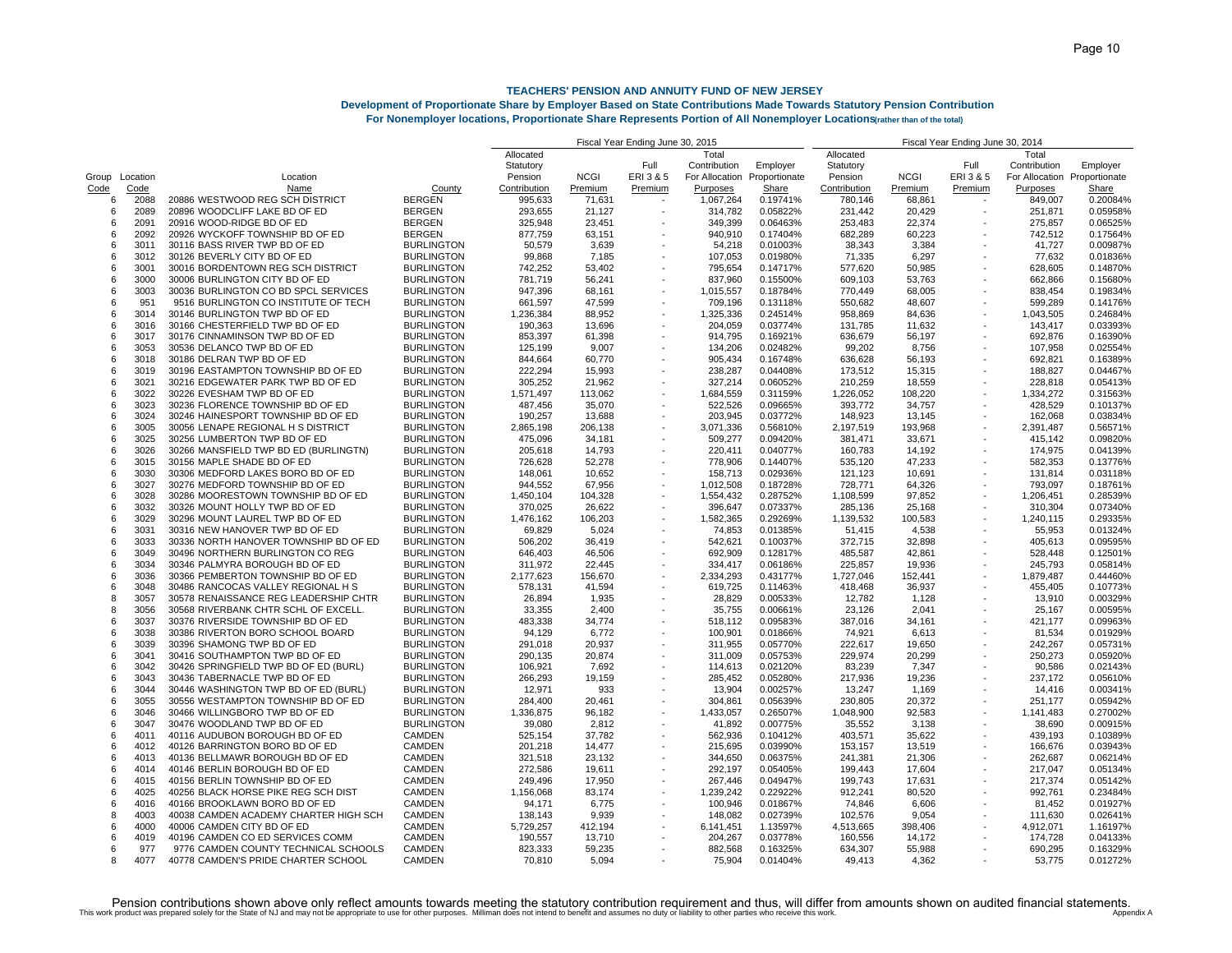|                |             |                                       |                 | Fiscal Year Ending June 30, 2015 |                |                          |                          |               | Fiscal Year Ending June 30, 2014 |             |           |                              |          |
|----------------|-------------|---------------------------------------|-----------------|----------------------------------|----------------|--------------------------|--------------------------|---------------|----------------------------------|-------------|-----------|------------------------------|----------|
|                |             |                                       |                 | Allocated                        |                |                          | Total                    |               | Allocated                        |             |           | Total                        |          |
|                |             |                                       |                 | Statutory                        |                | Full                     | Contribution             | Employer      | Statutory                        |             | Full      | Contribution                 | Employer |
| Group Location |             | Location                              |                 | Pension                          | <b>NCGI</b>    | ERI 3 & 5                | For Allocation           | Proportionate | Pension                          | <b>NCGI</b> | ERI 3 & 5 | For Allocation Proportionate |          |
| Code           | <u>Code</u> | Name                                  | County          | Contribution                     | Premium        | Premium                  | Purposes                 | Share         | Contribution                     | Premium     | Premium   | Purposes                     | Share    |
| 6              | 4002        | 40026 CAMDENS PROMISE CHARTER SCHOOL  | <b>CAMDEN</b>   | 1,256                            | 90             |                          | 1,346                    | 0.00025%      | 992                              | 88          |           | 1,080                        | 0.00026% |
| 8              | 4002        | 40028 CAMDENS PROMISE CHARTER SCHOOL  | <b>CAMDEN</b>   | 148,411                          | 10,677         |                          | 159,088                  | 0.02943%      | 102,813                          | 9,075       | ÷,        | 111,888                      | 0.02647% |
| 6              | 4031        | 40316 CHERRY HILL TWP BD OF ED        | <b>CAMDEN</b>   | 3,781,698                        | 272,076        |                          | 4,053,774                | 0.74981%      | 2,926,564                        | 258,318     |           | 3,184,882                    | 0.75339% |
| -6             | 4017        | 40176 CHESILHURST BORO BD OF ED       | CAMDEN          |                                  |                |                          |                          | 0.00000%      | 4,656                            | 411         |           | 5,067                        | 0.00120% |
| 6              | 4018        | 40186 CLEMENTON BD OF ED              | <b>CAMDEN</b>   | 172,235                          | 12.391         |                          | 184.626                  | 0.03415%      | 132.150                          | 11,664      |           | 143.814                      | 0.03402% |
| 6              | 4020        | 40206 COLLINGSWOOD BOROUGH BD OF ED   | <b>CAMDEN</b>   | 719,831                          | 51,789         |                          | 771,620                  | 0.14272%      | 551,854                          | 48,710      |           | 600,564                      | 0.14207% |
| 8              | 4021        | 40218 D.U.E. SEASON CHARTER SCHOOL    | <b>CAMDEN</b>   | 161,067                          | 11,588         |                          | 172,655                  | 0.03194%      | 118,143                          | 10,428      |           | 128,571                      | 0.03041% |
| 6              | 4010        | 40106 EASTERN CAMDEN CO REG SCH DIST  | <b>CAMDEN</b>   | 666,282                          | 47,936         |                          | 714,218                  | 0.13211%      | 528,695                          | 46,666      |           | 575,361                      | 0.13610% |
| 6              | 4076        | 40766 ECO CHARTER SCHOOL              | <b>CAMDEN</b>   |                                  |                |                          |                          | 0.00000%      | 198                              | 18          |           | 216                          | 0.00005% |
| 8              | 4076        | 40768 ECO CHARTER SCHOOL              | CAMDEN          | 63,312                           | 4,555          |                          | 67,867                   | 0.01255%      | 32,368                           | 2,857       |           | 35,225                       | 0.00833% |
| 8              | 4075        | 40758 FREEDOM ACADEMY CHARTER SCHOOL  | <b>CAMDEN</b>   | 69,749                           | 5,018          |                          | 74,767                   | 0.01383%      | 49,792                           | 4,395       |           | 54,187                       | 0.01282% |
| 6              | 4032        | 40326 GIBBSBORO BOROUGH BD OF ED      | <b>CAMDEN</b>   | 84,237                           | 6,060          |                          | 90,297                   | 0.01670%      | 72,552                           | 6,404       |           | 78,956                       | 0.01868% |
| 6              | 4033        | 40336 GLOUCESTER CITY BD OF ED        | CAMDEN          | 865,941                          | 62,301         |                          | 928,242                  | 0.17169%      | 674,185                          | 59,508      | ÷         | 733,693                      | 0.17356% |
| 6              | 4034        | 40346 GLOUCESTER TWP BD OF ED         | <b>CAMDEN</b>   | 2,257,450                        | 162,413        |                          | 2,419,863                | 0.44760%      | 1,812,459                        | 159,980     |           | 1,972,439                    | 0.46659% |
| 6              | 4037        | 40376 HADDON HEIGHTS BD OF ED         | <b>CAMDEN</b>   | 467,848                          | 33,660         |                          | 501,508                  | 0.09276%      | 377,934                          | 33,359      |           | 411,293                      | 0.09729% |
| 6              | 4035        | 40356 HADDON TOWNSHIP BD OF ED        | <b>CAMDEN</b>   | 668,330                          | 48,083         |                          | 716,413                  | 0.13251%      | 491,916                          | 43,420      |           | 535,336                      | 0.12664% |
| 6              | 4036        | 40366 HADDONFIELD BD OF ED            | <b>CAMDEN</b>   | 784,725                          | 56,457         |                          | 841,182                  | 0.15559%      | 597,564                          | 52,745      |           | 650,309                      | 0.15383% |
| 8              | 4083        | 40838 HOPE COMMUNITY CHARTER SCHOOL   | <b>CAMDEN</b>   |                                  |                |                          |                          | 0.00000%      |                                  |             |           | $\overline{\phantom{a}}$     | 0.00000% |
| 6              | 4078        | 40786 INSTITUTE FOR EXCELLENCE CH SCH | <b>CAMDEN</b>   |                                  | $\overline{a}$ |                          | $\overline{\phantom{a}}$ | 0.00000%      | 56,494                           | 4,986       |           | 61,480                       | 0.01454% |
| 8              | 4078        | 40788 INSTITUTE FOR EXCELLENCE CH SCH | <b>CAMDEN</b>   | 91,762                           | 6,602          |                          | 98,364                   | 0.01819%      | 58,574                           | 5,170       |           | 63,744                       | 0.01508% |
| 8              | 4079        | 40798 THE KINGDOM CH SCHL LEADERSHIP  | <b>CAMDEN</b>   | 30,842                           | 2,219          |                          | 33,061                   | 0.00612%      |                                  |             |           |                              | 0.00000% |
| 8              | 4080        | 40808 KNOWLEDGE A TO Z CHARTER SCHOOL | CAMDEN          | 7,701                            | 554            |                          | 8,255                    | 0.00153%      | $\overline{a}$                   |             |           | $\overline{\phantom{a}}$     | 0.00000% |
| 6              | 4038        | 40386 LAUREL SPRINGS BOROUGH BD OF ED | <b>CAMDEN</b>   | 59,112                           | 4,253          |                          | 63,365                   | 0.01172%      | 44.763                           | 3,951       |           | 48.714                       | 0.01152% |
| 6              | 4039        | 40396 LAWNSIDE BOROUGH BD OF ED       | CAMDEN          | 109,863                          | 7,904          |                          | 117,767                  | 0.02178%      | 75,394                           | 6,655       |           | 82,049                       | 0.01941% |
| 8              | 4001        | 40018 LEAP ACADEMY CHARTER SCHOOL     | <b>CAMDEN</b>   | 274,785                          | 19,770         |                          | 294,555                  | 0.05448%      | 178,258                          | 15,734      |           | 193,992                      | 0.04589% |
| 6              | 4068        | 40686 LINDENWOLD BOROUGH BD OF ED     | CAMDEN          | 826,528                          | 59,465         |                          | 885,993                  | 0.16388%      | 630,379                          | 55,641      |           | 686,020                      | 0.16228% |
| 6              | 4041        | 40416 MAGNOLIA BOROUGH BD OF ED       | <b>CAMDEN</b>   | 148,276                          | 10,668         |                          | 158.944                  | 0.02940%      | 118,453                          | 10,455      |           | 128.908                      | 0.03049% |
| 6              | 4042        | 40426 MERCHANTVILLE BORO BD OF ED     | <b>CAMDEN</b>   | 129,953                          | 9,350          |                          | 139,303                  | 0.02577%      | 92,257                           | 8,143       |           | 100,400                      | 0.02375% |
| 6              | 4043        | 40436 MOUNT EPHRAIM BD OF ED          | <b>CAMDEN</b>   | 128,193                          | 9,223          |                          | 137,416                  | 0.02542%      | 97,870                           | 8,639       |           | 106,509                      | 0.02520% |
| 6              | 4044        | 40446 OAKLYN BOROUGH BD OF ED         | <b>CAMDEN</b>   | 128,022                          | 9,211          |                          | 137,233                  | 0.02538%      | 108,979                          | 9,619       |           | 118,598                      | 0.02805% |
| 6              | 4050        | 40506 PENNSAUKEN TWP BD OF ED         | CAMDEN          | 1,779,083                        | 127,997        |                          | 1,907,080                | 0.35275%      | 1,388,841                        | 122,588     |           | 1,511,429                    | 0.357539 |
| 6              | 4069        | 40696 PINE HILL BOROUGH BD OF ED      | <b>CAMDEN</b>   | 749,718                          | 53,939         |                          | 803,657                  | 0.14865%      | 586,245                          | 51,746      |           | 637,991                      | 0.15092% |
| 6              | 4061        | 40616 RUNNEMEDE BOROUGH BD OF ED      | <b>CAMDEN</b>   | 270,195                          | 19,439         |                          | 289,634                  | 0.05357%      | 208,690                          | 18,420      |           | 227,110                      | 0.05372% |
| 6              | 4067        | 40676 SOMERDALE BORO BD OF ED         | <b>CAMDEN</b>   | 154,727                          | 11,132         |                          | 165,859                  | 0.03068%      | 121,443                          | 10,719      |           | 132,162                      | 0.03126% |
| 6              | 4070        | 40706 STERLING HIGH SCHOOL DISTRICT   | CAMDEN          | 323,247                          | 23,256         |                          | 346,503                  | 0.06409%      | 249,025                          | 21,981      |           | 271,006                      | 0.06411% |
| 6              | 4062        | 40626 STRATFORD BD OF ED              | <b>CAMDEN</b>   | 284,286                          | 20,453         |                          | 304,739                  | 0.05637%      | 205,289                          | 18,120      |           | 223,409                      | 0.05285% |
| 6              | 4063        | 40636 VOORHEES TWP BD OF ED           | <b>CAMDEN</b>   | 1,166,063                        | 83,893         |                          | 1,249,956                | 0.23120%      | 913,216                          | 80,606      |           | 993,822                      | 0.235099 |
| 6              | 4064        | 40646 WATERFORD TWP BD OF ED          | <b>CAMDEN</b>   | 296,826                          | 21,355         | ÷                        | 318,181                  | 0.05885%      | 238,850                          | 21,083      |           | 259,933                      | 0.06149% |
| 6              | 4065        | 40656 WINSLOW TOWNSHIP BD OF ED       | <b>CAMDEN</b>   | 1,865,636                        | 134,224        | $\overline{\phantom{a}}$ | 1,999,860                | 0.36991%      | 1,407,251                        | 124,213     | ÷,        | 1,531,464                    | 0.36227% |
| 6              | 4066        | 40666 WOODLYNNE BD OF ED              | <b>CAMDEN</b>   | 108,505                          | 7,806          |                          | 116,311                  | 0.02151%      | 93,769                           | 8,277       |           | 102,046                      | 0.02414% |
| 6              | 5011        | 50116 AVALON BOROUGH BD OF ED         | <b>CAPE MAY</b> | 69,674                           | 5,013          |                          | 74,687                   | 0.01381%      | 56,702                           | 5,005       |           | 61,707                       | 0.01460% |
| ĥ              | 5000        | 50006 CAPE MAY CITY BD OF ED          | <b>CAPE MAY</b> | 76,871                           | 5,531          |                          | 82,402                   | 0.01524%      | 59,246                           | 5,229       |           | 64,475                       | 0.01525% |
| 6              | 5001        | 50016 CAPE MAY CO SPECIAL SERVICES    | <b>CAPE MAY</b> | 301,937                          | 21,723         |                          | 323,660                  | 0.05987%      | 227,856                          | 20,112      |           | 247,968                      | 0.05866% |
| 6              | 971         | 9716 CAPE MAY CO TECHNICAL SCH DIST   | <b>CAPE MAY</b> | 300,456                          | 21,616         |                          | 322,072                  | 0.05957%      | 232,388                          | 20,512      |           | 252,900                      | 0.05982% |
| -6             | 5020        | 50206 CHARTER TECH                    | <b>CAPE MAY</b> |                                  |                |                          | $\overline{\phantom{a}}$ | 0.00000%      | 2,288                            | 202         |           | 2,490                        | 0.00059% |
| 8              | 5020        | 50208 CHARTER TECH                    | <b>CAPE MAY</b> | 94,955                           | 6,832          |                          | 101,787                  | 0.01883%      | 63,235                           | 5.582       |           | 68,817                       | 0.01628% |
| 6              | 5013        | 50136 DENNIS TWP BD OF ED             | <b>CAPE MAY</b> | 245,282                          | 17,647         |                          | 262,929                  | 0.04863%      | 216,885                          | 19,144      |           | 236,029                      | 0.05583% |
| 6              | 5027        | 50276 LOWER CAPE MAY REG SCHOOL DIST  | <b>CAPE MAY</b> | 574,974                          | 41,367         |                          | 616,341                  | 0.11400%      | 459,505                          | 40,559      |           | 500,064                      | 0.11829% |
| 6              | 5014        | 50146 LOWER TOWNSHIP BD OF ED         | <b>CAPE MAY</b> | 585,366                          | 42,114         |                          | 627,480                  | 0.11606%      | 463,153                          | 40,881      |           | 504,034                      | 0.11923% |
| 6              | 5015        | 50156 MIDDLE TOWNSHIP BD OF ED        | <b>CAPE MAY</b> | 827,111                          | 59,507         |                          | 886,618                  | 0.16400%      | 657,026                          | 57,993      |           | 715,019                      | 0.16914% |
| ĥ              | 5016        | 50166 NORTH WILDWOOD BD OF ED         | <b>CAPE MAY</b> | 158,855                          | 11,429         |                          | 170,284                  | 0.03150%      | 121,426                          | 10,718      |           | 132,144                      | 0.03126% |
| 6              | 5017        | 50176 OCEAN CITY BD OF ED             | <b>CAPE MAY</b> | 948,540                          | 68,243         |                          | 1,016,783                | 0.18807%      | 737,337                          | 65,082      |           | 802,419                      | 0.18982% |
| 6              | 5018        | 50186 SEA ISLE CITY BD OF ED          | <b>CAPE MAY</b> |                                  |                |                          |                          | 0.00000%      | 24,128                           | 2,130       |           | 26,258                       | 0.00621% |
| ĥ              | 5019        | 50196 STONE HARBOR BD OF ED           | <b>CAPE MAY</b> | 52,349                           | 3,766          |                          | 56,115                   | 0.01038%      | 39,115                           | 3,453       |           | 42,568                       | 0.01007% |
| 6              | 5021        | 50216 UPPER TOWNSHIP BD OF ED         | <b>CAPE MAY</b> | 492,196                          | 35,411         |                          | 527,607                  | 0.09759%      | 371,404                          | 32,783      |           | 404,187                      | 0.09561% |
| 6              | 5022        | 50226 WEST CAPE MAY BORO BD OF ED     | <b>CAPE MAY</b> | 25,087                           | 1,805          |                          | 26,892                   | 0.00497%      | 17,221                           | 1,520       |           | 18,741                       | 0.00443% |
| 6              | 5023        | 50236 WILDWOOD CITY BD OF ED          | <b>CAPE MAY</b> | 415,765                          | 29,912         |                          | 445,677                  | 0.08244%      | 319,752                          | 28,223      |           | 347,975                      | 0.08231% |
| 6              | 5025        | 50256 WILDWOOD CREST BD OF ED         | <b>CAPE MAY</b> | 128,458                          | 9,242          |                          | 137,700                  | 0.02547%      | 96,083                           | 8,481       |           | 104,564                      | 0.02473% |
| ĥ              | 5024        | 50246 WOODBINE BOROUGH BD OF ED       | <b>CAPE MAY</b> | 88.135                           | 6.341          |                          | 94.476                   | 0.01747%      | 59.494                           | 5.251       |           | 64.745                       | 0.01532% |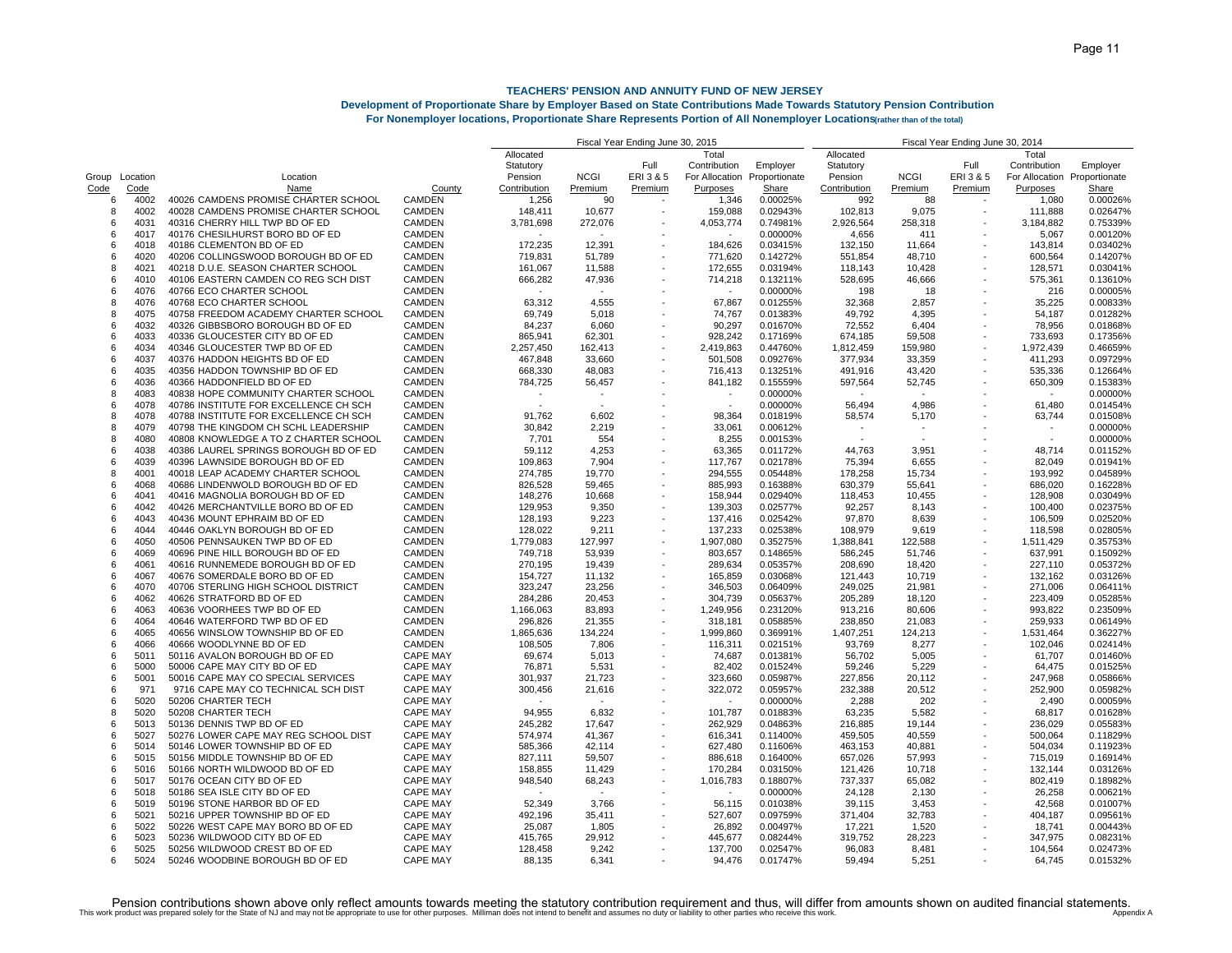|                |      |                                       |                   | Fiscal Year Ending June 30, 2015 |             |                |                | Fiscal Year Ending June 30, 2014 |              |             |                          |                              |          |
|----------------|------|---------------------------------------|-------------------|----------------------------------|-------------|----------------|----------------|----------------------------------|--------------|-------------|--------------------------|------------------------------|----------|
|                |      |                                       |                   | Allocated                        |             |                | Total          |                                  | Allocated    |             |                          | Total                        |          |
|                |      |                                       |                   | Statutory                        |             | Full           | Contribution   | Employer                         | Statutory    |             | Full                     | Contribution                 | Employer |
| Group Location |      | Location                              |                   | Pension                          | <b>NCGI</b> | ERI3&5         | For Allocation | Proportionate                    | Pension      | <b>NCGI</b> | ERI 3 & 5                | For Allocation Proportionate |          |
| Code           | Code | Name                                  | County            | Contribution                     | Premium     | <b>Premium</b> | Purposes       | <b>Share</b>                     | Contribution | Premium     | Premium                  | Purposes                     | Share    |
| 6              | 5050 | 50506 BRIDGETON BD OF ED              | <b>CUMBERLAND</b> | 1,852,542                        | 133,282     |                | 1,985,824      | 0.36731%                         | 1,412,740    | 124,698     |                          | 1,537,438                    | 0.36369% |
| 6              | 5081 | 50816 COMMERCIAL TWP BD OF ED         | CUMBERLAND        | 170,670                          | 12,279      |                | 182,949        | 0.03384%                         | 151,294      | 13,354      | $\overline{\phantom{a}}$ | 164,648                      | 0.03895% |
| $\epsilon$     | 954  | 9546 CUMBERLAND CO BD OF VOC ED       | CUMBERLAND        | 144,131                          | 10,370      |                | 154,501        | 0.02858%                         | 103,160      | 9,106       |                          | 112,266                      | 0.02656% |
| 5              | 5080 | 50805 CUMBERLAND COUNTY COLLEGE       | <b>CUMBERLAND</b> | 5,023                            | 361         |                | 5,384          | 0.00100%                         | 7,472        | 659         |                          | 8,131                        | 0.00192% |
| 6              | 5089 | 50896 CUMBERLAND REGIONAL SCHOOL DIST | CUMBERLAND        | 383,274                          | 27,575      |                | 410,849        | 0.07599%                         | 312,915      | 27,620      |                          | 340,535                      | 0.08055% |
| 6              | 5082 | 50826 DEERFIELD TOWNSHIP BD OF ED     | CUMBERLAND        | 106,555                          | 7,666       |                | 114,221        | 0.02113%                         | 85,580       | 7,554       |                          | 93,134                       | 0.02203% |
| $\epsilon$     | 5083 | 50836 DOWNE TWP BD OF ED              | <b>CUMBERLAND</b> | 61,554                           | 4,429       |                | 65,983         | 0.01220%                         | 47,558       | 4,198       |                          | 51,756                       | 0.01224% |
| $\epsilon$     | 5084 | 50846 FAIRFIELD TWP BD ED (CUMBERLND) | <b>CUMBERLAND</b> | 172,292                          | 12,396      |                | 184,688        | 0.03416%                         | 141,242      | 12,467      |                          | 153,709                      | 0.03636% |
| 6              | 5085 | 50856 GREENWICH TWP BD ED (CUMBRLAND) | <b>CUMBERLAND</b> | 23,582                           | 1,697       |                | 25,279         | 0.00468%                         | 19,065       | 1,683       |                          | 20,748                       | 0.00491% |
| 6              | 5086 | 50866 HOPEWELL TWP BD ED (CUMBERLAND) | CUMBERLAND        | 177,473                          | 12,768      |                | 190,241        | 0.03519%                         | 139,217      | 12,288      |                          | 151,505                      | 0.03584% |
| 6              | 5087 | 50876 LAWRENCE TWP BD ED (CUMBERLAND) | CUMBERLAND        | 145,840                          | 10,493      |                | 156,333        | 0.02892%                         | 121,897      | 10,759      |                          | 132,656                      | 0.03138% |
| $\epsilon$     | 5088 | 50886 MAURICE RIVER TOWNSHIP BD OF ED | <b>CUMBERLAND</b> | 125,037                          | 8,996       |                | 134,033        | 0.02479%                         | 90,466       | 7,985       |                          | 98,451                       | 0.02329% |
| $\epsilon$     | 5070 | 50706 MILLVILLE BD OF ED              | <b>CUMBERLAND</b> | 2,053,987                        | 147,775     |                | 2,201,762      | 0.40725%                         | 1,625,101    | 143,442     |                          | 1,768,543                    | 0.41836% |
| 8              | 5094 | 50948 MILLVILLE PUBLIC CHARTER SCHOOL | CUMBERLAND        | 26,306                           | 1,893       |                | 28,199         | 0.00522%                         |              |             |                          |                              | 0.00000% |
| 6              | 5091 | 50916 STOW CREEK TOWNSHIP BD OF ED    | CUMBERLAND        | 39,774                           | 2,862       |                | 42,636         | 0.00789%                         | 28,137       | 2,484       |                          | 30,621                       | 0.00724% |
| $\epsilon$     | 5092 | 50926 UPPER DEERFIELD TWP BD OF ED    | <b>CUMBERLAND</b> | 308,658                          | 22,207      |                | 330,865        | 0.06120%                         | 238.717      | 21,071      |                          | 259.788                      | 0.06145% |
| $\epsilon$     | 5060 | 50606 VINELAND CITY BD OF ED          | CUMBERLAND        | 3,536,484                        | 254,434     |                | 3,790,918      | 0.70120%                         | 2,859,349    | 252,385     |                          | 3,111,734                    | 0.73609% |
| 8              | 5093 | 50938 VINELAND PUBLIC CHARTER SCHOOL  | CUMBERLAND        | 40,140                           | 2,888       |                | 43,028         | 0.00796%                         | 26,261       | 2,318       |                          | 28,579                       | 0.00676% |
| 8              | 6105 | 61058 100 LEGACY ACADEMY CHARTER SCHL | <b>ESSEX</b>      | 8,540                            | 614         |                | 9,154          | 0.00169%                         |              |             |                          |                              | 0.00000% |
| $\epsilon$     | 6010 | 60106 BELLEVILLE BD OF ED             | ESSEX             | 1,491,622                        | 107,315     |                | 1,598,937      | 0.29575%                         | 1,125,038    | 99,303      | $\overline{\phantom{a}}$ | 1,224,341                    | 0.28962% |
| 6              | 6020 | 60206 BLOOMFIELD TWP BD OF ED         | <b>ESSEX</b>      | 1,897,569                        | 136,521     | $\sim$         | 2,034,090      | 0.37624%                         | 1,513,532    | 133,594     |                          | 1,647,126                    | 0.38963% |
| 8              | 6097 | 60978 BURCH CHTR SCHL OF EXCELLENCE   | ESSEX             | 60,975                           | 4,387       |                | 65,362         | 0.01209%                         | 37,027       | 3,268       |                          | 40,295                       | 0.00953% |
| 6              | 6081 | 60816 CALDWELL WEST CALDWELL BD OF ED | <b>ESSEX</b>      | 870,286                          | 62,613      |                | 932,899        | 0.17256%                         | 702,214      | 61,982      |                          | 764,196                      | 0.18077% |
| $\epsilon$     | 6083 | 60836 CEDAR GROVE TWP BD OF ED        | <b>ESSEX</b>      | 518,945                          | 37,336      |                | 556,281        | 0.10289%                         | 401,792      | 35,465      |                          | 437,257                      | 0.10343% |
| 8              | 6009 | 60098 DISCOVERY CHARTER SCHOOL        | <b>ESSEX</b>      | 14,418                           | 1,037       |                | 15,455         | 0.00286%                         | 11,736       | 1,036       |                          | 12,772                       | 0.00302% |
| 6              | 204  | 2046 EAST ORANGE COMMUNITY CHART SCH  | ESSEX             | 1,205                            | 87          |                | 1,292          | 0.00024%                         | 1,442        | 127         |                          | 1,569                        | 0.00037% |
| 8              | 204  | 2048 EAST ORANGE COMMUNITY CHART SCH  | <b>ESSEX</b>      | 119,571                          | 8,603       | $\blacksquare$ | 128,174        | 0.02371%                         | 88,304       | 7,794       |                          | 96,098                       | 0.02273% |
| 6              | 6030 | 60306 EAST ORANGE SCHOOL DISTRICT     | ESSEX             | 4,611,987                        | 331,811     |                | 4,943,798      | 0.91444%                         | 3,446,900    | 304,246     | $\overline{\phantom{a}}$ | 3,751,146                    | 0.88735% |
| $\epsilon$     | 6012 | 60126 ESSEX CO EDUCATIONAL SERV COMM  | ESSEX             | 410,921                          | 29,564      |                | 440,485        | 0.08148%                         | 307,462      | 27,139      |                          | 334.601                      | 0.07915% |
| -6             | 950  | 9506 ESSEX CO VOCATIONAL SCHOOL       | <b>ESSEX</b>      | 873,103                          | 62,816      |                | 935,919        | 0.17311%                         | 683,581      | 60,337      |                          | 743,918                      | 0.17598% |
| $\epsilon$     | 6084 | 60846 ESSEX FELLS BD OF ED            | ESSEX             | 109,297                          | 7,863       |                | 117,160        | 0.02167%                         | 77,445       | 6,836       |                          | 84,281                       | 0.01994% |
| 6              | 6082 | 60826 FAIRFIELD TWP BD OF ED (ESSEX)  | <b>ESSEX</b>      | 250,642                          | 18,032      |                | 268,674        | 0.04970%                         | 181,060      | 15,982      |                          | 197,042                      | 0.04661% |
| 6              | 6085 | 60856 GLEN RIDGE BD OF ED             | ESSEX             | 671,230                          | 48,292      |                | 719,522        | 0.13309%                         | 521,734      | 46,052      |                          | 567,786                      | 0.13431% |
| 8              | 6015 | 60158 GRAY CHARTER SCHOOL             | <b>ESSEX</b>      | 72,938                           | 5,248       |                | 78,186         | 0.01446%                         | 55,156       | 4,868       |                          | 60,024                       | 0.01420% |
| 8              | 6101 | 61018 GREAT OAKS CHARTER SCHOOL       | ESSEX             | 27,364                           | 1,969       |                | 29,333         | 0.00543%                         | 11,503       | 1,015       |                          | 12,518                       | 0.00296% |
|                | 6040 | 60406 IRVINGTON BD OF ED              | <b>ESSEX</b>      | 2,423,482                        | 174,359     |                | 2,597,841      | 0.48052%                         | 2,028,524    | 179,051     |                          | 2,207,575                    | 0.52221% |
| 8              | 6018 | 60188 LADY LIBERTY ACADEMY CHARTER SC | <b>ESSEX</b>      | 151,799                          | 10,921      |                | 162,720        | 0.03010%                         | 117,021      | 10,329      |                          | 127,350                      | 0.03013% |
| $\epsilon$     | 6086 | 60866 LIVINGSTON BD OF ED             | <b>ESSEX</b>      | 2,308,853                        | 166.111     |                | 2,474,964      | 0.45779%                         | 1,677,051    | 148,028     |                          | 1,825,079                    | 0.43173% |
| 8              | 6007 | 60078 MARIA L. VARISCO-ROGERS CHARTER | ESSEX             | 151,664                          | 10,912      |                | 162,576        | 0.03007%                         | 84,769       | 7,482       |                          | 92,251                       | 0.02182% |
| 8              | 6013 | 60138 MARION P. THOMAS CHARTER SCH    | <b>ESSEX</b>      | 161,108                          | 11,591      |                | 172,699        | 0.03194%                         | 117,034      | 10,330      |                          | 127,364                      | 0.03013% |
| 8              | 6107 | 61078 MERIT PREP. CHARTER SCHL NEWARK | <b>ESSEX</b>      |                                  |             |                |                | 0.00000%                         |              |             |                          |                              | 0.00000% |
| $\epsilon$     | 6087 | 60876 MILLBURN TWP PUBLIC SCHOOLS     | ESSEX             | 2,051,948                        | 147,628     |                | 2,199,576      | 0.40685%                         | 1,525,214    | 134,625     |                          | 1.659.839                    | 0.39264% |
| 6              | 6050 | 60506 MONTCLAIR BD OF ED              | ESSEX             | 2,583,292                        | 185,856     |                | 2,769,148      | 0.51220%                         | 2,024,310    | 178,679     |                          | 2,202,989                    | 0.52112% |
| 8              | 6014 | 60148 NEW HORIZON COMM CHARTER SCHOOL | <b>ESSEX</b>      | 123,469                          | 8,883       |                | 132,352        | 0.02448%                         | 76,542       | 6,756       |                          | 83,298                       | 0.01970% |
|                | 6016 | 60168 NEWARK CHARTER SCHOOL           | <b>ESSEX</b>      | 59,007                           | 4,245       |                | 63,252         | 0.01170%                         | 38,956       | 3,438       |                          | 42,394                       | 0.01003% |
| 8              | 6099 | 60998 NEWARK EDUCATORS' COMM CHTR SCH | <b>ESSEX</b>      | 93.177                           | 6.704       |                | 99,881         | 0.01847%                         | 51,146       | 4,515       |                          | 55,661                       | 0.01317% |
| 8              | 6100 | 61008 NEWARK LEGACY CHARTER SCHOOL    | ESSEX             | 75,757                           | 5,450       |                | 81,207         | 0.01502%                         | 36,827       | 3,251       |                          | 40,078                       | 0.00948% |
| 6              | 6000 | 60006 NEWARK PUBLIC SCHOOLS           | <b>ESSEX</b>      | 15,844,529                       | 1,139,942   |                | 16,984,471     | 3.14157%                         | 12,550,802   | 1,107,817   | $\overline{\phantom{a}}$ | 13,658,619                   | 3.23099% |
| 6              | 6088 | 60886 NORTH CALDWELL BD OF ED         | ESSEX             | 250,866                          | 18,049      |                | 268,915        | 0.04974%                         | 179,190      | 15,816      |                          | 195,006                      | 0.04613% |
| 8              | 6006 | 60068 NORTH STAR ACADEMY CHARTER SCH  | <b>ESSEX</b>      | 690,274                          | 49,662      |                | 739,936        | 0.13686%                         | 361,997      | 31,952      |                          | 393,949                      | 0.09319% |
| $\epsilon$     | 6089 | 60896 NUTLEY BD OF ED                 | ESSEX             | 1,345,663                        | 96,814      |                | 1,442,477      | 0.26681%                         | 1,066,042    | 94,096      |                          | 1,160,138                    | 0.27443% |
| -6             | 6060 | 60606 ORANGE CITY BD OF ED            | <b>ESSEX</b>      | 1,858,351                        | 133,700     |                | 1,992,051      | 0.36846%                         | 1,471,707    | 129,903     | $\overline{\phantom{a}}$ | 1,601,610                    | 0.37887% |
| 8              | 6102 | 61028 PEOPLES PREPARATORY CHARTER SCH | <b>ESSEX</b>      | 69,970                           | 5,034       |                | 75,004         | 0.01387%                         | 26,532       | 2,342       |                          | 28,874                       | 0.00683% |
| 8              | 6098 | 60988 PRIDE ACADEMY CHARTER SCHOOL    | <b>ESSEX</b>      | 106,212                          | 7,641       |                | 113,853        | 0.02106%                         | 78,308       | 6,912       |                          | 85,220                       | 0.02016% |
| 8              | 6005 | 60058 ROBERT TREAT ACADEMY CHARTER SC | ESSEX             | 137,540                          | 9,895       |                | 147,435        | 0.02727%                         | 103,750      | 9,158       |                          | 112.908                      | 0.02671% |
| -6             | 6091 | 60916 ROSELAND BD OF ED               | <b>ESSEX</b>      | 188,361                          | 13,552      |                | 201,913        | 0.03735%                         | 142,572      | 12,584      |                          | 155,156                      | 0.03670% |
|                | 6103 | 61038 ROSEVILLE COMMUNITY CHARTER SCH | <b>ESSEX</b>      | 69,984                           | 5,035       |                | 75,019         | 0.01388%                         | 27,039       | 2,387       |                          | 29,426                       | 0.00696% |
| 6              | 6070 | 60706 SOUTH ORANGE-MAPLEWOOD BD OF ED | <b>ESSEX</b>      | 2,488,282                        | 179,021     |                | 2,667,303      | 0.49336%                         | 1,893,183    | 167,105     |                          | 2,060,288                    | 0.48737% |
| я              | 6017 | 60178 TEAM ACADEMY CHARTER SCHOOL     | <b>ESSEX</b>      | 712,232                          | 51,242      |                | 763,474        | 0.14122%                         | 384,298      | 33.921      |                          | 418.219                      | 0.09893% |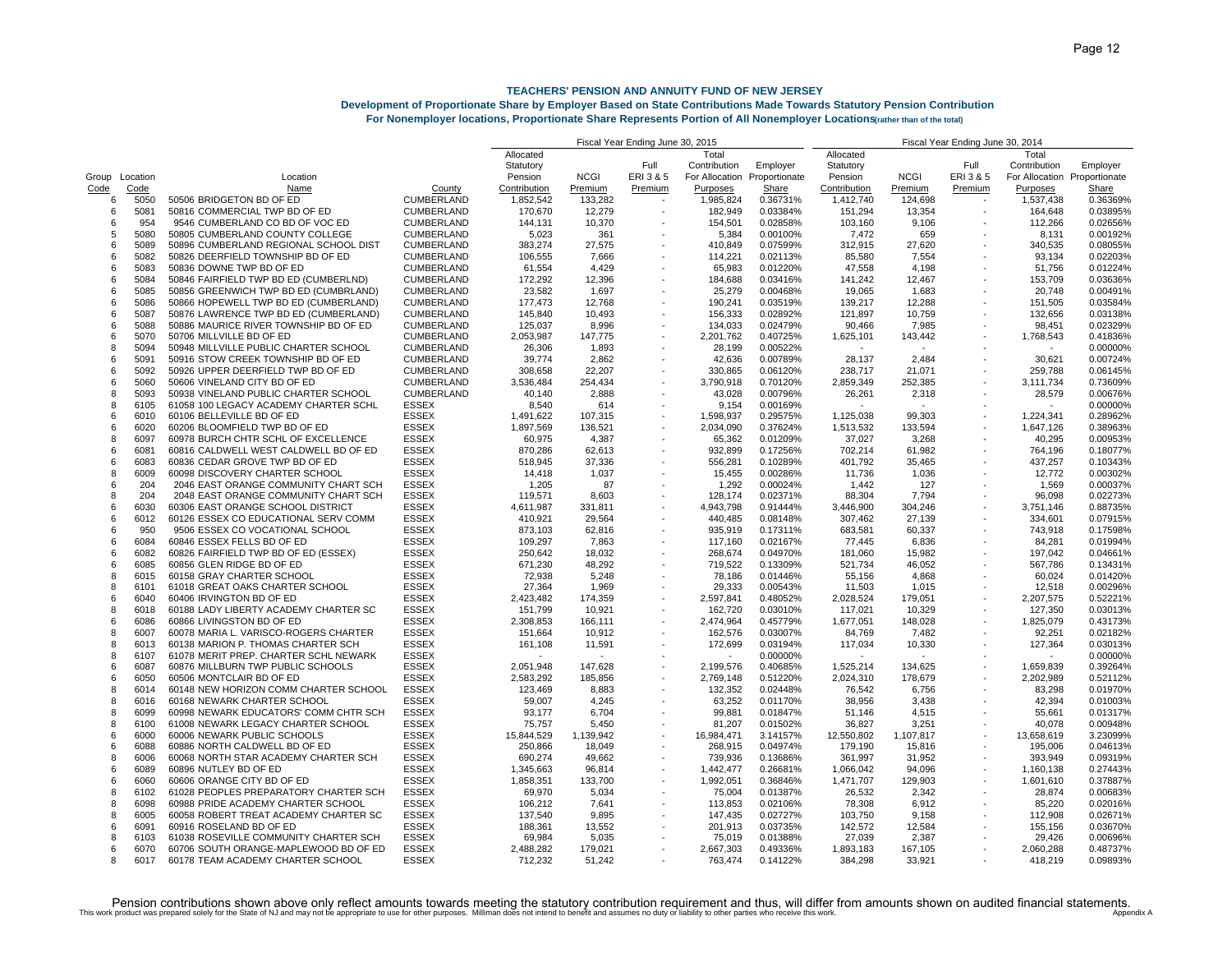|                |             |                                       |                   | Fiscal Year Ending June 30, 2015 |             |                          |                | Fiscal Year Ending June 30, 2014 |              |             |                          |                              |          |
|----------------|-------------|---------------------------------------|-------------------|----------------------------------|-------------|--------------------------|----------------|----------------------------------|--------------|-------------|--------------------------|------------------------------|----------|
|                |             |                                       |                   | Allocated                        |             |                          | Total          |                                  | Allocated    |             |                          | Total                        |          |
|                |             |                                       |                   | Statutory                        |             | Full                     | Contribution   | Employer                         | Statutory    |             | Full                     | Contribution                 | Employer |
| Group Location |             | Location                              |                   | Pension                          | <b>NCGI</b> | ERI3&5                   | For Allocation | Proportionate                    | Pension      | <b>NCGI</b> | ERI 3 & 5                | For Allocation Proportionate |          |
| Code           | <u>Code</u> | Name                                  | County            | Contribution                     | Premium     | <b>Premium</b>           | Purposes       | <b>Share</b>                     | Contribution | Premium     | Premium                  | Purposes                     | Share    |
| 8              | 6095        | 60958 UNIVERSITY HEIGHTS CHARTER SCHL | <b>ESSEX</b>      | 136,571                          | 9,826       |                          | 146,397        | 0.02708%                         | 67,694       | 5,975       |                          | 73,669                       | 0.01743% |
| -6             | 6092        | 60926 VERONA BD OF ED                 | <b>ESSEX</b>      | 744,353                          | 53,553      | $\overline{\phantom{a}}$ | 797,906        | 0.14759%                         | 610,618      | 53,897      | $\overline{\phantom{a}}$ | 664,515                      | 0.15719% |
| 8              | 6104        | 61048 VISIONS ACADEMY CHARTER H.S.    | <b>ESSEX</b>      | 61,212                           | 4,404       |                          | 65,616         | 0.01214%                         | 39,750       | 3,509       |                          | 43,259                       | 0.01023% |
| 6              | 6094        | 60946 WEST ESSEX REGIONAL SCH DIST    | <b>ESSEX</b>      | 685,721                          | 49,335      |                          | 735,056        | 0.13596%                         | 496,667      | 43,839      |                          | 540,506                      | 0.12786% |
| 6              | 6093        | 60936 WEST ORANGE TOWNSHIP BD OF ED   | <b>ESSEX</b>      | 3,016,792                        | 217,044     |                          | 3,233,836      | 0.59815%                         | 2,292,228    | 202,327     | $\overline{\phantom{a}}$ | 2,494,555                    | 0.59010% |
| 6              | 7011        | 70116 CLAYTON BOROUGH BD OF ED        | <b>GLOUCESTER</b> | 407,873                          | 29,345      |                          | 437,218        | 0.08087%                         | 307,103      | 27,107      |                          | 334,210                      | 0.07906% |
| ĥ              | 7036        | 70366 CLEARVIEW REGIONAL BD OF ED     | <b>GLOUCESTER</b> | 674,967                          | 48,561      |                          | 723,528        | 0.13383%                         | 529,708      | 46,756      |                          | 576,464                      | 0.13636% |
| 6              | 7035        | 70356 DELSEA REG HIGH SCH DISTRICT    | <b>GLOUCESTER</b> | 572,169                          | 41,165      |                          | 613,334        | 0.11345%                         | 420,558      | 37,121      |                          | 457,679                      | 0.10827% |
| 6              | 7012        | 70126 DEPTFORD TWP BD OF ED           | <b>GLOUCESTER</b> | 1,329,691                        | 95,665      | $\overline{\phantom{a}}$ | 1,425,356      | 0.26364%                         | 1,094,039    | 96,567      |                          | 1,190,606                    | 0.28164% |
| 6              | 7013        | 70136 EAST GREENWICH BD OF EDUCATION  | <b>GLOUCESTER</b> | 313,175                          | 22,531      |                          | 335,706        | 0.06209%                         | 233,793      | 20,636      |                          | 254,429                      | 0.06019% |
| 6              | 4006        | 40066 ED INFORMATION & RESOURCE CTR   | <b>GLOUCESTER</b> | 16,389                           | 1,179       |                          | 17,568         | 0.00325%                         | 17,779       | 1,569       |                          | 19,348                       | 0.00458% |
| 6              | 7014        | 70146 ELK TWP BD OF ED                | <b>GLOUCESTER</b> | 107,958                          | 7,767       |                          | 115,725        | 0.02141%                         | 86,182       | 7,607       |                          | 93,789                       | 0.02219% |
| 6              | 7015        | 70156 FRANKLIN TWP BD OF ED (GLOCSTR) | <b>GLOUCESTER</b> | 402,797                          | 28.979      |                          | 431.776        | 0.07986%                         | 291,259      | 25,708      |                          | 316.967                      | 0.07498% |
| 6              | 7038        | 70386 GATEWAY REGIONAL HIGH SCHOOL    | <b>GLOUCESTER</b> | 386,026                          | 27,773      |                          | 413,799        | 0.07654%                         | 303,541      | 26,792      |                          | 330,333                      | 0.07814% |
| 6              | 7016        | 70166 GLASSBORO BD OF ED              | <b>GLOUCESTER</b> | 750,923                          | 54,025      |                          | 804,948        | 0.14889%                         | 564,685      | 49,843      |                          | 614,528                      | 0.14537% |
| 6              | 7010        | 70106 GLOUCESTER CO SP SERV SCH DIST  | <b>GLOUCESTER</b> | 658,663                          | 47,388      |                          | 706,051        | 0.13060%                         | 520,109      | 45,908      |                          | 566,017                      | 0.13389% |
| 6              | 957         | 9576 GLOUCESTER CO VO-TECH SCH DIST   | <b>GLOUCESTER</b> | 353,919                          | 25,463      |                          | 379,382        | 0.07017%                         | 288,042      | 25,424      |                          | 313,466                      | 0.07415% |
| 6              | 7017        | 70176 GREENWICH TWP BD ED (GLOUCSTER) | <b>GLOUCESTER</b> | 187,586                          | 13,496      |                          | 201,082        | 0.03719%                         | 140,333      | 12,387      |                          | 152,720                      | 0.03613% |
| 6              | 7018        | 70186 HARRISON TWP BD ED (GLOUCESTER) | <b>GLOUCESTER</b> | 400,281                          | 28,798      |                          | 429,079        | 0.07937%                         | 305,729      | 26,986      |                          | 332,715                      | 0.07870% |
| 6              | 7037        | 70376 KINGSWAY REGIONAL SCHOOL DIST   | <b>GLOUCESTER</b> | 576,192                          | 41,454      |                          | 617,646        | 0.11424%                         | 436,074      | 38,491      |                          | 474,565                      | 0.11226% |
| 6              | 7019        | 70196 LOGAN TOWNSHIP BD OF ED         | <b>GLOUCESTER</b> | 307,205                          | 22,102      |                          | 329,307        | 0.06091%                         | 239,226      | 21,116      |                          | 260,342                      | 0.06158% |
| 6              | 7021        | 70216 MANTUA TOWNSHIP BD OF ED        | <b>GLOUCESTER</b> | 418,415                          | 30,103      |                          | 448,518        | 0.08296%                         | 325,808      | 28,758      |                          | 354,566                      | 0.08387% |
| 6              | 7022        | 70226 MONROE TWP BD OF ED (GLOUCESTR) | <b>GLOUCESTER</b> | 1,655,183                        | 119,083     |                          | 1,774,266      | 0.32818%                         | 1,281,779    | 113,138     |                          | 1,394,917                    | 0.32997% |
| 6              | 7023        | 70236 NATIONAL PARK BOARD OF EDUC     | <b>GLOUCESTER</b> | 87,568                           | 6,300       |                          | 93,868         | 0.01736%                         | 67,200       | 5,931       |                          | 73,131                       | 0.01730% |
| 6              | 7025        | 70256 PAULSBORO BORO BD OF ED         | <b>GLOUCESTER</b> | 456,497                          | 32,843      |                          | 489,340        | 0.09051%                         | 366,610      | 32,359      |                          | 398.969                      | 0.09438% |
| 6              | 7026        | 70266 PITMAN BD OF ED                 | <b>GLOUCESTER</b> | 581,715                          | 41,852      |                          | 623,567        | 0.11534%                         | 424,141      | 37,438      |                          | 461,579                      | 0.10919% |
| 6              | 7027        | 70276 SOUTH HARRISON TWP BD OF ED     | <b>GLOUCESTER</b> | 92,913                           | 6,685       | $\blacksquare$           | 99,598         | 0.01842%                         | 71,221       | 6,286       |                          | 77,507                       | 0.01833% |
| 6              | 7028        | 70286 SWEDESBORO WOOLWICH BD OF ED    | <b>GLOUCESTER</b> | 443,830                          | 31,932      |                          | 475,762        | 0.08800%                         | 336,679      | 29,718      |                          | 366,397                      | 0.08667% |
| 6              | 7029        | 70296 WASHINGTON TWP BD OF ED (GLOUC) | <b>GLOUCESTER</b> | 2,676,237                        | 192,543     |                          | 2,868,780      | 0.53063%                         | 2,168,915    | 191.443     |                          | 2,360,358                    | 0.55835% |
| 6              | 7031        | 70316 WENONAH BOROUGH BD OF ED        | <b>GLOUCESTER</b> | 69,984                           | 5,035       |                          | 75,019         | 0.01388%                         | 54,654       | 4,824       |                          | 59,478                       | 0.01407% |
| 6              | 7032        | 70326 WEST DEPTFORD TWP BD OF ED      | <b>GLOUCESTER</b> | 903,456                          | 65,000      |                          | 968,456        | 0.17913%                         | 693,584      | 61,220      |                          | 754,804                      | 0.17855% |
| 6              | 7033        | 70336 WESTVILLE BOARD OF ED           | <b>GLOUCESTER</b> | 130,467                          | 9,387       |                          | 139,854        | 0.02587%                         | 102,334      | 9,033       |                          | 111,367                      | 0.02634% |
| 6              | 7000        | 70006 WOODBURY CITY BD OF ED          | <b>GLOUCESTER</b> | 537,684                          | 38,684      |                          | 576,368        | 0.10661%                         | 413,744      | 36,520      |                          | 450.264                      | 0.10651% |
| 6              | 7034        | 70346 WOODBURY HEIGHTS BOARD OF ED    | <b>GLOUCESTER</b> | 82,890                           | 5,964       |                          | 88,854         | 0.01644%                         | 58,142       | 5,132       |                          | 63,274                       | 0.01497% |
| 6              | 8010        | 80106 BAYONNE BOARD OF ED             | <b>HUDSON</b>     | 2,837,425                        | 204,140     |                          | 3,041,565      | 0.56259%                         | 2,263,872    | 199,824     |                          | 2,463,696                    | 0.58280% |
| 8              | 8096        | 80968 DR LENA EDWARDS ACAD CHRTR SCHL | <b>HUDSON</b>     | 77,593                           | 5,582       |                          | 83,175         | 0.01538%                         | 2,150        | 190         |                          | 2,340                        | 0.00055% |
| -6             | 8081        | 80816 EAST NEWARK BOROUGH BD OF ED    | <b>HUDSON</b>     | 35,896                           | 2,583       |                          | 38,479         | 0.00712%                         | 39,695       | 3,504       |                          | 43,199                       | 0.01022% |
| 8              | 8085        | 80858 ELYSIAN CHARTER SCH OF HOBOKEN  | <b>HUDSON</b>     | 107,509                          | 7,735       |                          | 115,244        | 0.02132%                         | 71,213       | 6,286       |                          | 77,499                       | 0.01833% |
| 8              | 8093        | 80938 ETHICAL COMM CHRTR SCHL - J.C.  | HUDSON            | 38,259                           | 2,753       |                          | 41,012         | 0.00759%                         | 17,513       | 1,546       |                          | 19,059                       | 0.00451% |
| 6              | 8082        | 80826 GUTTENBERG BORO BD OF ED        | <b>HUDSON</b>     | 250,769                          | 18,042      |                          | 268,811        | 0.04972%                         | 179,842      | 15,874      |                          | 195,716                      | 0.04630% |
| 6              | 8083        | 80836 HARRISON TOWN BD OF ED(HUDSON)  | <b>HUDSON</b>     | 825,891                          | 59,419      |                          | 885,310        | 0.16375%                         | 625,754      | 55,233      |                          | 680,987                      | 0.16109% |
| 6              | 8020        | 80206 HOBOKEN BOARD OF EDUCATION      | <b>HUDSON</b>     | 951.964                          | 68.489      |                          | 1,020,453      | 0.18875%                         | 714,583      | 63.074      |                          | 777.657                      | 0.18396% |
| 8              | 8021        | 80218 HOBOKEN CHARTER SCHOOL          | <b>HUDSON</b>     | 89,576                           | 6,445       |                          | 96,021         | 0.01776%                         | 65,851       | 5,812       |                          | 71,663                       | 0.01695% |
| 8              | 8094        | 80948 HOBOKEN DUAL LANGUAGE CH SCHOOL | <b>HUDSON</b>     | 38,007                           | 2,734       |                          | 40,741         | 0.00754%                         | 13,644       | 1,204       |                          | 14,848                       | 0.00351% |
| 6              | 956         | 9566 HUDSON CO SCHOOLS OF TECHNOLOGY  | <b>HUDSON</b>     | 961,110                          | 69,147      |                          | 1,030,257      | 0.19056%                         | 749,023      | 66,114      |                          | 815,137                      | 0.19282% |
| 8              | 8088        | 80888 JERSEY CITY COMM CHARTER SCHOOL | <b>HUDSON</b>     | 118,960                          | 8,559       |                          | 127,519        | 0.02359%                         | 88,589       | 7,819       | ٠                        | 96,408                       | 0.02281% |
| 8              | 8089        | 80898 JERSEY CITY GOLDEN DOOR CHARTER | <b>HUDSON</b>     | 138,979                          | 9,999       |                          | 148,978        | 0.02756%                         | 92,688       | 8,181       |                          | 100,869                      | 0.02386% |
| 6              | 8000        | 80006 JERSEY CITY PUBLIC SCHOOLS      | <b>HUDSON</b>     | 13,012,752                       | 936,208     |                          | 13,948,960     | 2.58010%                         | 10,001,179   | 882,770     | $\overline{\phantom{a}}$ | 10,883,949                   | 2.57464% |
| 6              | 8030        | 80306 KEARNY TOWN BD OF ED            | <b>HUDSON</b>     | 1,959,523                        | 140,979     |                          | 2,100,502      | 0.38852%                         | 1,473,115    | 130,027     |                          | 1,603,142                    | 0.37923% |
| 8              | 8086        | 80868 LEARNING COMM. CHARTER SCHOOL   | <b>HUDSON</b>     | 128,019                          | 9,210       |                          | 137,229        | 0.02538%                         | 93,801       | 8,280       |                          | 102,081                      | 0.02415% |
| 8              | 8022        | 80228 LIBERTY ACADEMY CHARTER SCHOOL  | <b>HUDSON</b>     | 53,354                           | 3,839       |                          | 57,193         | 0.01058%                         | 52,128       | 4,601       |                          | 56,729                       | 0.01342% |
| 8              | 8095        | 80958 METS CHARTER SCHOOL             | HUDSON            | 66,944                           | 4,816       |                          | 71,760         | 0.01327%                         | 48,118       | 4,247       |                          | 52,365                       | 0.01239% |
| 6              | 8040        | 80406 NORTH BERGEN BD OF ED           | <b>HUDSON</b>     | 2,719,234                        | 195,637     |                          | 2,914,871      | 0.53916%                         | 2,094,527    | 184,877     | $\overline{\phantom{a}}$ | 2,279,404                    | 0.53920% |
| 8              | 8092        | 80928 SCHOMBURG CHARTER SCHOOL        | <b>HUDSON</b>     |                                  |             |                          |                | 0.00000%                         | 47,239       | 4,170       |                          | 51,409                       | 0.01216% |
| 6              | 8084        | 80846 SECAUCUS TOWN BD OF ED          | <b>HUDSON</b>     | 723,810                          | 52,075      |                          | 775,885        | 0.14351%                         | 557,711      | 49,227      |                          | 606.938                      | 0.14357% |
| 8              | 8087        | 80878 SOARING HEIGHTS CHARTER SCHOOL  | <b>HUDSON</b>     | 52,624                           | 3,786       |                          | 56,410         | 0.01043%                         | 42,002       | 3,707       |                          | 45,709                       | 0.01081% |
| ĥ              | 8050        | 80506 UNION CITY BD OF ED             | <b>HUDSON</b>     | 3,468,165                        | 249,519     |                          | 3,717,684      | 0.68765%                         | 2,590,690    | 228,671     |                          | 2,819,361                    | 0.66693% |
| 8              | 8091        | 80918 UNIVERSITY ACADEMY CHARTER HS   | <b>HUDSON</b>     | 137,119                          | 9,865       |                          | 146,984        | 0.02719%                         | 91,201       | 8,050       |                          | 99,251                       | 0.02348% |
| ĥ              | 8060        | 80606 WEEHAWKEN TWP BD OF ED          | <b>HUDSON</b>     | 451.272                          | 32,467      |                          | 483,739        | 0.08948%                         | 351,103      | 30,991      |                          | 382.094                      | 0.09039% |
|                |             |                                       |                   |                                  |             |                          |                |                                  |              |             |                          |                              |          |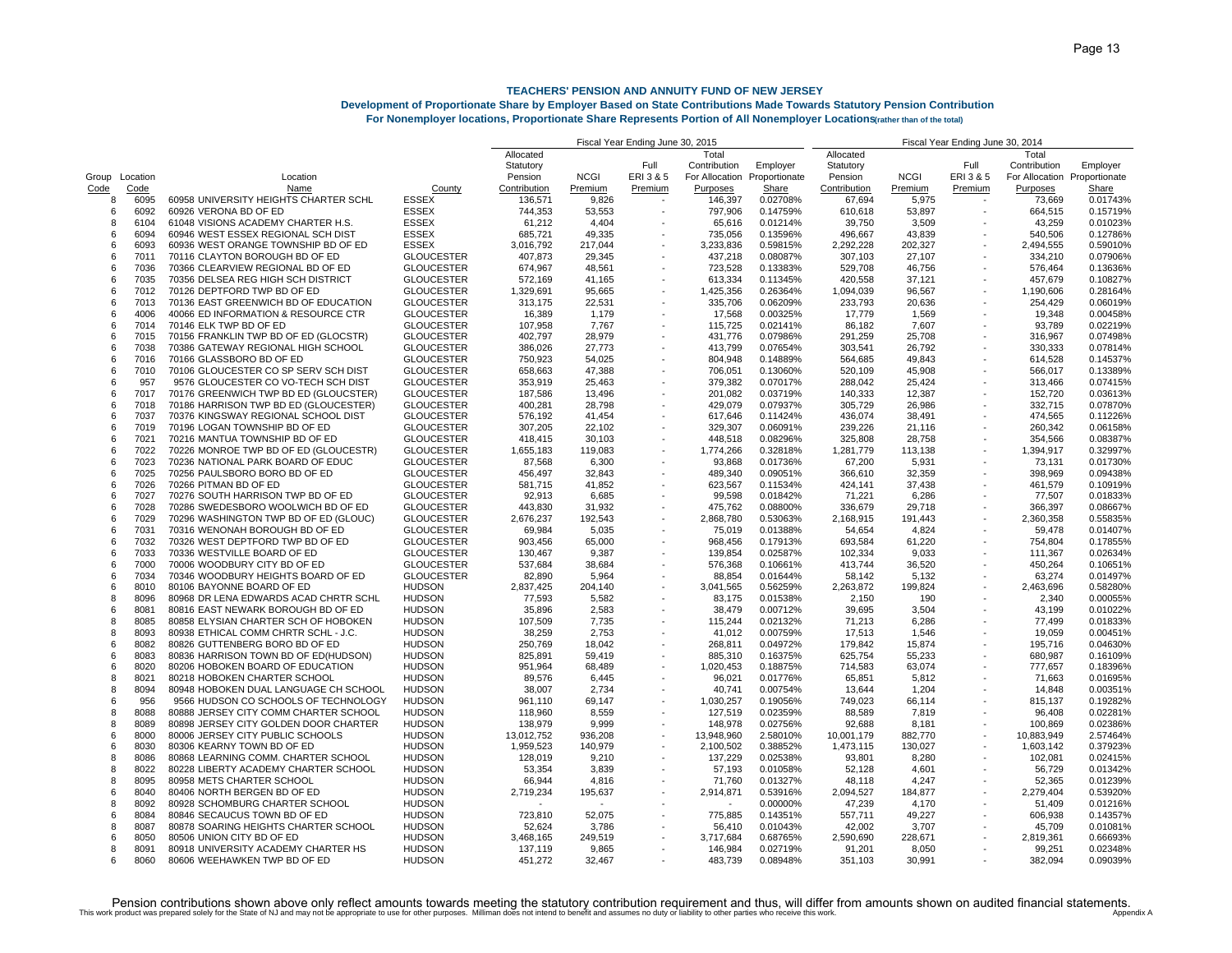|                |             |                                       | Fiscal Year Ending June 30, 2015<br>Fiscal Year Ending June 30, 2014 |              |             |                          |                              |              |              |             |                          |                              |              |
|----------------|-------------|---------------------------------------|----------------------------------------------------------------------|--------------|-------------|--------------------------|------------------------------|--------------|--------------|-------------|--------------------------|------------------------------|--------------|
|                |             |                                       |                                                                      | Allocated    |             |                          | Total                        |              | Allocated    |             |                          | Total                        |              |
|                |             |                                       |                                                                      | Statutory    |             | Full                     | Contribution                 | Employer     | Statutory    |             | Full                     | Contribution                 | Employer     |
| Group Location |             | Location                              |                                                                      | Pension      | <b>NCGI</b> | ERI3&5                   | For Allocation Proportionate |              | Pension      | <b>NCGI</b> | ERI 3 & 5                | For Allocation Proportionate |              |
| Code           | <u>Code</u> | Name                                  | County                                                               | Contribution | Premium     | Premium                  | Purposes                     | <b>Share</b> | Contribution | Premium     | Premium                  | Purposes                     | <b>Share</b> |
| 6              | 8070        | 80706 WEST NEW YORK BD OF ED          | <b>HUDSON</b>                                                        | 2,781,795    | 200,137     |                          | 2,981,932                    | 0.55156%     | 2,180,402    | 192,457     |                          | 2,372,859                    | 0.56131%     |
| 6              | 9011        | 90116 ALEXANDRIA TWP BD OF ED         | <b>HUNTERDON</b>                                                     | 256,905      | 18,483      |                          | 275,388                      | 0.05094%     | 197,864      | 17,465      | $\overline{\phantom{a}}$ | 215,329                      | 0.05094%     |
| 6              | 9012        | 90126 BETHLEHEM TWP BD OF ED          | <b>HUNTERDON</b>                                                     | 189,451      | 13,630      |                          | 203,081                      | 0.03756%     | 147,774      | 13,043      |                          | 160.817                      | 0.03804%     |
| 6              | 9013        | 90136 BLOOMSBURY BOROUGH BD OF ED     | <b>HUNTERDON</b>                                                     | 50,628       | 3,642       |                          | 54,270                       | 0.01004%     | 36,958       | 3,262       |                          | 40,220                       | 0.00951%     |
| 6              | 9014        | 90146 CALIFON BORO BD OF ED           | <b>HUNTERDON</b>                                                     | 36,724       | 2,642       |                          | 39,366                       | 0.00728%     | 39,055       | 3,447       |                          | 42,502                       | 0.01005%     |
| 6              | 9015        | 90156 CLINTON TOWN BD OF ED           | <b>HUNTERDON</b>                                                     | 172,698      | 12,425      |                          | 185,123                      | 0.03424%     | 137,968      | 12,178      |                          | 150,146                      | 0.03552%     |
| 6              | 9016        | 90166 CLINTON TWP BD OF ED            | <b>HUNTERDON</b>                                                     | 592.067      | 42,597      |                          | 634.664                      | 0.11739%     | 465,694      | 41.105      |                          | 506.799                      | 0.11989%     |
| 6              | 9017        | 90176 DELAWARE TWP BD OF ED           | <b>HUNTERDON</b>                                                     | 190,222      | 13,686      |                          | 203,908                      | 0.03772%     | 151,658      | 13,386      |                          | 165,044                      | 0.03904%     |
| 6              | 9040        | 90406 DELAWARE VALLEY REG H S DIST    | <b>HUNTERDON</b>                                                     | 334,592      | 24,072      |                          | 358,664                      | 0.06634%     | 244,704      | 21,599      |                          | 266,303                      | 0.06299%     |
| 6              | 9018        | 90186 EAST AMWELL TOWNSHIP BD OF ED   | <b>HUNTERDON</b>                                                     | 186,881      | 13,445      |                          | 200,326                      | 0.03705%     | 144,094      | 12,719      |                          | 156,813                      | 0.03709%     |
| 6              | 9000        | 90006 FLEMINGTON RARITAN BD OF ED     | <b>HUNTERDON</b>                                                     | 1,218,979    | 87,700      |                          | 1,306,679                    | 0.24169%     | 914,492      | 80,719      |                          | 995,211                      | 0.23542%     |
| 6              | 9019        | 90196 FRANKLIN TWP BD OF ED (HUNTRDN) | <b>HUNTERDON</b>                                                     | 101,259      | 7,285       |                          | 108,544                      | 0.02008%     | 74,138       | 6,544       |                          | 80,682                       | 0.01909%     |
| 6              | 9021        | 90216 FRENCHTOWN BOROUGH BD OF ED     | <b>HUNTERDON</b>                                                     | 70,262       | 5,055       |                          | 75,317                       | 0.01393%     | 54,339       | 4,796       |                          | 59,135                       | 0.01399%     |
| 6              | 9023        | 90236 HAMPTON BOROUGH BD OF ED        | <b>HUNTERDON</b>                                                     | 62,651       | 4,507       |                          | 67,158                       | 0.01242%     | 53,620       | 4,733       |                          | 58,353                       | 0.01380%     |
| 6              | 9024        | 90246 HIGH BRIDGE BOROUGH BD OF ED    | <b>HUNTERDON</b>                                                     | 174,678      | 12,567      |                          | 187,245                      | 0.03463%     | 137,679      | 12,153      |                          | 149,832                      | 0.03544%     |
| 6              | 9025        | 90256 HOLLAND TWP BD OF ED            | <b>HUNTERDON</b>                                                     | 233,346      | 16,788      |                          | 250,134                      | 0.04627%     | 175,852      | 15,522      |                          | 191,374                      | 0.04527%     |
| 6              | 9030        | 90306 HUNTERDON CENTRAL HIGH SCHOOL   | <b>HUNTERDON</b>                                                     | 1,011,868    | 72,799      |                          | 1,084,667                    | 0.20063%     | 807,628      | 71,287      |                          | 878,915                      | 0.20791%     |
| 6              | 9041        | 90416 HUNTERDON CO EDUC SRVCS COMM    | <b>HUNTERDON</b>                                                     | 117,317      | 8,440       |                          | 125,757                      | 0.02326%     | 90,391       | 7,978       |                          | 98,369                       | 0.02327%     |
| 6              | 9001        | 90016 HUNTERDON COUNTY VOCATIONAL     | <b>HUNTERDON</b>                                                     | 67,193       | 4,834       |                          | 72,027                       | 0.01332%     | 55,907       | 4,935       |                          | 60,842                       | 0.01439%     |
| 6              | 9026        | 90266 KINGWOOD TOWNSHIP BD OF ED      | <b>HUNTERDON</b>                                                     | 148,889      | 10,712      |                          | 159,601                      | 0.02952%     | 120,077      | 10,599      |                          | 130,676                      | 0.03091%     |
| 6              | 9027        | 90276 LAMBERTVILLE CITY BD OF ED      | <b>HUNTERDON</b>                                                     | 77,146       | 5,550       |                          | 82,696                       | 0.01530%     | 59,089       | 5,216       |                          | 64,305                       | 0.01521%     |
| 6              | 9028        | 90286 LEBANON BOROUGH BD OF ED        | <b>HUNTERDON</b>                                                     | 40,900       | 2,943       |                          | 43,843                       | 0.00811%     | 29,118       | 2,570       |                          | 31,688                       | 0.00750%     |
| 6              | 9029        | 90296 LEBANON TOWNSHIP BD OF ED       | <b>HUNTERDON</b>                                                     | 269.991      | 19.425      |                          | 289.416                      | 0.05353%     | 216,419      | 19.103      |                          | 235.522                      | 0.05571%     |
| 6              | 9031        | 90316 MILFORD BOROUGH BD OF ED        | <b>HUNTERDON</b>                                                     | 37,112       | 2,670       |                          | 39,782                       | 0.00736%     | 30,292       | 2,674       |                          | 32,966                       | 0.00780%     |
| 6              | 9038        | 90386 NORTH HUNTERDON-VOORHEES        | <b>HUNTERDON</b>                                                     | 1,055,415    | 75,932      |                          | 1,131,347                    | 0.20926%     | 796,289      | 70,286      |                          | 866,575                      | 0.20499%     |
| 6              | 9033        | 90336 READINGTON TWP BD OF ED         | <b>HUNTERDON</b>                                                     | 711,913      | 51,219      |                          | 763,132                      | 0.14115%     | 537,282      | 47,424      |                          | 584,706                      | 0.13831%     |
| 6              | 9039        | 90396 SOUTH HUNTERDON REG BD OF ED    | <b>HUNTERDON</b>                                                     | 190,111      | 13,678      |                          | 203,789                      | 0.03769%     | 145,809      | 12,870      |                          | 158,679                      | 0.03754%     |
| 6              | 9034        | 90346 STOCKTON BOROUGH BD OF ED       | <b>HUNTERDON</b>                                                     | 18,269       | 1,314       |                          | 19,583                       | 0.00362%     | 14,134       | 1,248       |                          | 15,382                       | 0.00364%     |
| 6              | 9035        | 90356 TEWKSBURY TWP BD OF ED          | <b>HUNTERDON</b>                                                     | 285,603      | 20,548      |                          | 306,151                      | 0.05663%     | 203,072      | 17,924      |                          | 220,996                      | 0.05228%     |
| 6              | 9036        | 90366 UNION TWP OF ED (HUNTERDON)     | <b>HUNTERDON</b>                                                     | 185,444      | 13,342      |                          | 198,786                      | 0.03677%     | 145,483      | 12,841      |                          | 158,324                      | 0.03745%     |
| 6              | 9037        | 90376 WEST AMWELL TWP BD OF ED        | <b>HUNTERDON</b>                                                     | 94,030       | 6,765       |                          | 100,795                      | 0.01864%     | 74,879       | 6,609       |                          | 81,488                       | 0.01928%     |
| 6              | 121         | 1216 EAST WINDSOR REG SCHOOL DIST     | MERCER                                                               | 1,809,950    | 130,218     |                          | 1,940,168                    | 0.35887%     | 1,369,073    | 120,843     |                          | 1,489,916                    | 0.35244%     |
| 8              | 115         | 1158 EMILY FISHER CHARTER SCHOOL      | <b>MERCER</b>                                                        |              |             |                          |                              | 0.00000%     | 85,038       | 7,506       |                          | 92,544                       | 0.02189%     |
| 6              | 122         | 1226 EWING TOWNSHIP BD OF ED          | <b>MERCER</b>                                                        | 1,338,558    | 96,303      |                          | 1,434,861                    | 0.26540%     | 1,039,341    | 91,739      |                          | 1,131,080                    | 0.26756%     |
| 6              | 133         | 1336 FOUNDATION ACADEMY CHARTER SCHL  | <b>MERCER</b>                                                        | 1,588        | 114         |                          | 1,702                        | 0.00031%     | 1,241        | 110         |                          | 1,351                        | 0.00032%     |
| 8              | 133         | 1338 FOUNDATION ACADEMY CHARTER SCHL  | <b>MERCER</b>                                                        | 103,980      | 7,481       |                          | 111,461                      | 0.02062%     | 69,415       | 6,127       |                          | 75.542                       | 0.01787%     |
| 6              | 110         | 1106 HAMILTON TWP BD OF ED (MERCER)   | <b>MERCER</b>                                                        | 4,021,118    | 289,301     |                          | 4,310,419                    | 0.79729%     | 3,065,128    | 270,549     | $\overline{a}$           | 3,335,677                    | 0.78907%     |
| 6              | 123         | 1236 HOPEWELL VALLEY REG SCH DIST     | <b>MERCER</b>                                                        | 1,592,223    | 114,553     |                          | 1,706,776                    | 0.31570%     | 1,234,291    | 108,947     |                          | 1,343,238                    | 0.31775%     |
| 8              | 128         | 1288 INTERNATIONAL CHARTER SCHOOL     | <b>MERCER</b>                                                        | 28,417       | 2,044       |                          | 30,461                       | 0.00563%     | 19,589       | 1,729       |                          | 21,318                       | 0.00504%     |
| 6              | 124         | 1246 LAWRENCE TWP BD OF ED (MERCER)   | <b>MERCER</b>                                                        | 1,446,212    | 104,048     |                          | 1,550,260                    | 0.28675%     | 1,103,515    | 97,404      |                          | 1,200,919                    | 0.28408%     |
| 5              | 119         | 1195 MERCER CO COMMUNITY COLLEGE      | <b>MERCER</b>                                                        | 11,993       | 863         |                          | 12,856                       | 0.00238%     | 13,508       | 1,192       |                          | 14,700                       | 0.00348%     |
| 6              | 111         | 1116 MERCER CO SPECIAL SER SCH DIST   | <b>MERCER</b>                                                        | 779,132      | 56,055      |                          | 835,187                      | 0.15448%     | 628,197      | 55,449      |                          | 683,646                      | 0.16172%     |
| 6              | 953         | 9536 MERCER CO VOCATIONAL SCHOOLS     | MERCER                                                               | 169,217      | 12,174      |                          | 181,391                      | 0.03355%     | 121,935      | 10,763      |                          | 132,698                      | 0.03139%     |
| 8              | 131         | 1318 PACE CHARTER SCHOOL OF HAMILTON  | <b>MERCER</b>                                                        | 29,928       | 2,153       |                          | 32,081                       | 0.00593%     | 23,918       | 2,111       |                          | 26,029                       | 0.00616%     |
| 8              | 135         | 1358 PAUL ROBESON CHTR SCHOOL         | <b>MERCER</b>                                                        | 70,531       | 5,074       |                          | 75,605                       | 0.01398%     | 67,231       | 5,934       |                          | 73,165                       | 0.01731%     |
| 8              | 126         | 1268 PRINCETON CHARTER SCHOOL         | <b>MERCER</b>                                                        | 131,430      | 9,456       |                          | 140,886                      | 0.02606%     | 96,345       | 8,504       |                          | 104,849                      | 0.02480%     |
| 6              | 125         | 1256 PRINCETON REGIONAL SCHOOL        | <b>MERCER</b>                                                        | 1,611,335    | 115,928     |                          | 1,727,263                    | 0.31949%     | 1,214,630    | 107,211     |                          | 1,321,841                    | 0.31269%     |
| 6              | 127         | 1276 ROBBINSVILLE TWP BD OF ED        | <b>MERCER</b>                                                        | 848,916      | 61,076      |                          | 909,992                      | 0.16832%     | 633,321      | 55,901      |                          | 689,222                      | 0.16304%     |
| 6              | 100         | 1006 TRENTON CITY BD OF ED            | <b>MERCER</b>                                                        | 4,280,746    | 307,980     |                          | 4,588,726                    | 0.84876%     | 3,267,565    | 288,417     |                          | 3,555,982                    | 0.84118%     |
| 8              | 116         | 1168 VILLAGE CHARTER SCHOOL           | <b>MERCER</b>                                                        | 101,711      | 7,318       | $\overline{\phantom{a}}$ | 109,029                      | 0.02017%     | 83,448       | 7,366       |                          | 90,814                       | 0.02148%     |
| 6              | 118         | 1186 WEST WINDSOR PLAINSBORO REG      | <b>MERCER</b>                                                        | 3,476,526    | 250,120     | $\overline{\phantom{a}}$ | 3,726,646                    | 0.68931%     | 2,725,153    | 240,540     |                          | 2,965,693                    | 0.70155%     |
| 8              | 255         | 2558 ACADEMY FOR URBAN LEADERSHIP     | <b>MIDDLESEX</b>                                                     | 59,186       | 4,258       |                          | 63,444                       | 0.01174%     | 42,019       | 3,709       |                          | 45,728                       | 0.01082%     |
| 6              | 231         | 2316 CARTERET BD OF ED                | <b>MIDDLESEX</b>                                                     | 1,124,412    | 80,896      |                          | 1,205,308                    | 0.22294%     | 887,432      | 78,331      |                          | 965,763                      | 0.22845%     |
| 6              | 232         | 2326 CRANBURY TOWNSHIP BD OF ED       | <b>MIDDLESEX</b>                                                     | 231,565      | 16,660      |                          | 248,225                      | 0.04591%     | 184,570      | 16,291      |                          | 200,861                      | 0.04751%     |
| 6              | 233         | 2336 DUNELLEN BOARD OF EDUCATION      | <b>MIDDLESEX</b>                                                     | 349,193      | 25,123      |                          | 374,316                      | 0.06924%     | 254,224      | 22,439      |                          | 276,663                      | 0.06545%     |
| 6              | 234         | 2346 EAST BRUNSWICK TWP BD OF ED      | MIDDLESEX                                                            | 2,894,123    | 208,219     |                          | 3,102,342                    | 0.57383%     | 2,289,914    | 202,123     |                          | 2,492,037                    | 0.58950%     |
| 6              | 247         | 2476 EDISON TWP BD OF ED              | <b>MIDDLESEX</b>                                                     | 5,322,125    | 382,903     |                          | 5,705,028                    | 1.05524%     | 4,077,445    | 359,902     |                          | 4,437,347                    | 1.04967%     |
| 8              | 203         | 2038 GREATER BRUNSWICK CHART.SCHOOL   | <b>MIDDLESEX</b>                                                     | 95,592       | 6,877       |                          | 102,469                      | 0.01895%     | 68,881       | 6,080       |                          | 74,961                       | 0.01773%     |
|                | 256         | 2568 HATIKVAH INTERNAT'L ACAD CHRTR   | <b>MIDDLESEX</b>                                                     | 41.947       | 3.018       |                          | 44.965                       | 0.00832%     | 19.573       | 1,728       |                          | 21.301                       | 0.00504%     |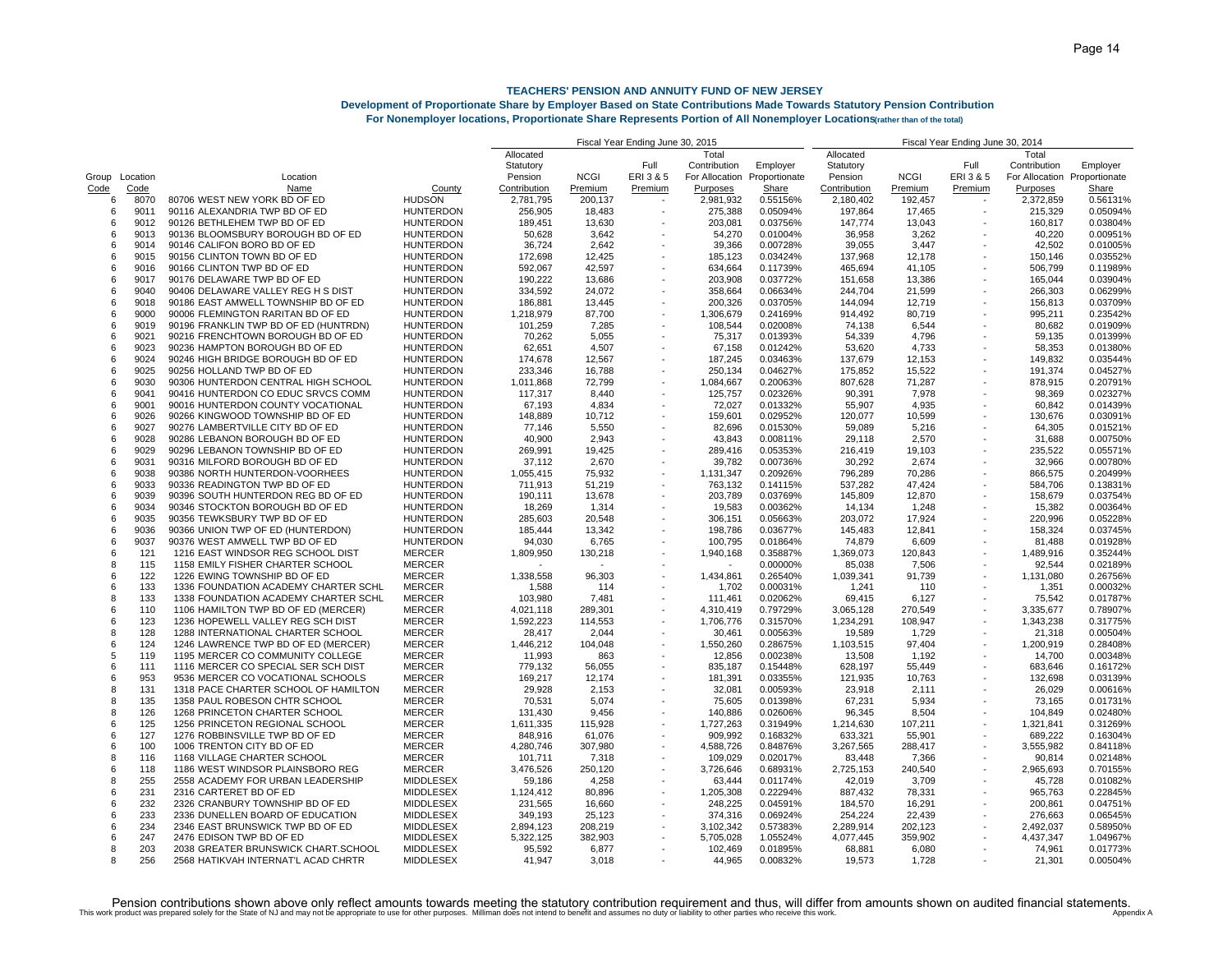#### **Development of Proportionate Share by Employer Based on State Contributions Made Towards Statutory Pension Contribution For Nonemployer locations, Proportionate Share Represents Portion of All Nonemployer Locations (rather than of the total)**

|                 |            |                                                                        |                                      | Fiscal Year Ending June 30, 2015 |                   |                          |                      |                      | Fiscal Year Ending June 30, 2014 |                   |                          |                              |                      |  |
|-----------------|------------|------------------------------------------------------------------------|--------------------------------------|----------------------------------|-------------------|--------------------------|----------------------|----------------------|----------------------------------|-------------------|--------------------------|------------------------------|----------------------|--|
|                 |            |                                                                        |                                      | Allocated                        |                   |                          | Total                |                      | Allocated                        |                   |                          | Total                        |                      |  |
|                 |            |                                                                        |                                      | Statutory                        |                   | Full                     | Contribution         | Employer             | Statutory                        |                   | Full                     | Contribution                 | Employer             |  |
| Group Location  |            | Location                                                               |                                      | Pension                          | <b>NCGI</b>       | ERI3&5                   | For Allocation       | Proportionate        | Pension                          | <b>NCGI</b>       | ERI 3 & 5                | For Allocation Proportionate |                      |  |
| Code            | Code       | Name<br>2366 HIGHLAND PARK BD OF ED                                    | County<br><b>MIDDLESEX</b>           | Contribution                     | Premium           | Premium                  | Purposes             | Share                | Contribution                     | Premium           | Premium                  | Purposes                     | Share                |  |
| 6<br>6          | 236<br>237 | 2376 JAMESBURG BOROUGH BD OF ED                                        | <b>MIDDLESEX</b>                     | 577,828<br>176,302               | 41,572<br>12,684  | $\overline{\phantom{a}}$ | 619,400<br>188,986   | 0.11457%<br>0.03496% | 436,566<br>150,761               | 38,534<br>13,307  | $\blacksquare$           | 475,100<br>164,068           | 0.11239%<br>0.03881% |  |
| $\epsilon$      | 239        | 2396 METUCHEN BORO BD OF ED                                            | <b>MIDDLESEX</b>                     | 748,633                          | 53.861            |                          | 802.494              | 0.14844%             | 570,804                          | 50.383            |                          | 621.187                      | 0.14694%             |  |
| 6               | 241        | 2416 MIDDLESEX BD OF ED                                                | <b>MIDDLESEX</b>                     | 752,130                          | 54,112            |                          | 806,242              | 0.14913%             | 548,387                          | 48,404            |                          | 596,791                      | 0.14117%             |  |
| 6               | 202        | 2026 MIDDLESEX CO ED SERV COMM                                         | <b>MIDDLESEX</b>                     | 656,976                          | 47,266            |                          | 704,242              | 0.13026%             | 514,292                          | 45,395            |                          | 559,687                      | 0.13240%             |  |
| 6               | 972        | 9726 MIDDLESEX CO VOCATIONAL SCHOOL                                    | <b>MIDDLESEX</b>                     | 874,276                          | 62,900            |                          | 937,176              | 0.17335%             | 670,187                          | 59,155            |                          | 729,342                      | 0.17253%             |  |
|                 | 201        | 2015 MIDDLESEX COUNTY COLLEGE                                          | <b>MIDDLESEX</b>                     | 12,193                           | 877               |                          | 13,070               | 0.00242%             | 9,640                            | 851               |                          | 10,491                       | 0.00248%             |  |
| 6               | 242        | 2426 MILLTOWN BOROUGH BD OF ED                                         | MIDDLESEX                            | 183,180                          | 13,179            |                          | 196,359              | 0.03632%             | 140,769                          | 12,425            |                          | 153,194                      | 0.03624%             |  |
| 6               | 243        | 2436 MONROE TWP BD OF ED (MIDDLESEX)                                   | <b>MIDDLESEX</b>                     | 1,956,594                        | 140,768           |                          | 2,097,362            | 0.38794%             | 1,484,376                        | 131,021           |                          | 1,615,397                    | 0.38213%             |  |
| 6               | 200        | 2006 NEW BRUNSWICK BD OF ED                                            | MIDDLESEX                            | 3,104,584                        | 223,361           | $\sim$                   | 3,327,945            | 0.61556%             | 2,325,277                        | 205,244           | $\overline{a}$           | 2,530,521                    | 0.59860%             |  |
| 6               | 244        | 2446 NORTH BRUNSWICK BD OF ED                                          | <b>MIDDLESEX</b>                     | 1,848,056                        | 132,959           | $\overline{\phantom{a}}$ | 1,981,015            | 0.36642%             | 1,397,829                        | 123,382           | ÷                        | 1,521,211                    | 0.35985%             |  |
| 6               | 238        | 2386 OLD BRIDGE BD OF ED                                               | <b>MIDDLESEX</b>                     | 3,124,147                        | 224,768           |                          | 3,348,915            | 0.61944%             | 2,382,532                        | 210,298           |                          | 2,592,830                    | 0.61334%             |  |
| 6               | 210        | 2106 PERTH AMBOY BD OF ED                                              | <b>MIDDLESEX</b>                     | 3,380,585                        | 243,218           |                          | 3,623,803            | 0.67028%             | 2,531,537                        | 223,450           |                          | 2,754,987                    | 0.65170%             |  |
| 6               | 245        | 2456 PISCATAWAY BD OF ED ADMN BLDG                                     | <b>MIDDLESEX</b>                     | 2,237,067                        | 160,947           |                          | 2,398,014            | 0.44355%             | 1,814,899                        | 160,195           |                          | 1,975,094                    | 0.46722%             |  |
| 6               | 248        | 2486 SAYREVILLE BD OF ED SELOVER ELM                                   | <b>MIDDLESEX</b>                     | 1,737,555                        | 125,009           |                          | 1,862,564            | 0.34451%             | 1,408,567                        | 124,329           |                          | 1,532,896                    | 0.36261%             |  |
| 6<br>6          | 249        | 2496 SOUTH AMBOY BD OF ED                                              | <b>MIDDLESEX</b>                     | 355,569                          | 25,582            |                          | 381,151              | 0.07050%             | 278,464                          | 24,579            |                          | 303,043                      | 0.07169%             |  |
| 6               | 251<br>252 | 2516 SOUTH BRUNSWICK BD OF ED                                          | <b>MIDDLESEX</b>                     | 2,643,225                        | 190,168           |                          | 2,833,393            | 0.52408%             | 2,050,945                        | 181,030           | $\overline{\phantom{a}}$ | 2,231,975                    | 0.52798%             |  |
| $\epsilon$      | 253        | 2526 SOUTH PLAINFIELD BD OF ED<br>2536 SOUTH RIVER BORO BD OF ED       | <b>MIDDLESEX</b><br><b>MIDDLESEX</b> | 1,257,469<br>626.938             | 90,469<br>45.105  |                          | 1,347,938<br>672,043 | 0.24932%<br>0.12431% | 976,988<br>470,430               | 86,235<br>41.523  |                          | 1,063,223<br>511.953         | 0.25151%<br>0.12110% |  |
| 6               | 254        | 2546 SPOTSWOOD BD OF ED                                                | <b>MIDDLESEX</b>                     | 610,922                          | 43,953            |                          | 654,875              | 0.12113%             | 449,926                          | 39,713            |                          | 489,639                      | 0.11583%             |  |
| 6               | 220        | 2206 WOODBRIDGE TOWNSHIP BD OF ED                                      | <b>MIDDLESEX</b>                     | 4,821,726                        | 346,901           |                          | 5,168,627            | 0.95603%             | 3,688,508                        | 325,572           |                          | 4,014,080                    | 0.94954%             |  |
| 8               | 311        | 3118 ACADEMY CHARTER HIGH SCHOOL                                       | <b>MONMOUTH</b>                      | 69,027                           | 4,966             |                          | 73,993               | 0.01369%             | 53,039                           | 4,682             |                          | 57,721                       | 0.01365%             |  |
| 6               | 300        | 3006 ASBURY PARK BD OF ED                                              | <b>MONMOUTH</b>                      | 1,177,652                        | 84,727            |                          | 1,262,379            | 0.23350%             | 927,308                          | 81,850            | ÷                        | 1,009,158                    | 0.23872%             |  |
| 6               | 321        | 3216 ATLANTIC HIGHLANDS BD OF ED                                       | <b>MONMOUTH</b>                      | 131,180                          | 9,438             |                          | 140,618              | 0.02601%             | 104,515                          | 9,225             |                          | 113,740                      | 0.02691%             |  |
| 6               | 323        | 3236 AVON BY THE SEA BORO BD OF ED                                     | <b>MONMOUTH</b>                      | 60,944                           | 4,385             |                          | 65,329               | 0.01208%             | 44,491                           | 3,927             |                          | 48,418                       | 0.01145%             |  |
| 6               | 324        | 3246 BELMAR BORO BD OF ED                                              | <b>MONMOUTH</b>                      | 199,591                          | 14,360            |                          | 213,951              | 0.03957%             | 150,507                          | 13,285            |                          | 163,792                      | 0.03875%             |  |
| 6               | 325        | 3256 BRADLEY BEACH BD OF ED                                            | <b>MONMOUTH</b>                      | 122,352                          | 8,803             |                          | 131,155              | 0.02426%             | 96,142                           | 8,486             |                          | 104,628                      | 0.02475%             |  |
| $\epsilon$      | 326        | 3266 BRIELLE BORO BD OF ED                                             | <b>MONMOUTH</b>                      | 185,155                          | 13,321            |                          | 198,476              | 0.03671%             | 142,645                          | 12,591            |                          | 155,236                      | 0.03672%             |  |
| 6               | 322        | 3226 COLTS NECK TWP BD OF ED                                           | <b>MONMOUTH</b>                      | 483,154                          | 34,761            |                          | 517,915              | 0.09580%             | 387,460                          | 34,200            |                          | 421,660                      | 0.09975%             |  |
| 6               | 364        | 3646 DEAL BORO BD OF ED                                                | <b>MONMOUTH</b>                      | 59,798                           | 4,302             |                          | 64,100               | 0.01186%             | 43,230                           | 3,816             |                          | 47,046                       | 0.01113%             |  |
| $\epsilon$      | 327        | 3276 EATONTOWN BD OF ED                                                | <b>MONMOUTH</b>                      | 448,670                          | 32,280            |                          | 480,950              | 0.08896%             | 349,855                          | 30,881            |                          | 380,736                      | 0.09006%             |  |
| 6               | 328        | 3286 FAIR HAVEN BOROUGH BD OF ED                                       | <b>MONMOUTH</b>                      | 312,435                          | 22,478            |                          | 334,913              | 0.06195%             | 242,858                          | 21,436            |                          | 264,294                      | 0.06252%             |  |
| 6               | 329        | 3296 FARMINGDALE BD OF ED                                              | <b>MONMOUTH</b>                      | 66,461                           | 4,782             |                          | 71,243               | 0.01318%             | 51,343                           | 4,532             |                          | 55,875                       | 0.01322%             |  |
| 6               | 331        | 3316 FREEHOLD BORO BD OF ED                                            | <b>MONMOUTH</b>                      | 407,286                          | 29,302            |                          | 436,588              | 0.08075%             | 327,400                          | 28,898            |                          | 356,298                      | 0.08428%             |  |
| $\epsilon$      | 370        | 3706 FREEHOLD REG H S DISTRICT                                         | <b>MONMOUTH</b>                      | 3,639,557                        | 261.850           |                          | 3,901,407            | 0.72163%             | 2,819,583                        | 248,875           |                          | 3,068,458                    | 0.72585%             |  |
| -6              | 332        | 3326 FREEHOLD TWP BD OF ED                                             | <b>MONMOUTH</b>                      | 1,327,395                        | 95,500            |                          | 1,422,895            | 0.26319%             | 991,856                          | 87,548            |                          | 1,079,404                    | 0.25534%             |  |
| 6               | 352        | 3526 HAZLET TWP BD OF ED                                               | <b>MONMOUTH</b>                      | 1,153,799                        | 83,011            |                          | 1,236,810            | 0.22877%             | 888,795                          | 78,451            |                          | 967,246                      | 0.22881%             |  |
| 6               | 374        | 3746 HENRY HUDSON REG SCH DIST                                         | <b>MONMOUTH</b>                      | 164,380                          | 11,826            |                          | 176,206              | 0.03259%             | 129,979                          | 11,473            |                          | 141,452                      | 0.03346%             |  |
| 6               | 333        | 3336 HIGHLANDS BORO BD OF ED                                           | <b>MONMOUTH</b>                      | 79,944                           | 5,752             |                          | 85,696               | 0.01585%             | 66,213                           | 5,844             | $\overline{\phantom{a}}$ | 72,057                       | 0.01705%             |  |
| 6               | 334        | 3346 HOLMDEL TOWNSHIP BD OF ED                                         | <b>MONMOUTH</b>                      | 1,189,202                        | 85,558            |                          | 1,274,760            | 0.23579%             | 934,343                          | 82,471            | ÷                        | 1,016,814                    | 0.24053%             |  |
| 8               | 312        | 3128 HOPE ACADEMY CHARTER SCHOOL                                       | <b>MONMOUTH</b>                      | 65,865                           | 4,739             |                          | 70,604               | 0.01306%             | 52,379                           | 4,623             |                          | 57,002                       | 0.01348%             |  |
| 6               | 335        | 3356 HOWELL TWP BD OF ED                                               | <b>MONMOUTH</b>                      | 2,302,853                        | 165,680           |                          | 2,468,533            | 0.45660%             | 1,803,233                        | 159,165           |                          | 1,962,398                    | 0.46421%             |  |
| 6               | 336        | 3366 KEANSBURG BOARD OF EDUCATION                                      | <b>MONMOUTH</b>                      | 847,883                          | 61,001            |                          | 908,884              | 0.16811%             | 633,697                          | 55,934            |                          | 689,631                      | 0.16313%             |  |
| 6               | 337        | 3376 KEYPORT BOROUGH BD OF ED                                          | <b>MONMOUTH</b>                      | 415,778                          | 29,913            |                          | 445,691              | 0.08244%             | 315,894                          | 27,883            |                          | 343,777                      | 0.08132%             |  |
| 6               | 338        | 3386 LITTLE SILVER BD OF ED                                            | <b>MONMOUTH</b>                      | 291,962                          | 21,005            |                          | 312,967              | 0.05789%             | 220,537                          | 19,466            |                          | 240,003                      | 0.05677%             |  |
| 6<br>$\epsilon$ | 310<br>339 | 3106 LONG BRANCH BD OF ED                                              | <b>MONMOUTH</b>                      | 1,948,486                        | 140,185           |                          | 2,088,671            | 0.38634%             | 1,518,282                        | 134,014           | $\overline{\phantom{a}}$ | 1,652,296                    | 0.39086%<br>0.30778% |  |
| $\epsilon$      | 341        | 3396 MANALAPAN ENGLISHTOWN REGIONAL<br>3416 MANASQUAN BOROUGH BD OF ED | <b>MONMOUTH</b><br><b>MONMOUTH</b>   | 1,648,312                        | 118,589           |                          | 1,766,901            | 0.32682%             | 1,195,571                        | 105,529           |                          | 1,301,100<br>492.222         |                      |  |
| 6               | 342        | 3426 MARLBORO TOWNSHIP BD OF ED                                        | <b>MONMOUTH</b>                      | 536,410<br>1,903,726             | 38,592<br>136,964 |                          | 575,002<br>2,040,690 | 0.10636%<br>0.37746% | 452,299<br>1,440,479             | 39,923<br>127,146 | $\overline{\phantom{a}}$ | 1,567,625                    | 0.11644%<br>0.37083% |  |
| 6               | 343        | 3436 MATAWAN-ABERDEEN REG SCHOOL                                       | <b>MONMOUTH</b>                      | 1,346,356                        | 96,864            |                          | 1,443,220            | 0.26695%             | 1,005,584                        | 88,760            |                          | 1,094,344                    | 0.25887%             |  |
| 6               | 344        | 3446 MIDDLETOWN TWP BD OF ED                                           | <b>MONMOUTH</b>                      | 3,654,735                        | 262.942           |                          | 3,917,677            | 0.72464%             | 2,779,237                        | 245,314           |                          | 3,024,551                    | 0.71547%             |  |
| 6               | 345        | 3456 MILLSTONE TOWNSHIP BD OF ED                                       | <b>MONMOUTH</b>                      | 495,758                          | 35,668            |                          | 531,426              | 0.09830%             | 374,412                          | 33,048            |                          | 407,460                      | 0.09639%             |  |
| 6               | 346        | 3466 MONMOUTH BEACH BD OF ED                                           | <b>MONMOUTH</b>                      | 100,200                          | 7,209             |                          | 107,409              | 0.01987%             | 84,190                           | 7,431             |                          | 91,621                       | 0.02167%             |  |
| 6               | 987        | 9876 MONMOUTH CO VOCATIONAL SCHOOLS                                    | <b>MONMOUTH</b>                      | 993,948                          | 71,510            |                          | 1,065,458            | 0.19707%             | 760,884                          | 67,161            |                          | 828,045                      | 0.19588%             |  |
| $\epsilon$      | 372        | 3726 MONMOUTH REGIONAL SCHOOL                                          | <b>MONMOUTH</b>                      | 456,939                          | 32.875            |                          | 489.814              | 0.09060%             | 348.558                          | 30,766            |                          | 379.324                      | 0.08973%             |  |
| 6               | 347        | 3476 NEPTUNE CITY BD OF ED                                             | <b>MONMOUTH</b>                      | 101,197                          | 7,281             |                          | 108,478              | 0.02006%             | 76,727                           | 6,772             |                          | 83,499                       | 0.01975%             |  |
| 6               | 348        | 3486 NEPTUNE TWP BD OF ED                                              | <b>MONMOUTH</b>                      | 1,484,103                        | 106,775           |                          | 1,590,878            | 0.29426%             | 1,172,532                        | 103,495           |                          | 1,276,027                    | 0.30185%             |  |
| 6               | 351        | 3516 OCEAN TWP BD OF ED (MONMOUTH)                                     | <b>MONMOUTH</b>                      | 1,534,732                        | 110,417           |                          | 1,645,149            | 0.30430%             | 1,167,721                        | 103,071           |                          | 1,270,792                    | 0.30061%             |  |
| ี               | 349        | 3496 OCEANPORT SCHOOLS                                                 | <b>MONMOUTH</b>                      | 228.009                          | 16,404            |                          | 244,413              | 0.04521%             | 172,560                          | 15,231            |                          | 187,791                      | 0.04442%             |  |

Pension contributions shown above only reflect amounts towards meeting the statutory contribution requirement and thus, will differ from amounts shown on audited financial statements.<br>This work product was prepared solely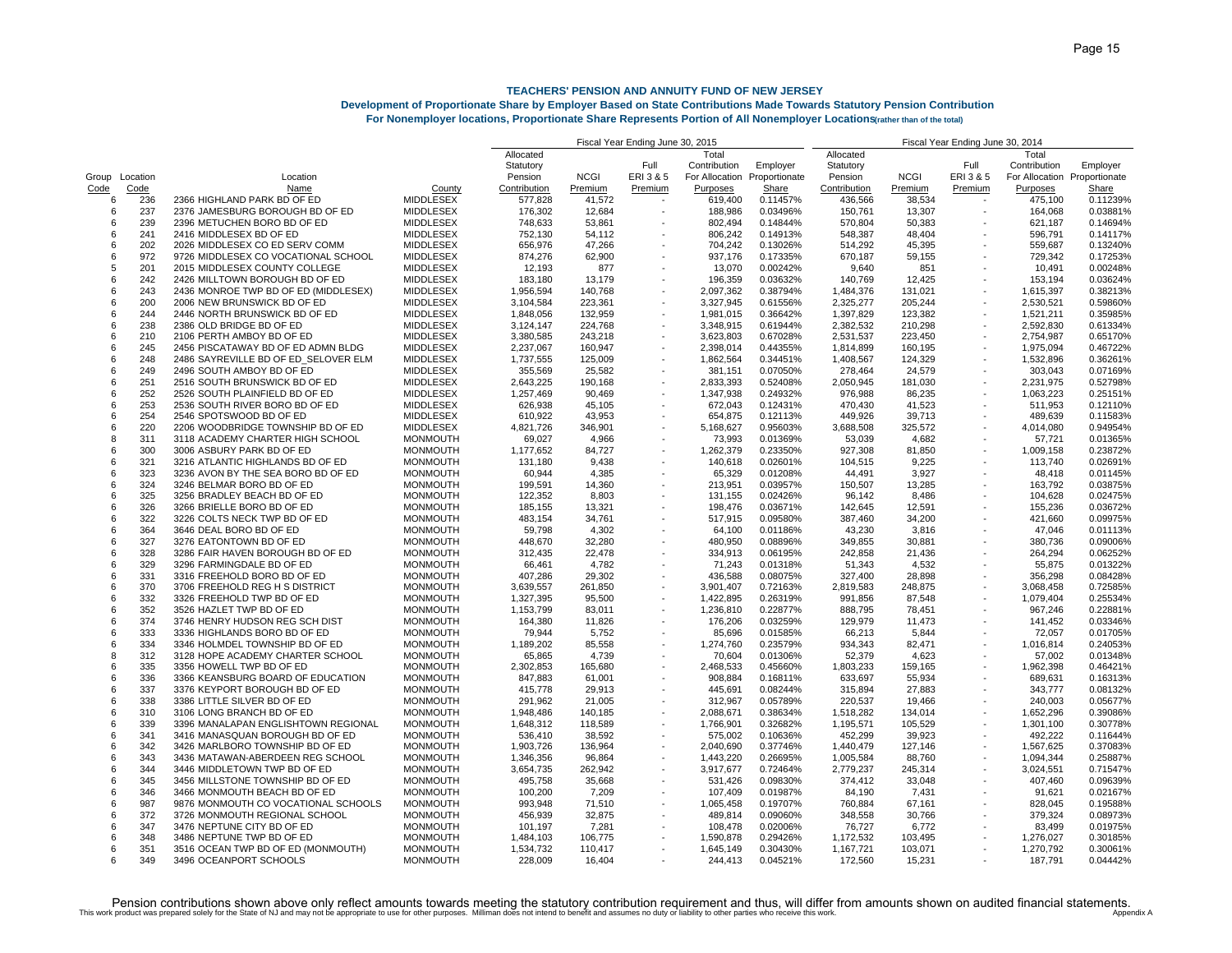|                |             |                                      |                 | Fiscal Year Ending June 30, 2015 |             |                          |                |               | Fiscal Year Ending June 30, 2014 |             |                          |                              |              |  |
|----------------|-------------|--------------------------------------|-----------------|----------------------------------|-------------|--------------------------|----------------|---------------|----------------------------------|-------------|--------------------------|------------------------------|--------------|--|
|                |             |                                      |                 | Allocated                        |             |                          | Total          |               | Allocated                        |             |                          | Total                        |              |  |
|                |             |                                      |                 | Statutory                        |             | Full                     | Contribution   | Employer      | Statutory                        |             | Full                     | Contribution                 | Employer     |  |
| Group Location |             | Location                             |                 | Pension                          | <b>NCGI</b> | ERI 3 & 5                | For Allocation | Proportionate | Pension                          | <b>NCGI</b> | ERI 3 & 5                | For Allocation Proportionate |              |  |
| Code           | <u>Code</u> | Name                                 | County          | Contribution                     | Premium     | <b>Premium</b>           | Purposes       | <b>Share</b>  | Contribution                     | Premium     | Premium                  | Purposes                     | <u>Share</u> |  |
| 6              | 353         | 3536 RED BANK BD OF ED               | <b>MONMOUTH</b> | 324,939                          | 23,378      |                          | 348,317        | 0.06443%      | 244,575                          | 21,588      |                          | 266,163                      | 0.06296%     |  |
| 8              | 360         | 3608 RED BANK CHARTER SCHOOL         | <b>MONMOUTH</b> | 60,423                           | 4,347       |                          | 64,770         | 0.01198%      | 45,845                           | 4,047       | $\overline{\phantom{a}}$ | 49,892                       | 0.01180%     |  |
| 6              | 301         | 3016 RED BANK REGIONAL HIGH SCHOOL   | <b>MONMOUTH</b> | 476,418                          | 34,276      |                          | 510,694        | 0.09446%      | 372,640                          | 32,892      |                          | 405,532                      | 0.09593%     |  |
| 6              | 369         | 3696 ROOSEVELT BOROUGH BD OF ED      | <b>MONMOUTH</b> | 31,065                           | 2,235       |                          | 33,300         | 0.00616%      | 31,024                           | 2,738       |                          | 33,762                       | 0.00799%     |  |
| 6              | 354         | 3546 RUMSON BORO BD OF ED            | <b>MONMOUTH</b> | 320,363                          | 23,049      |                          | 343,412        | 0.06352%      | 248,703                          | 21,952      |                          | 270,655                      | 0.06402%     |  |
| 6              | 371         | 3716 RUMSON FAIR HAVEN REGIONAL H.S. | <b>MONMOUTH</b> | 374,587                          | 26,950      |                          | 401,537        | 0.07427%      | 289,562                          | 25,559      |                          | 315,121                      | 0.07454%     |  |
| ĥ              | 366         | 3666 SEA GIRT BD OF ED               | <b>MONMOUTH</b> | 72,324                           | 5,203       |                          | 77,527         | 0.01434%      | 63,016                           | 5,562       |                          | 68,578                       | 0.01622%     |  |
| 6              | 373         | 3736 SHORE REGIONAL H S DISTRICT     | <b>MONMOUTH</b> | 270,982                          | 19,496      |                          | 290,478        | 0.05373%      | 195,159                          | 17,226      |                          | 212,385                      | 0.05024%     |  |
| 6              | 356         | 3566 SHREWSBURY BOROUGH BD OF ED     | <b>MONMOUTH</b> | 177,190                          | 12,748      |                          | 189,938        | 0.03513%      | 126,663                          | 11,180      |                          | 137,843                      | 0.03261%     |  |
| 6              | 358         | 3586 SPRING LAKE BORO BD OF ED       | <b>MONMOUTH</b> | 108,897                          | 7,835       |                          | 116,732        | 0.02159%      | 85,311                           | 7,530       |                          | 92,841                       | 0.02196%     |  |
| 6              | 368         | 3686 SPRING LAKE HEIGHTS BD OF ED    | <b>MONMOUTH</b> | 114,205                          | 8,217       |                          | 122,422        | 0.02264%      | 80,173                           | 7,077       |                          | 87,250                       | 0.02064%     |  |
| 6              | 357         | 3576 TINTON FALLS BOARD OF EDUCATION | <b>MONMOUTH</b> | 540,320                          | 38,874      |                          | 579,194        | 0.10713%      | 421,179                          | 37,176      |                          | 458,355                      | 0.10843%     |  |
| 6              | 359         | 3596 UNION BEACH BORO BD OF ED       | MONMOUTH        | 216,673                          | 15,589      |                          | 232,262        | 0.04296%      | 173,650                          | 15,327      |                          | 188.977                      | 0.04470%     |  |
| 6              | 361         | 3616 UPPER FREEHOLD REGIONAL         | <b>MONMOUTH</b> | 777,585                          | 55,944      |                          | 833,529        | 0.15418%      | 603,300                          | 53,251      |                          | 656,551                      | 0.15531%     |  |
| 6              | 362         | 3626 WALL TOWNSHIP BD OF ED          | <b>MONMOUTH</b> | 1,414,335                        | 101,755     |                          | 1,516,090      | 0.28043%      | 1,025,245                        | 90,495      |                          | 1,115,740                    | 0.26393%     |  |
| 6              | 363         | 3636 WEST LONG BRANCH BD OF ED       | MONMOUTH        | 207,163                          | 14,904      |                          | 222,067        | 0.04108%      | 147,733                          | 13,040      |                          | 160,773                      | 0.03803%     |  |
| 6              | 411         | 4116 BOONTON TOWN BD OF ED           | <b>MORRIS</b>   | 510,275                          | 36,712      |                          | 546,987        | 0.10117%      | 419,186                          | 37,000      |                          | 456,186                      | 0.10791%     |  |
| 6              | 412         | 4126 BOONTON TWP BD OF ED            | <b>MORRIS</b>   | 182,575                          | 13,135      |                          | 195,710        | 0.03620%      | 134,378                          | 11,861      |                          | 146,239                      | 0.03459%     |  |
| 6              | 413         | 4136 BUTLER BORO BD OF ED            | <b>MORRIS</b>   | 445,685                          | 32,065      |                          | 477,750        | 0.08837%      | 345,912                          | 30,532      |                          | 376,444                      | 0.08905%     |  |
| 6              | 455         | 4556 CHATHAMS SCHOOL DISTRICT        | <b>MORRIS</b>   | 1,361,195                        | 97,932      |                          | 1,459,127      | 0.26989%      | 1,033,478                        | 91,222      |                          | 1,124,700                    | 0.26605%     |  |
| 6              | 416         | 4166 CHESTER TWP BD OF ED            | <b>MORRIS</b>   | 438,190                          | 31,526      |                          | 469,716        | 0.08688%      | 337,709                          | 29,808      |                          | 367,517                      | 0.08694%     |  |
| 6              | 417         | 4176 DENVILLE TWP BD OF ED           | <b>MORRIS</b>   | 572,522                          | 41,190      |                          | 613,712        | 0.11352%      | 434,854                          | 38,383      |                          | 473,237                      | 0.11195%     |  |
| 6              | 418         | 4186 DOVER BD OF ED                  | <b>MORRIS</b>   | 968,734                          | 69,696      |                          | 1,038,430      | 0.19208%      | 762,355                          | 67,291      |                          | 829,646                      | 0.19626%     |  |
| 6              | 448         | 4486 EAST HANOVER TWP BD OF ED       | <b>MORRIS</b>   | 412,972                          | 29,711      |                          | 442,683        | 0.08188%      | 331,674                          | 29,276      |                          | 360,950                      | 0.08538%     |  |
| 6              | 419         | 4196 FLORHAM PARK BD OF ED           | <b>MORRIS</b>   | 360,235                          | 25,917      |                          | 386,152        | 0.07143%      | 284,116                          | 25,078      |                          | 309.194                      | 0.07314%     |  |
| 6              | 420         | 4206 HANOVER PARK REG H S DIST       | <b>MORRIS</b>   | 599,244                          | 43,113      |                          | 642,357        | 0.11881%      | 468,856                          | 41,384      |                          | 510,240                      | 0.12070%     |  |
| 6              | 421         | 4216 HANOVER TOWNSHIP BD OF ED       | <b>MORRIS</b>   | 529,369                          | 38,086      |                          | 567,455        | 0.10496%      | 420,645                          | 37,129      |                          | 457,774                      | 0.10829%     |  |
| 6              | 422         | 4226 HARDING TOWNSHIP BD OF ED       | <b>MORRIS</b>   | 132,145                          | 9,507       |                          | 141,652        | 0.02620%      | 100,268                          | 8,850       |                          | 109,118                      | 0.02581%     |  |
| 6              | 423         | 4236 JEFFERSON TOWNSHIP BD OF ED     | <b>MORRIS</b>   | 1,234,883                        | 88,844      |                          | 1,323,727      | 0.24485%      | 948,478                          | 83,719      |                          | 1,032,197                    | 0.24417%     |  |
| 6              | 424         | 4246 KINNELON BOROUGH BD OF ED       | <b>MORRIS</b>   | 793,383                          | 57,080      |                          | 850,463        | 0.15731%      | 612,733                          | 54,084      |                          | 666,817                      | 0.15774%     |  |
| 6              | 425         | 4256 LINCOLN PARK BORO BD OF ED      | <b>MORRIS</b>   | 297,185                          | 21,381      |                          | 318,566        | 0.05892%      | 220,240                          | 19,440      |                          | 239,680                      | 0.05670%     |  |
| 6              | 438         | 4386 LONG HILL TWP BD OF ED          | <b>MORRIS</b>   | 316,183                          | 22,748      |                          | 338,931        | 0.06269%      | 260,121                          | 22,960      |                          | 283,081                      | 0.06696%     |  |
| 6              | 426         | 4266 MADISON BORO BD OF ED           | <b>MORRIS</b>   | 923,956                          | 66,474      |                          | 990,430        | 0.18320%      | 713,856                          | 63,010      |                          | 776,866                      | 0.18377%     |  |
| 6              | 427         | 4276 MENDHAM BORO BD OF ED           | <b>MORRIS</b>   | 218,102                          | 15,691      |                          | 233,793        | 0.04324%      | 173,974                          | 15,356      |                          | 189,330                      | 0.04479%     |  |
| 6              | 428         | 4286 MENDHAM TOWNSHIP BD OF ED       | <b>MORRIS</b>   | 319,023                          | 22,952      |                          | 341,975        | 0.06325%      | 252,670                          | 22,302      |                          | 274,972                      | 0.06505%     |  |
| 6              | 429         | 4296 MINE HILL TWP BD OF ED          | <b>MORRIS</b>   | 98,206                           | 7,065       |                          | 105,271        | 0.01947%      | 82,405                           | 7,274       |                          | 89,679                       | 0.02121%     |  |
| 6              | 431         | 4316 MONTVILLE TWP BD OF ED          | <b>MORRIS</b>   | 1,621,771                        | 116,679     |                          | 1,738,450      | 0.32156%      | 1,214,152                        | 107,169     |                          | 1,321,321                    | 0.31256%     |  |
| 6              | 453         | 4536 MORRIS CO EDUC SERVICES COMM    | <b>MORRIS</b>   | 166,071                          | 11,948      |                          | 178,019        | 0.03293%      | 149,920                          | 13,233      |                          | 163,153                      | 0.03859%     |  |
| 6              | 955         | 9556 MORRIS CO VOCATIONAL SCH DIST   | <b>MORRIS</b>   | 361,738                          | 26,025      |                          | 387,763        | 0.07172%      | 273,733                          | 24,162      |                          | 297,895                      | 0.07047%     |  |
| 6              | 450         | 4506 MORRIS HILLS REGIONAL DISTRICT  | <b>MORRIS</b>   | 1,293,319                        | 93,048      |                          | 1,386,367      | 0.25643%      | 997,281                          | 88,027      | $\overline{\phantom{a}}$ | 1,085,308                    | 0.25673%     |  |
| 6              | 432         | 4326 MORRIS PLAINS BD OF ED          | <b>MORRIS</b>   | 194,611                          | 14,001      |                          | 208,612        | 0.03859%      | 143,917                          | 12,703      |                          | 156,620                      | 0.03705%     |  |
| 6              | 440         | 4406 MORRIS SCHOOL DISTRICT          | <b>MORRIS</b>   | 1.983.425                        | 142.698     |                          | 2,126,123      | 0.39326%      | 1,550,238                        | 136.834     |                          | 1.687.072                    | 0.39908%     |  |
| 6              | 435         | 4356 MOUNT ARLINGTON BD OF ED        | <b>MORRIS</b>   | 153,606                          | 11,051      |                          | 164,657        | 0.03046%      | 117,166                          | 10,342      |                          | 127,508                      | 0.03016%     |  |
| 6              | 436         | 4366 MOUNT OLIVE TWP BD OF ED        | <b>MORRIS</b>   | 1,558,563                        | 112,132     |                          | 1,670,695      | 0.30902%      | 1,184,708                        | 104,570     |                          | 1,289,278                    | 0.30498%     |  |
| 6              | 434         | 4346 MOUNTAIN LAKES BORO BD OF ED    | <b>MORRIS</b>   | 885,488                          | 63,707      |                          | 949,195        | 0.17557%      | 660,860                          | 58,332      |                          | 719,192                      | 0.17013%     |  |
| 6              | 437         | 4376 NETCONG BOROUGH BD OF ED        | <b>MORRIS</b>   | 113,219                          | 8,146       |                          | 121,365        | 0.02245%      | 85,101                           | 7,512       |                          | 92,613                       | 0.02191%     |  |
| 6              | 449         | 4496 PARSIPPANY TROY HILLS BD OF ED  | <b>MORRIS</b>   | 2,825,779                        | 203,302     |                          | 3,029,081      | 0.56028%      | 2,174,956                        | 191,976     |                          | 2,366,932                    | 0.55991%     |  |
| 6              | 439         | 4396 PEQUANNOCK TWP BD OF ED         | <b>MORRIS</b>   | 793,367                          | 57,079      |                          | 850,446        | 0.15730%      | 664,851                          | 58,684      |                          | 723,535                      | 0.17115%     |  |
| 6              | 441         | 4416 RANDOLPH TOWNSHIP BD OF ED      | <b>MORRIS</b>   | 1,817,614                        | 130,769     |                          | 1,948,383      | 0.36039%      | 1,387,505                        | 122,470     |                          | 1,509,975                    | 0.35719%     |  |
| 6              | 442         | 4426 RIVERDALE BOROUGH BD OF ED      | <b>MORRIS</b>   | 114,079                          | 8,207       |                          | 122,286        | 0.02262%      | 87,012                           | 7,680       |                          | 94,692                       | 0.02240%     |  |
| 6              | 443         | 4436 ROCKAWAY BOROUGH BD OF ED       | <b>MORRIS</b>   | 157,432                          | 11,327      |                          | 168,759        | 0.03121%      | 126,229                          | 11,142      |                          | 137,371                      | 0.03250%     |  |
| 6              | 444         | 4446 ROCKAWAY TOWNSHIP BD OF ED      | <b>MORRIS</b>   | 961,583                          | 69,181      |                          | 1,030,764      | 0.19066%      | 730,253                          | 64,457      |                          | 794,710                      | 0.18799%     |  |
| 6              | 445         | 4456 ROXBURY TWP BD OF ED            | <b>MORRIS</b>   | 1,431,706                        | 103,005     | $\overline{\phantom{a}}$ | 1,534,711      | 0.28387%      | 1,096,649                        | 96,798      |                          | 1,193,447                    | 0.28231%     |  |
| 6              | 446         | 4466 WASHINGTON TWP BD ED (MORRIS)   | <b>MORRIS</b>   | 897,682                          | 64,584      |                          | 962,266        | 0.17799%      | 706,202                          | 62,334      |                          | 768,536                      | 0.18180%     |  |
| 6              | 451         | 4516 WEST MORRIS REG H S DIST        | <b>MORRIS</b>   | 1,075,859                        | 77,403      |                          | 1,153,262      | 0.21332%      | 822,768                          | 72,623      |                          | 895,391                      | 0.21181%     |  |
| 6              | 447         | 4476 WHARTON BOROUGH BD OF ED        | <b>MORRIS</b>   | 250,230                          | 18,003      |                          | 268,233        | 0.04961%      | 206,584                          | 18,234      |                          | 224,818                      | 0.05318%     |  |
| 6              | 535         | 5356 BARNEGAT TWP BD OF ED           | <b>OCEAN</b>    | 954,422                          | 68,666      |                          | 1,023,088      | 0.18924%      | 759,865                          | 67,071      |                          | 826,936                      | 0.19561%     |  |
| 6              | 511         | 5116 BAY HEAD BD OF ED               | <b>OCEAN</b>    | 45,456                           | 3,270       |                          | 48,726         | 0.00901%      | 37,132                           | 3,278       |                          | 40,410                       | 0.00956%     |  |
| ĥ              | 512         | 5126 BEACH HAVEN BOROUGH BD OF ED    | <b>OCEAN</b>    | 39.861                           | 2.868       |                          | 42.729         | 0.00790%      | 25.299                           | 2.233       |                          | 27.532                       | 0.00651%     |  |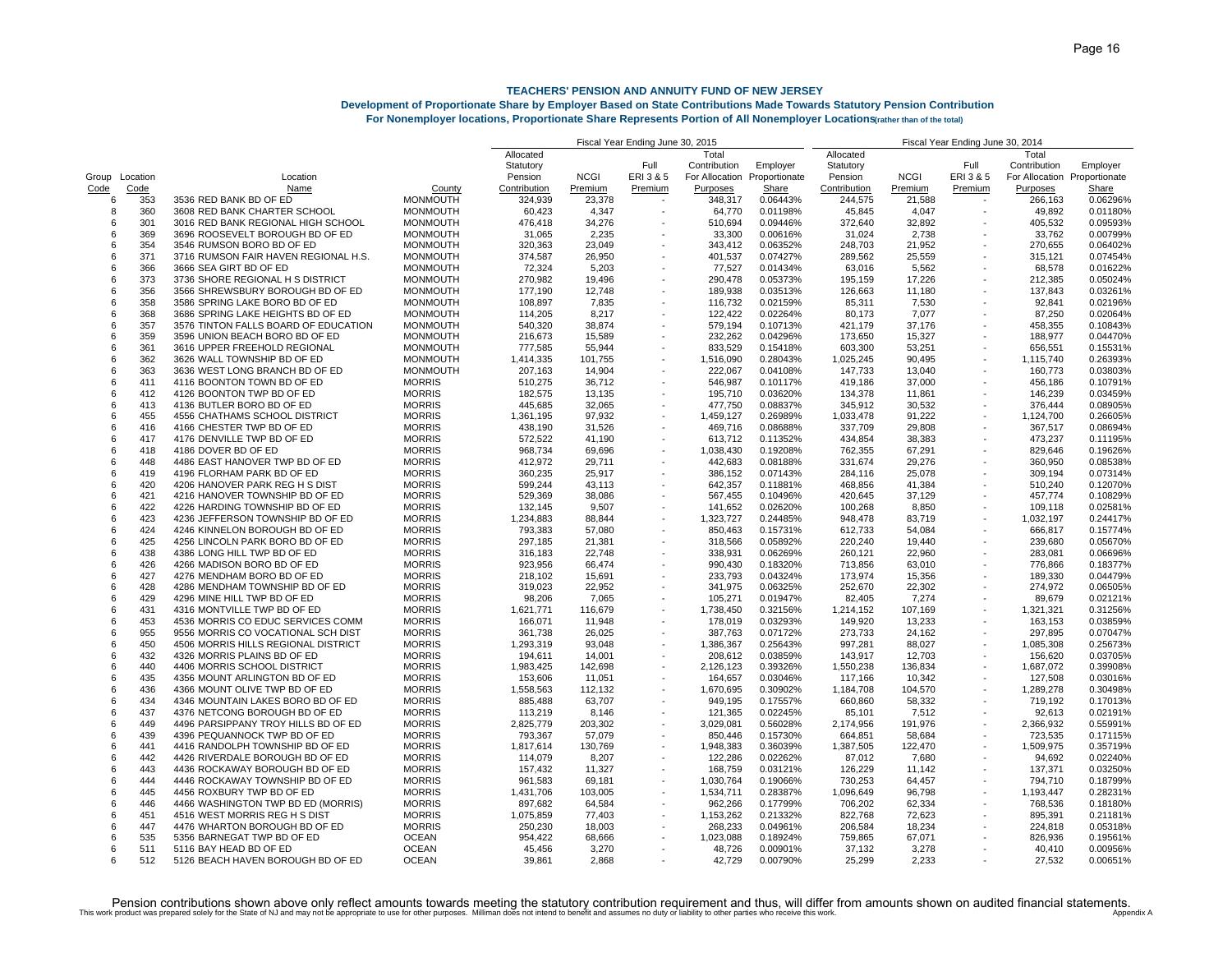|                |             |                                      |                                  |                   | Fiscal Year Ending June 30, 2015 |                          |                |                      |              | Fiscal Year Ending June 30, 2014 |                          |                              |          |  |  |
|----------------|-------------|--------------------------------------|----------------------------------|-------------------|----------------------------------|--------------------------|----------------|----------------------|--------------|----------------------------------|--------------------------|------------------------------|----------|--|--|
|                |             |                                      |                                  | Allocated         |                                  |                          | Total          |                      | Allocated    |                                  |                          | Total                        |          |  |  |
|                |             |                                      |                                  | Statutory         |                                  | Full                     | Contribution   | Employer             | Statutory    |                                  | Full                     | Contribution                 | Employer |  |  |
| Group Location |             | Location                             |                                  | Pension           | <b>NCGI</b>                      | ERI3&5                   | For Allocation | Proportionate        | Pension      | <b>NCGI</b>                      | ERI 3 & 5                | For Allocation Proportionate |          |  |  |
| Code           | <u>Code</u> | Name                                 | County                           | Contribution      | Premium                          | Premium                  | Purposes       | <b>Share</b>         | Contribution | Premium                          | Premium                  | Purposes                     | Share    |  |  |
| 6              | 513         | 5136 BERKELEY TWP BD OF ED           | <b>OCEAN</b>                     | 634,994           | 45,685                           |                          | 680,679        | 0.12590%             | 491,910      | 43,419                           |                          | 535,329                      | 0.12663% |  |  |
| 6              | 514         | 5146 BRICK TWP BD OF ED              | <b>OCEAN</b>                     | 3,060,390         | 220,181                          | $\overline{\phantom{a}}$ | 3,280,571      | 0.60680%             | 2,414,209    | 213,094                          | $\overline{\phantom{a}}$ | 2,627,303                    | 0.62150% |  |  |
| 6              | 505         | 5056 CENTRAL REGIONAL H S DIST       | <b>OCEAN</b>                     | 655,847           | 47,185                           |                          | 703,032        | 0.13004%             | 505,983      | 44,661                           |                          | 550,644                      | 0.13026% |  |  |
| 6              | 516         | 5166 EAGLESWOOD TWP BD OF ED         | <b>OCEAN</b>                     | 51,326            | 3,693                            |                          | 55,019         | 0.01018%             | 37,301       | 3,292                            |                          | 40,593                       | 0.00960% |  |  |
| 6              | 517         | 5176 ISLAND HEIGHTS BORO BD OF ED    | <b>OCEAN</b>                     | 42,920            | 3,088                            |                          | 46,008         | 0.00851%             | 34,665       | 3,060                            |                          | 37,725                       | 0.00892% |  |  |
| 6              | 518         | 5186 JACKSON TOWNSHIP BD OF ED       | <b>OCEAN</b>                     | 2,740,942         | 197,198                          |                          | 2,938,140      | 0.54346%             | 2,056,966    | 181,562                          |                          | 2,238,528                    | 0.52953% |  |  |
| ĥ              | 519         | 5196 LACEY TOWNSHIP BD OF ED         | <b>OCEAN</b>                     | 1,400,886         | 100,787                          |                          | 1,501,673      | 0.27776%             | 1,072,773    | 94,690                           |                          | 1,167,463                    | 0.27617% |  |  |
| 6              | 521         | 5216 LAKEHURST BOROUGH BD OF ED      | <b>OCEAN</b>                     | 118,673           | 8,538                            |                          | 127,211        | 0.02353%             | 88,237       | 7,788                            | ÷                        | 96,025                       | 0.02272% |  |  |
| 6              | 500         | 5006 LAKEWOOD TWP BD OF ED           | <b>OCEAN</b>                     | 1,553,134         | 111,741                          |                          | 1,664,875      | 0.30795%             | 1,227,196    | 108,320                          |                          | 1,335,516                    | 0.31592% |  |  |
| 6              | 522         | 5226 LAVALLETTE BOROUGH BD OF ED     | <b>OCEAN</b>                     | 74,857            | 5,386                            |                          | 80,243         | 0.01484%             | 56,377       | 4,976                            |                          | 61,353                       | 0.01451% |  |  |
| 6              | 523         | 5236 LITTLE EGG HARBOR TWP BD OF ED  | <b>OCEAN</b>                     | 587,831           | 42,292                           |                          | 630,123        | 0.11655%             | 447,425      | 39,493                           |                          | 486,918                      | 0.11518% |  |  |
| 6              | 545         | 5456 LONG BEACH ISLAND BD OF ED      | <b>OCEAN</b>                     | 121,767           | 8,761                            |                          | 130,528        | 0.02414%             | 101,300      | 8,941                            |                          | 110,241                      | 0.02608% |  |  |
| 6              | 524         | 5246 MANCHESTER TOWNSHIP BD OF ED    | <b>OCEAN</b>                     | 1,179,123         | 84,833                           |                          | 1,263,956      | 0.23379%             | 907,178      | 80.074                           |                          | 987.252                      | 0.23354% |  |  |
| 6              | 986         | 9866 OCEAN COUNTY VOCATIONAL SCHOOL  | <b>OCEAN</b>                     | 547,711           | 39,405                           |                          | 587,116        | 0.10860%             | 416,909      | 36,799                           |                          | 453,708                      | 0.10733% |  |  |
| 6              | 526         | 5266 OCEAN GATE BD OF ED             | <b>OCEAN</b>                     | 58,769            | 4,228                            |                          | 62,997         | 0.01165%             | 41,467       | 3,660                            |                          | 45,127                       | 0.01067% |  |  |
| 6              | 525         | 5256 OCEAN TWP BD OF ED (OCEAN)      | <b>OCEAN</b>                     | 206,073           | 14,826                           |                          | 220,899        | 0.04086%             | 159,351      | 14,065                           |                          | 173.416                      | 0.04102% |  |  |
| 6              | 502         | 5026 PINELANDS REG SCHOOL DISTRICT   | <b>OCEAN</b>                     | 675,159           | 48,575                           |                          | 723,734        | 0.13387%             | 519,584      | 45,862                           |                          | 565,446                      | 0.13376% |  |  |
| 6              | 527         | 5276 PLUMSTED TWP BD OF ED           | <b>OCEAN</b>                     | 559,045           | 40,221                           |                          | 599,266        | 0.11084%             | 430,589      | 38,007                           |                          | 468,596                      | 0.11085% |  |  |
| 6              | 529         | 5296 POINT PLEASANT BEACH BD OF ED   | <b>OCEAN</b>                     | 323,410           | 23,268                           |                          | 346,678        | 0.06412%             | 256,530      | 22,643                           |                          | 279,173                      | 0.06604% |  |  |
| 6              | 528         | 5286 POINT PLEASANT BORO BD OF ED    | <b>OCEAN</b>                     | 898,347           | 64,632                           |                          | 962,979        | 0.17812%             | 683,260      | 60,309                           |                          | 743,569                      | 0.17589% |  |  |
| 6              | 531         | 5316 SEASIDE HEIGHTS BD OF ED        | <b>OCEAN</b>                     | 71,827            | 5,168                            |                          | 76,995         | 0.01424%             | 55,475       | 4,897                            |                          | 60,372                       | 0.01428% |  |  |
| 6              | 532         | 5326 SEASIDE PARK BD OF ED           | <b>OCEAN</b>                     | 1,268             | 91                               |                          | 1,359          | 0.00025%             | 982          | 87                               |                          | 1,069                        | 0.00025% |  |  |
| 6              | 546         | 5466 SOUTHERN REGIONAL H S DISTRICT  | <b>OCEAN</b>                     | 1,087,355         | 78,230                           |                          | 1,165,585      | 0.21559%             | 843,196      | 74,426                           |                          | 917,622                      | 0.21707% |  |  |
| 6              | 533         | 5336 STAFFORD TOWNSHIP BD OF ED      | <b>OCEAN</b>                     | 746,862           | 53,733                           |                          | 800,595        | 0.14808%             | 551,211      | 48,654                           |                          | 599,865                      | 0.14190% |  |  |
| 6              | 515         | 5156 TOMS RIVER SCHOOL DIST          | <b>OCEAN</b>                     | 4,466,953         | 321,377                          |                          | 4,788,330      | 0.88568%             | 3,442,198    | 303,831                          |                          | 3,746,029                    | 0.88614% |  |  |
| 6              | 534         | 5346 TUCKERTON BORO BD OF ED         | <b>OCEAN</b>                     | 99,734            | 7,175                            |                          | 106,909        | 0.01977%             | 72,459       | 6,396                            |                          | 78,855                       | 0.01865% |  |  |
| 6              | 631         | 6316 BLOOMINGDALE BD OF ED           | <b>PASSAIC</b>                   | 219,351           | 15,781                           | $\overline{a}$           | 235,132        | 0.04349%             | 172,128      | 15,193                           |                          | 187,321                      | 0.04431% |  |  |
| 8              | 648         | 6488 CLASSICAL ACAD. CHARTER SCHOOL  | <b>PASSAIC</b>                   | 24,152            | 1,738                            |                          | 25,890         | 0.00479%             | 17,703       | 1,563                            |                          | 19,266                       | 0.00456% |  |  |
| 6              | 610         | 6106 CLIFTON CITY BD OF ED           | PASSAIC                          | 3,427,253         | 246,575                          |                          | 3,673,828      | 0.67954%             | 2,471,857    | 218,182                          |                          | 2,690,039                    | 0.63634% |  |  |
| 8              | 661         | 6618 COMMUNITY CH SCHOOL OF PATERSON | <b>PASSAIC</b>                   | 149,563           | 10,760                           |                          | 160,323        | 0.02965%             | 81,611       |                                  |                          | 88,815                       | 0.02101% |  |  |
| 6              | 632         | 6326 HALEDON BOROUGH BD OF ED        | <b>PASSAIC</b>                   | 335,805           | 24,160                           |                          | 359,965        | 0.06658%             | 245,273      | 7,204<br>21,649                  |                          | 266,922                      | 0.06314% |  |  |
| 6              | 633         | 6336 HAWTHORNE BD OF ED              | <b>PASSAIC</b>                   |                   | 54,624                           |                          | 813,869        |                      |              |                                  |                          | 635,019                      | 0.15022% |  |  |
| 8              | 662         | 6628 JOHN P HOLLAND CHARTER SCHOOL   | <b>PASSAIC</b>                   | 759,245<br>35,502 | 2,554                            |                          | 38,056         | 0.15054%<br>0.00704% | 583,514      | 51,505                           |                          |                              | 0.00000% |  |  |
| 6              | 645         | 6456 LAKELAND REGIONAL H S DIST      | <b>PASSAIC</b>                   | 457,652           | 32,926                           |                          | 490,578        | 0.09074%             | 356,703      | 31,485                           |                          | 388,188                      | 0.09183% |  |  |
| 6              | 634         | 6346 LITTLE FALLS BD OF ED           | <b>PASSAIC</b>                   | 325,308           | 23,404                           |                          | 348,712        | 0.06450%             | 253,327      | 22,360                           |                          | 275,687                      | 0.06521% |  |  |
| 6              | 635         | 6356 NORTH HALEDON BORO BD OF ED     | <b>PASSAIC</b>                   | 207,346           | 14,918                           |                          | 222,264        | 0.04111%             |              |                                  |                          |                              | 0.04309% |  |  |
| 8              | 663         | 6638 PASSAIC ARTS & SCIENCE CHTR SCH | <b>PASSAIC</b>                   | 81,415            | 5,857                            |                          | 87,272         | 0.01614%             | 167,378      | 14,774                           |                          | 182,152<br>$\sim$            | 0.00000% |  |  |
| 6              | 620         | 6206 PASSAIC BOARD OF EDUCATION      | <b>PASSAIC</b>                   | 5,421,741         | 390,070                          |                          | 5,811,811      | 1.07499%             | 3,976,955    | 351,032                          |                          | 4,327,987                    | 1.02380% |  |  |
| 6              | 646         | 6466 PASSAIC CO MANCHESTER REG HIGH  | <b>PASSAIC</b>                   | 289,947           | 20,860                           |                          | 310,807        | 0.05749%             | 210,528      | 18,583                           |                          | 229,111                      | 0.05420% |  |  |
| 6              | 640         | 6406 PASSAIC CO REGIONAL HS DIST 1   | <b>PASSAIC</b>                   | 481,895           | 34,670                           |                          | 516,565        | 0.09555%             | 369,645      | 32,627                           |                          | 402,272                      | 0.09516% |  |  |
| 6              | 952         | 9526 PASSAIC CO VOCATIONAL SCHOOL    | <b>PASSAIC</b>                   | 1,591,890         | 114,529                          |                          | 1,706,419      | 0.31563%             | 1,235,153    | 109,023                          |                          | 1,344,176                    | 0.31797% |  |  |
| 6              | 647         | 6476 PASSAIC CO. ED SERV COMMISION   | <b>PASSAIC</b>                   | 90.951            | 6.543                            |                          | 97.494         | 0.01803%             | 69,913       | 6.171                            |                          | 76.084                       | 0.01800% |  |  |
| 6              | 600         | 6006 PATERSON BD OF ED               | <b>PASSAIC</b>                   | 9,338,800         | 671,884                          | $\overline{\phantom{a}}$ | 10,010,684     | 1.85165%             | 7,224,535    | 637,685                          | ÷                        | 7,862,220                    | 1.85984% |  |  |
| 8              | 660         | 6608 PATERSON CHART SCH-SCIENCE/TECH | <b>PASSAIC</b>                   | 255,646           | 18,393                           |                          | 274,039        | 0.05069%             | 196,308      | 17,327                           |                          | 213,635                      | 0.05054% |  |  |
| 6              | 636         | 6366 POMPTON LAKES BD OF ED          | <b>PASSAIC</b>                   | 686,176           | 49,367                           |                          | 735,543        | 0.13605%             | 527,538      | 46,564                           |                          | 574,102                      | 0.135819 |  |  |
| 6              | 637         | 6376 PROSPECT PARK BD OF ED          | <b>PASSAIC</b>                   | 273,790           | 19,698                           |                          | 293,488        | 0.05429%             | 206,180      | 18,199                           |                          | 224,379                      | 0.05308% |  |  |
| 6              | 638         | 6386 RINGWOOD BORO BD OF ED          | <b>PASSAIC</b>                   | 443,468           |                                  |                          | 475,374        | 0.08793%             | 352,544      | 31,118                           |                          | 383,662                      | 0.09076% |  |  |
| 6              | 639         | 6396 TOTOWA BOROUGH BD OF ED         | <b>PASSAIC</b>                   | 335,745           | 31,906<br>24,155                 |                          | 359,900        | 0.06657%             | 261,538      | 23,085                           |                          | 284,623                      | 0.06733% |  |  |
| 6              | 641         | 6416 WANAQUE BD OF ED                |                                  |                   |                                  |                          | 423,045        |                      |              |                                  |                          |                              | 0.07847% |  |  |
|                | 642         |                                      | PASSAIC                          | 394,652           | 28,393                           | ٠                        |                | 0.07825%             | 304,831      | 26,906                           |                          | 331,737                      |          |  |  |
| 6<br>6         | 643         | 6426 WAYNE BOARD OF EDUCATION        | <b>PASSAIC</b><br><b>PASSAIC</b> | 3,213,056         | 231,165                          |                          | 3,444,221      | 0.63707%             | 2,499,694    | 220,640                          |                          | 2,720,334                    | 0.64350% |  |  |
|                |             | 6436 WEST MILFORD TOWNSHIP BD OF ED  |                                  | 1,439,498         | 103,565                          |                          | 1,543,063      | 0.28542%             | 1,142,804    | 100,871                          |                          | 1,243,675                    | 0.29420% |  |  |
| 6              | 644         | 6446 WOODLAND PARK BD OF ED          | <b>PASSAIC</b>                   | 349,015           | 25,110                           |                          | 374,125        | 0.06920%             | 275,575      | 24,324                           |                          | 299,899                      | 0.07094% |  |  |
| 6<br>6         | 711         | 7116 ALLOWAY TWP BD OF ED            | SALEM                            | 152,245           | 10,953                           |                          | 163,198        | 0.03019%             | 115,834      | 10,224                           |                          | 126,058                      | 0.02982% |  |  |
|                | 713         | 7136 ELSINBORO TOWNSHIP BD OF ED     | SALEM                            | 40,168            | 2,890                            |                          | 43,058         | 0.00796%             | 31,985       | 2,823                            |                          | 34,808                       | 0.00823% |  |  |
| 6              | 714         | 7146 LOWER ALLOWAYS CREEK BD OF ED   | <b>SALEM</b>                     | 70,847            | 5,097                            |                          | 75,944         | 0.01405%             | 56,836       | 5.017                            |                          | 61.853                       | 0.01463% |  |  |
| 6              | 716         | 7166 MANNINGTON TOWNSHIP BD OF ED    | SALEM                            | 55,118            | 3,966                            |                          | 59,084         | 0.01093%             | 45,909       | 4,052                            |                          | 49,961                       | 0.01182% |  |  |
| 6              | 717         | 7176 OLDMANS TWP BD OF ED            | <b>SALEM</b>                     | 80,086            | 5,762                            |                          | 85,848         | 0.01588%             | 58,763       | 5,187                            |                          | 63,950                       | 0.01513% |  |  |
| 6              | 725         | 7256 PENNS GROVE CARNEYS POINT REG   | SALEM                            | 780,267           | 56,137                           |                          | 836,404        | 0.15471%             | 639,072      | 56,409                           |                          | 695,481                      | 0.16452% |  |  |
| ĥ              | 715         | 7156 PENNSVILLE TWP BD OF ED         | SALEM                            | 621.051           | 44,682                           |                          | 665,733        | 0.12314%             | 501,662      | 44.280                           |                          | 545.942                      | 0.12914% |  |  |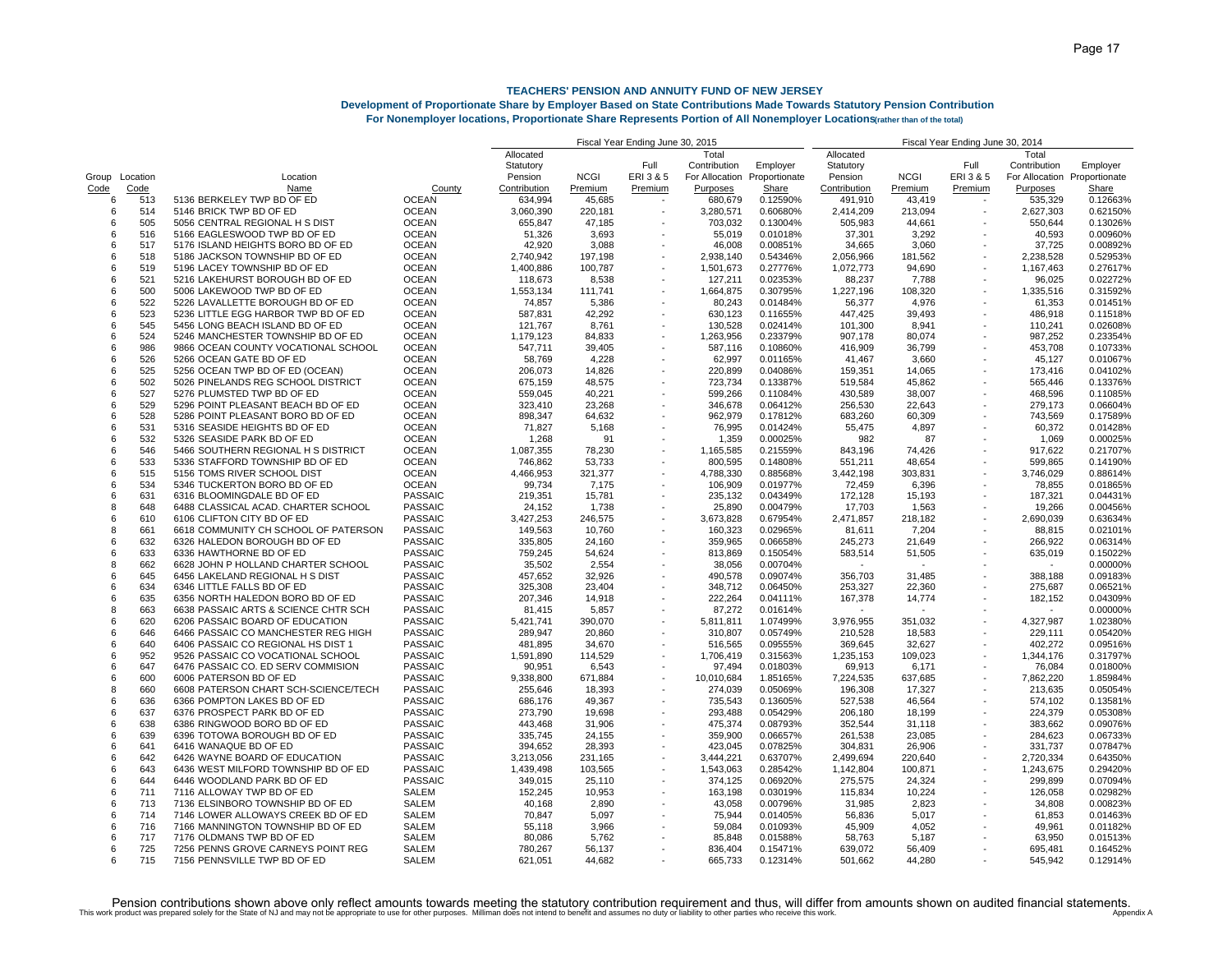|                |      |                                      |                 | Fiscal Year Ending June 30, 2015 |             |                          |                |               | Fiscal Year Ending June 30, 2014 |             |                          |                              |          |  |
|----------------|------|--------------------------------------|-----------------|----------------------------------|-------------|--------------------------|----------------|---------------|----------------------------------|-------------|--------------------------|------------------------------|----------|--|
|                |      |                                      |                 | Allocated                        |             |                          | Total          |               | Allocated                        |             |                          | Total                        |          |  |
|                |      |                                      |                 | Statutory                        |             | Full                     | Contribution   | Employer      | Statutory                        |             | Full                     | Contribution                 | Employer |  |
| Group Location |      | Location                             |                 | Pension                          | <b>NCGI</b> | ERI3&5                   | For Allocation | Proportionate | Pension                          | <b>NCGI</b> | ERI3&5                   | For Allocation Proportionate |          |  |
| Code           | Code | Name                                 | County          | Contribution                     | Premium     | Premium                  | Purposes       | Share         | Contribution                     | Premium     | Premium                  | Purposes                     | Share    |  |
| 6              | 721  | 7216 PITTSGROVE TWP BD OF ED         | SALEM           | 568,949                          | 40,933      |                          | 609,882        | 0.11281%      | 430,573                          | 38,005      |                          | 468,578                      | 0.11084% |  |
| 6              | 722  | 7226 QUINTON TOWNSHIP BD OF ED       | <b>SALEM</b>    | 122,530                          | 8,815       | $\overline{\phantom{a}}$ | 131,345        | 0.02429%      | 85,181                           | 7,519       | $\overline{\phantom{a}}$ | 92,700                       | 0.02193% |  |
| 6              | 700  | 7006 SALEM CITY BD OF ED             | <b>SALEM</b>    | 537,305                          | 38.657      |                          | 575,962        | 0.10653%      | 412.600                          | 36.419      |                          | 449.019                      | 0.10622% |  |
| 6              | 726  | 7266 SALEM CO SP SERVICES SCH DIST   | SALEM           | 250,427                          | 18,017      |                          | 268,444        | 0.04965%      | 203,120                          | 17,929      |                          | 221,049                      | 0.05229% |  |
| 6              | 984  | 9846 SALEM CO VOCATIONAL TECH SCHOOL | <b>SALEM</b>    | 156,740                          | 11,277      |                          | 168,017        | 0.03108%      | 121,463                          | 10,721      |                          | 132,184                      | 0.03127% |  |
| 6              | 724  | 7246 UPPER PITTSGROVE TWP BD OF ED   | SALEM           | 109,144                          | 7,852       |                          | 116,996        | 0.02164%      | 83,400                           | 7,361       |                          | 90,761                       | 0.02147% |  |
| 6              | 719  | 7196 WOODSTOWN-PILESGROVE REG SCH    | SALEM           | 526,005                          | 37,844      |                          | 563,849        | 0.10429%      | 404,477                          | 35,702      |                          | 440,179                      | 0.10413% |  |
| 6              | 741  | 7416 BEDMINSTER TWP BD OF ED         | SOMERSET        | 237,463                          | 17,084      |                          | 254,547        | 0.04708%      | 192,761                          | 17,014      |                          | 209,775                      | 0.04962% |  |
| 6              | 742  | 7426 BERNARDS TWP BD OF ED           | SOMERSET        | 1,909,078                        | 137,349     |                          | 2,046,427      | 0.37852%      | 1,463,102                        | 129,143     |                          | 1,592,245                    | 0.37665% |  |
| 6              | 743  | 7436 BOUND BROOK BORO BD OF ED       | SOMERSET        | 473,442                          | 34,062      | $\overline{\phantom{a}}$ | 507,504        | 0.09387%      | 364,873                          | 32,206      | $\overline{a}$           | 397,079                      | 0.09393% |  |
| 6              | 744  | 7446 BRANCHBURG TWP BD OF ED         | SOMERSET        | 659,996                          | 47,484      |                          | 707,480        | 0.13086%      | 504,789                          | 44,556      | $\overline{\phantom{a}}$ | 549,345                      | 0.12995% |  |
| 6              | 745  | 7456 BRIDGEWATER-RARITAN REG SCH DIS | <b>SOMERSET</b> | 3,285,007                        | 236.341     |                          | 3,521,348      | 0.65133%      | 2,493,982                        | 220,135     |                          | 2,714,117                    | 0.64203% |  |
| 8              | 769  | 7698 CENTRAL JERSEY COLL PREP CHRTR  | SOMERSET        | 62,364                           | 4,487       |                          | 66,851         | 0.01237%      | 63,197                           | 5,578       |                          | 68,775                       | 0.01627% |  |
| 6              | 748  | 7486 FRANKLIN TWP BD OF ED (SOMERST) | SOMERSET        | 2,668,579                        | 191,992     |                          | 2,860,571      | 0.52911%      | 2,033,806                        | 179,517     |                          | 2,213,323                    | 0.52357% |  |
| 6              | 753  | 7536 GREEN BROOK BD OF ED            | SOMERSET        | 287,942                          | 20,716      |                          | 308,658        | 0.05709%      | 229,754                          | 20,280      |                          | 250,034                      | 0.05915% |  |
| 6              | 749  | 7496 HILLSBOROUGH TWP BD OF ED       | SOMERSET        | 2,747,312                        | 197,657     |                          | 2,944,969      | 0.54472%      | 2,103,810                        | 185,696     |                          | 2,289,506                    | 0.54159% |  |
| 6              | 759  | 7596 MANVILLE BOROUGH BD OF ED       | SOMERSET        | 427,711                          | 30,772      |                          | 458,483        | 0.08480%      | 314,330                          | 27,745      | ٠                        | 342,075                      | 0.08092% |  |
| 6              | 751  | 7516 MONTGOMERY TWP BD OF ED         | SOMERSET        | 1,659,274                        | 119,377     |                          | 1,778,651      | 0.32899%      | 1,284,247                        | 113,356     |                          | 1,397,603                    | 0.33061% |  |
| 6              | 752  | 7526 NORTH PLAINFIELD BD OF ED       | SOMERSET        | 1,211,349                        | 87,151      |                          | 1,298,500      | 0.24018%      | 906,954                          | 80,054      |                          | 987,008                      | 0.23348% |  |
| 6              | 764  | 7646 SOMERSET CO ED CTNL SRVC COMM   | SOMERSET        | 127,945                          | 9,205       |                          | 137,150        | 0.02537%      | 102,480                          | 9,046       |                          | 111,526                      | 0.02638% |  |
| 6              | 990  | 9906 SOMERSET CO VOCATIONAL SCHOOL   | SOMERSET        | 246,529                          | 17,737      |                          | 264,266        | 0.04888%      | 207,639                          | 18,328      |                          | 225,967                      | 0.05345% |  |
| 6              | 761  | 7616 SOMERSET HILLS BD OF ED         | SOMERSET        | 783,562                          | 56,374      |                          | 839,936        | 0.15536%      | 594,315                          | 52,458      |                          | 646,773                      | 0.15300% |  |
| 6              | 730  | 7306 SOMERVILLE BD OF ED             | SOMERSET        | 868,546                          | 62,488      |                          | 931,034        | 0.17221%      | 661,759                          | 58,411      |                          | 720,170                      | 0.17036% |  |
| 6              | 756  | 7566 SOUTH BOUND BROOK BD OF ED      | SOMERSET        | 157,880                          | 11,359      |                          | 169,239        | 0.03130%      | 121,995                          | 10,768      |                          | 132,763                      | 0.03141% |  |
| 6              | 757  | 7576 WARREN TOWNSHIP BD OF ED        | <b>SOMERSET</b> | 944.949                          | 67,985      |                          | 1,012,934      | 0.18736%      | 704,290                          | 62.165      |                          | 766.455                      | 0.18131% |  |
| 6              | 758  | 7586 WATCHUNG BOROUGH BD OF ED       | SOMERSET        | 228,418                          | 16,434      |                          | 244,852        | 0.04529%      | 181,134                          | 15,988      |                          | 197,122                      | 0.04663% |  |
| 6              | 762  | 7626 WATCHUNG HILLS REGIONAL H S     | SOMERSET        | 816,734                          | 58,760      |                          | 875,494        | 0.16194%      | 603,312                          | 53,252      |                          | 656,564                      | 0.15531% |  |
| 6              | 772  | 7726 ANDOVER REGIONAL BD OF ED       | <b>SUSSEX</b>   | 236,653                          | 17,026      |                          | 253,679        | 0.04692%      | 183,809                          | 16,224      |                          | 200,033                      | 0.04732% |  |
| 6              | 774  | 7746 BYRAM TWP BD OF ED              | <b>SUSSEX</b>   | 326,200                          | 23,469      |                          | 349,669        | 0.06468%      | 242,422                          | 21,398      |                          | 263,820                      | 0.06241% |  |
| 6              | 775  | 7756 FRANKFORD TOWNSHIP BD OF ED     | <b>SUSSEX</b>   | 258,346                          | 18,587      |                          | 276,933        | 0.05122%      | 213,812                          | 18,872      |                          | 232,684                      | 0.05504% |  |
| 6              | 776  | 7766 FRANKLIN BORO BD OF ED          | <b>SUSSEX</b>   | 192,486                          | 13,848      |                          | 206,334        | 0.03817%      | 152,303                          | 13,443      |                          | 165,746                      | 0.03921% |  |
| 6              | 777  | 7776 FREDON TOWNSHIP BD OF ED        | <b>SUSSEX</b>   | 99,236                           | 7,140       |                          | 106,376        | 0.01968%      | 72,872                           | 6,432       |                          | 79,304                       | 0.01876% |  |
| 6              | 778  | 7786 GREEN TOWNSHIP BD OF ED         | <b>SUSSEX</b>   | 164,398                          | 11,828      | ٠                        | 176,226        | 0.03260%      | 121,772                          | 10,748      |                          | 132,520                      | 0.03135% |  |
| 6              | 779  | 7796 HAMBURG BOROUGH BD OF ED        | <b>SUSSEX</b>   | 115,372                          | 8,300       |                          | 123,672        | 0.02288%      | 89,016                           | 7,857       |                          | 96,873                       | 0.02292% |  |
| 6              | 781  | 7816 HAMPTON TOWNSHIP BD OF ED       | <b>SUSSEX</b>   | 151,076                          | 10,869      |                          | 161,945        | 0.02995%      | 119,539                          | 10,551      |                          | 130,090                      | 0.03077% |  |
| 6              | 782  | 7826 HARDYSTON TOWNSHIP BD OF ED     | <b>SUSSEX</b>   | 234,036                          | 16,838      |                          | 250,874        | 0.04640%      | 179,520                          | 15,846      |                          | 195,366                      | 0.04621% |  |
| 6              | 780  | 7806 HIGH POINT REG HIGH SCHOOL      | <b>SUSSEX</b>   | 462,402                          | 33,268      |                          | 495,670        | 0.09168%      | 373,366                          | 32,956      |                          | 406,322                      | 0.09612% |  |
| 6              | 783  | 7836 HOPATCONG BOARD OF EDUCATION    | <b>SUSSEX</b>   | 770,540                          | 55,437      |                          | 825,977        | 0.15278%      | 600,632                          | 53,016      |                          | 653,648                      | 0.15462% |  |
| 6              | 795  | 7956 KITTATINNY REGIONAL H S         | <b>SUSSEX</b>   | 467,477                          | 33,633      |                          | 501,110        | 0.09269%      | 372,184                          | 32,851      |                          | 405,035                      | 0.09581% |  |
| 6              | 784  | 7846 LAFAYETTE BOARD OF EDUCATION    | <b>SUSSEX</b>   | 105,026                          | 7,556       |                          | 112,582        | 0.02082%      | 79,604                           | 7,026       |                          | 86,630                       | 0.02049% |  |
| 6              | 790  | 7906 LENAPE VALLEY REG H S DIST      | <b>SUSSEX</b>   | 316,256                          | 22,753      |                          | 339,009        | 0.06271%      | 262,500                          | 23,170      |                          | 285,670                      | 0.06758% |  |
| 6              | 785  | 7856 MONTAGUE BD OF ED               | <b>SUSSEX</b>   | 124,067                          | 8,926       |                          | 132,993        | 0.02460%      | 98,169                           | 8,665       |                          | 106,834                      | 0.02527% |  |
| 6              | 786  | 7866 NEWTON BD OF ED                 | <b>SUSSEX</b>   | 582,903                          | 41,937      |                          | 624,840        | 0.11557%      | 446,074                          | 39,373      |                          | 485,447                      | 0.11483% |  |
| 6              | 787  | 7876 OGDENSBURG BD OF ED             | <b>SUSSEX</b>   | 102,114                          | 7,347       |                          | 109,461        | 0.02025%      | 79,426                           | 7,011       |                          | 86,437                       | 0.02045% |  |
| 6              | 788  | 7886 SANDYSTON WALPACK SCHOOL DIST   | <b>SUSSEX</b>   | 58,832                           | 4,233       | ٠                        | 63,065         | 0.01166%      | 42,300                           | 3,734       | $\overline{a}$           | 46,034                       | 0.01089% |  |
| 6              | 789  | 7896 SPARTA BD OF ED                 | <b>SUSSEX</b>   | 1,267,309                        | 91,177      |                          | 1,358,486      | 0.25128%      | 1,035,552                        | 91,405      | ÷                        | 1,126,957                    | 0.26659% |  |
| 6              | 791  | 7916 STANHOPE BOROUGH BD OF ED       | <b>SUSSEX</b>   | 94,944                           | 6,831       |                          | 101,775        | 0.01883%      | 78,748                           | 6,951       |                          | 85,699                       | 0.02027% |  |
| 6              | 792  | 7926 STILLWATER TOWNSHIP BD OF ED    | <b>SUSSEX</b>   | 157,449                          | 11,328      |                          | 168,777        | 0.03122%      | 124,001                          | 10,945      |                          | 134,946                      | 0.03192% |  |
| 6              | 771  | 7716 SUSSEX CO ED SERV COMM BD OF ED | <b>SUSSEX</b>   | 58,554                           | 4,213       |                          | 62,767         | 0.01161%      | 38,156                           | 3,368       |                          | 41,524                       | 0.00982% |  |
| 6              | 793  | 7936 SUSSEX COUNTY CHARTER SCHOOL    | <b>SUSSEX</b>   | 1,508                            | 108         |                          | 1,616          | 0.00030%      | 984                              | 87          |                          | 1.071                        | 0.00025% |  |
| 8              | 793  | 7938 SUSSEX COUNTY CHARTER SCHOOL    | <b>SUSSEX</b>   | 70,790                           | 5,093       |                          | 75,883         | 0.01404%      | 47,377                           | 4,182       |                          | 51,559                       | 0.01220% |  |
| 6              | 979  | 9796 SUSSEX COUNTY VOCATIONAL        | <b>SUSSEX</b>   | 262,826                          | 18,909      |                          | 281,735        | 0.05211%      | 212,602                          | 18,766      |                          | 231,368                      | 0.05473% |  |
| 6              | 796  | 7966 SUSSEX-WANTAGE REG SCH DIST     | <b>SUSSEX</b>   | 499,426                          | 35,931      |                          | 535,357        | 0.09902%      | 383,440                          | 33,845      |                          | 417,285                      | 0.09871% |  |
| 8              | 798  | 7988 UNITY CHARTER SCHOOL            | <b>SUSSEX</b>   | 56,997                           | 4.101       |                          | 61,098         | 0.01130%      | 40,122                           | 3,541       |                          | 43.663                       | 0.01033% |  |
| 6              | 794  | 7946 VERNON TOWNSHIP BD OF ED        | <b>SUSSEX</b>   | 1,555,303                        | 111,897     |                          | 1,667,200      | 0.30838%      | 1,255,299                        | 110,801     |                          | 1,366,100                    | 0.32316% |  |
| 6              | 797  | 7976 WALLKILL VALL REG H S           | <b>SUSSEX</b>   | 316,621                          | 22,779      |                          | 339,400        | 0.06278%      | 255,188                          | 22,525      |                          | 277,713                      | 0.06569% |  |
| 8              | 854  | 8548 BARACK OBAMA GREEN CHARTER H.S. | <b>UNION</b>    | 53,832                           | 3,873       |                          | 57,705         | 0.01067%      | 36,230                           | 3,198       |                          | 39,428                       | 0.00933% |  |
| 6              | 838  | 8386 BERKELEY HEIGHTS BD OF ED       | <b>UNION</b>    | 1,099,012                        | 79,069      |                          | 1,178,081      | 0.21791%      | 821,759                          | 72,534      |                          | 894,293                      | 0.21155% |  |
| 8              | 853  | 8538 CENTRAL JERSEY ARTS CHARTER SCH | <b>UNION</b>    | 66,578                           | 4,790       |                          | 71,368         | 0.01320%      | 46,281                           | 4,085       |                          | 50,366                       | 0.01191% |  |